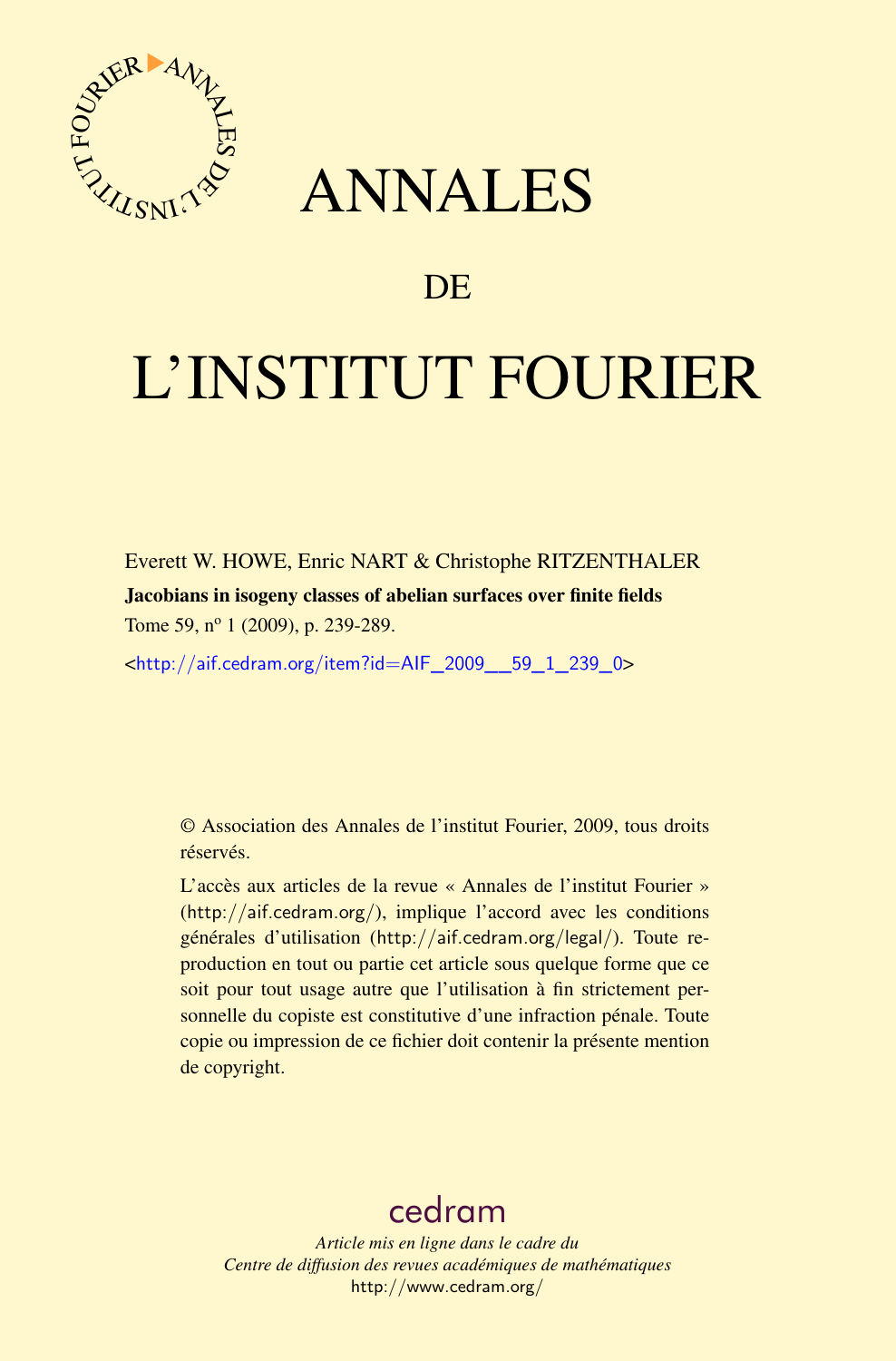#### <span id="page-1-0"></span>JACOBIANS IN ISOGENY CLASSES OF ABELIAN SURFACES OVER FINITE FIELDS

**by Everett W. HOWE, Enric NART & Christophe RITZENTHALER (\*)**

ABSTRACT.  $\qquad$  We give a complete answer to the question of which polynomials occur as the characteristic polynomials of Frobenius for genus-2 curves over finite fields.

Résumé. — Nous donnons une réponse complète à la question de savoir quels sont les polynômes caractéristiques du Frobenius des courbes de genre 2 sur les corps finis.

#### **1. Introduction**

The *Weil polynomial* of an abelian variety over a finite field  $\mathbb{F}_q$  is the characteristic polynomial of its Frobenius endomorphism; the *Weil polynomial* of a curve over  $\mathbb{F}_q$  is the Weil polynomial of its Jacobian. In this paper we determine which polynomials occur as the Weil polynomials of genus-2 curves over a finite field.

Weil's 'Riemann Hypothesis' shows that the Weil polynomial of an abelian surface over  $\mathbb{F}_q$  has the form

$$
x^4 + ax^3 + bx^2 + aqx + q^2,
$$

and the Honda-Tate theorem [\[36\]](#page-51-0) makes it a straightforward matter to determine which such polynomials come from abelian surfaces (see [\[31,](#page-51-0) Thm. 1.1], [\[25,](#page-50-0) Thm. 2.9], and the Appendix to this paper). Since two abelian varieties over  $\mathbb{F}_q$  are isogenous to one another if and only if they

*Keywords:* Curve, Jacobian, abelian surface, zeta function, Weil polynomial, Weil number.

*Math. classification:* 11G20, 14G10, 14G15.

<sup>(\*)</sup> The second author was supported in part by project MTM2006-11391 from the Spanish MEC.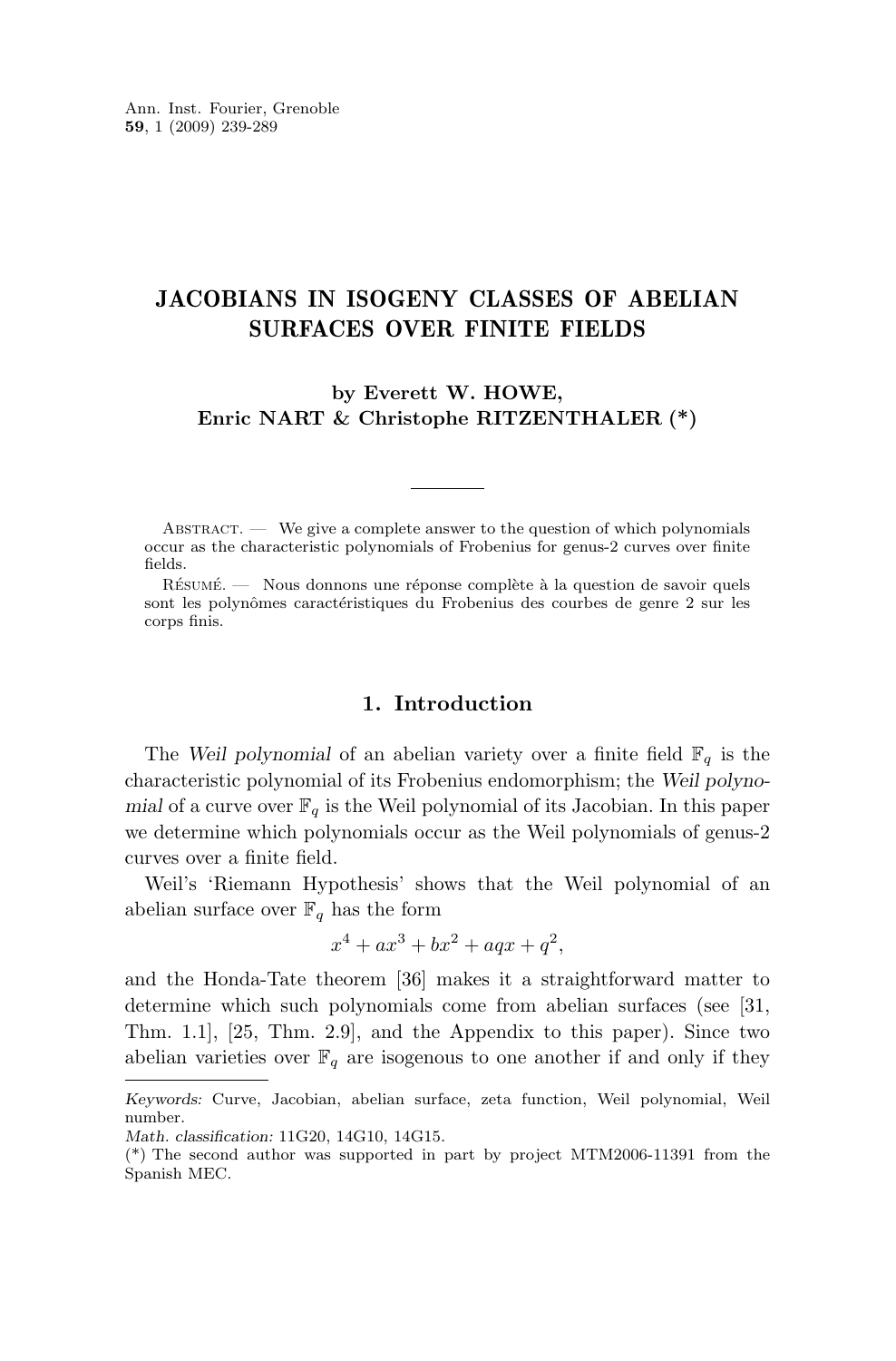<span id="page-2-0"></span>have the same Weil polynomial [\[35\]](#page-51-0), we may phrase our main question as follows.

QUESTION 1.1. — (cf. [\[1,](#page-49-0) Question 11.3]) *Suppose*  $f = x^4 + ax^3 + bx^2 +$ aqx + q 2 *is the Weil polynomial for an isogeny*

*class of abelian surfaces over*  $\mathbb{F}_q$ *. Is there a projective smooth genus-2 curve over*  $\mathbb{F}_q$  *whose* Weil polynomial is equal to f ?

While this question has been settled in many special cases (as we explain in detail below), until now there have been two kinds of isogeny classes for which the question has remained largely unanswered: the split isogeny classes and the supersingular isogeny classes. We analyze these two remaining cases and provide a complete answer to Question 1.1.

THEOREM 1.2. — Let  $f = x^4 + ax^3 + bx^2 + aqx + q^2$  be the Weil poly*nomial of an isogeny class* A *of abelian surfaces over*  $\mathbb{F}_q$ *, where* q *is a power of a prime* p*.*

(1) *Suppose that* A *contains a product of elliptic curves, so that* f *can be written as a product*

$$
f = (x^2 - sx + q)(x^2 - tx + q)
$$

*where the two factors are the Weil polynomials of isogeny classes of elliptic curves over*  $\mathbb{F}_q$  *and where we may assume that*  $|s| \geq |t|$ *. Then* A *does not contain a Jacobian if and only if the conditions in one of the rows of Table [1.1](#page-3-0) are met.*

(2) *Suppose that* A *is simple. Then* A *does not contain a Jacobian if and only if the conditions in one of the rows of Table [1.2](#page-4-0) are met.*

The analog of Question 1.1 for elliptic curves was answered by Waterhouse [\[37,](#page-51-0) Thm. 4.1]. The generalization from elliptic curves to genus-2 curves is surely quite natural, but to the best of our knowledge Question 1.1 did not occur in print until 1990, when Rück [\[31\]](#page-51-0) provided some sufficient conditions for a positive answer to the question. In the literature starting with Rück we find a large variety of methods and techniques that provide both positive and negative answers to Question 1.1 for particular classes of Weil polynomials. Almost all of the positive results are based on the following theorem of Weil; the version we give here is due to González, Guàrdia, and Rotger [\[3,](#page-49-0) Thm. 3.1].

THEOREM 1.3 (Weil). — Let  $(A, \lambda)$  be a principally polarized abelian *surface defined over a field k. Then*  $(A, \lambda)$  *is either* 

(a) *the polarized Jacobian of a genus-*2 *curve over* k*,*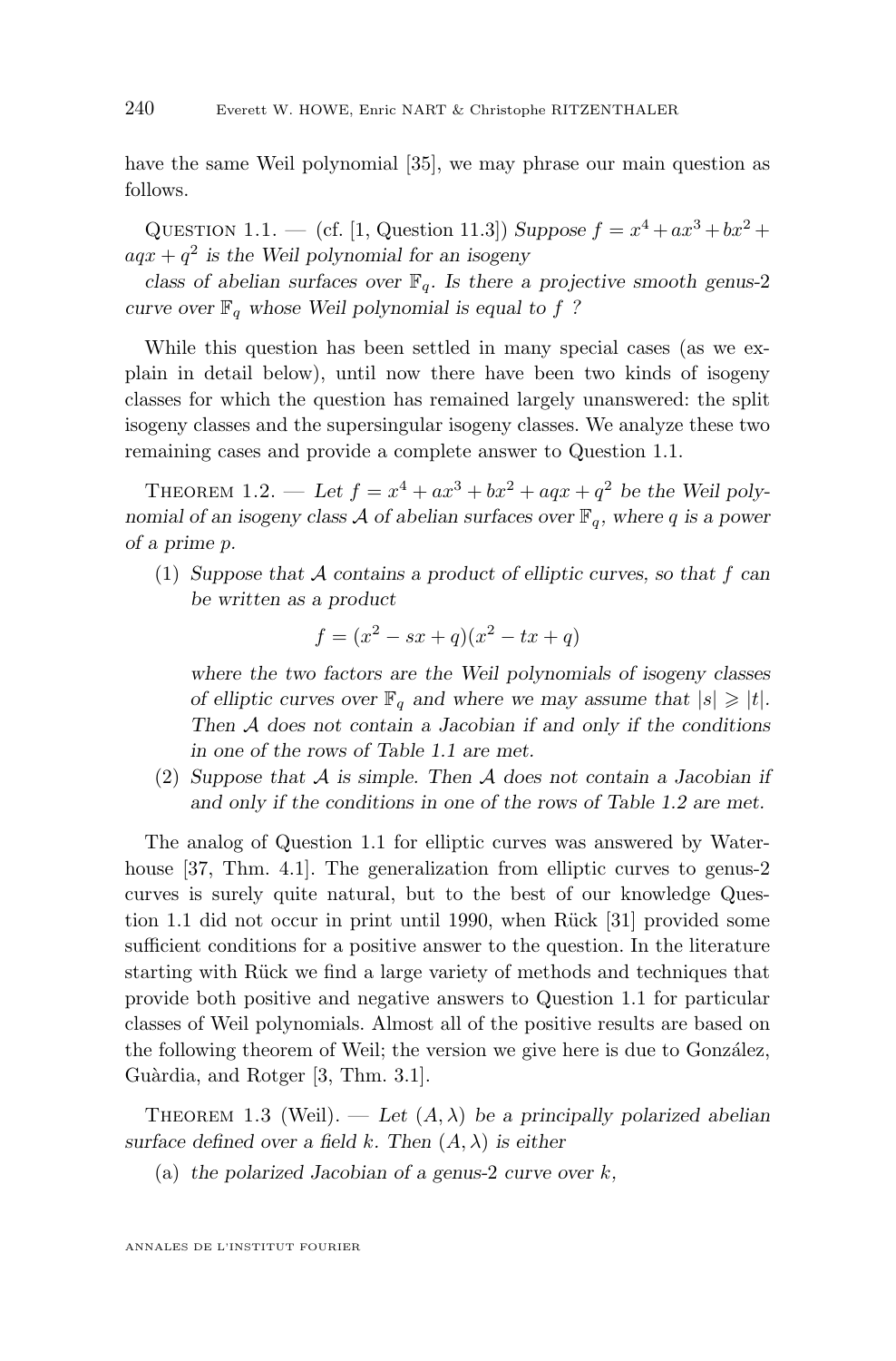- <span id="page-3-0"></span>(b) *the product of two polarized elliptic curves over* k*, or*
- (c) *the restriction of scalars of a polarized elliptic curve over a quadratic extension of* k*.*

*Furthermore, these three possibilities are mutually exclusive.*

Let us say that an isogeny class of abelian varieties is *principally polarizable* if it contains a principally polarized variety. In light of Weil's theorem, if an isogeny class of abelian surfaces over  $\mathbb{F}_q$  is simple over  $\mathbb{F}_{q^2}$ , then it contains a Jacobian if and only if it is principally polarizable. The problem of determining the principally polarizable isogeny classes of abelian varieties was studied by the first author in a series of papers [\[7\]](#page-50-0), [\[8\]](#page-50-0), [\[9\]](#page-50-0), where he expressed the obstruction to the existence of principal polarizations in terms of the vanishing of an element of a group constructed from the Grothendieck group of the category of finite group schemes that can be embedded in varieties in the isogeny class. Recall that an abelian surface over a field of characteristic  $p > 0$  is said to be *ordinary* when its p-rank is 2, *almost ordinary* when its p-rank is 1, and *supersingular* when its  $p$ -rank is 0; the  $p$ -rank of an abelian surface over a finite field can be read from the Newton polygon of the Weil polynomial in a well-known way. The principally polarizable isogeny classes of ordinary abelian surfaces over a finite field were determined in [\[7,](#page-50-0) Thm. 1.3]. In [\[25\]](#page-50-0) it was proved

| $p$ -rank      | Condition             | Conditions                                |
|----------------|-----------------------|-------------------------------------------|
| of $A$         | on $p$ and $q$        | on s and t                                |
|                |                       | $ s-t =1$                                 |
| $\mathfrak{D}$ |                       | $s = t$ and $t^2 - 4q \in \{-3, -4, -7\}$ |
|                | $q=2$                 | $ s  =  t  = 1$ and $s \neq t$            |
|                | q square              | $s^2 = 4q$ and $s - t$ squarefree         |
|                | p > 3                 | $s^2 \neq t^2$                            |
|                | $p=3$ and q nonsquare | $s^2 = t^2 = 3q$                          |
| $\Omega$       | $p=3$ and q square    | $s-t$ is not divisible by $3\sqrt{q}$     |
|                | $p=2$                 | $s^2 - t^2$ is not divisible by 2q.       |
|                | $q=2$ or $q=3$        | $s=t$                                     |
|                | $q=4$ or $q=9$        | $s^2 = t^2 = 4q$                          |

*Table 1.1. Conditions that ensure that the split isogeny class with Weil polynomial* (x <sup>2</sup>−sx+q)(x <sup>2</sup>−tx+q) *does not contain a Jacobian. Here we assume that*  $|s| \geq |t|$ *.*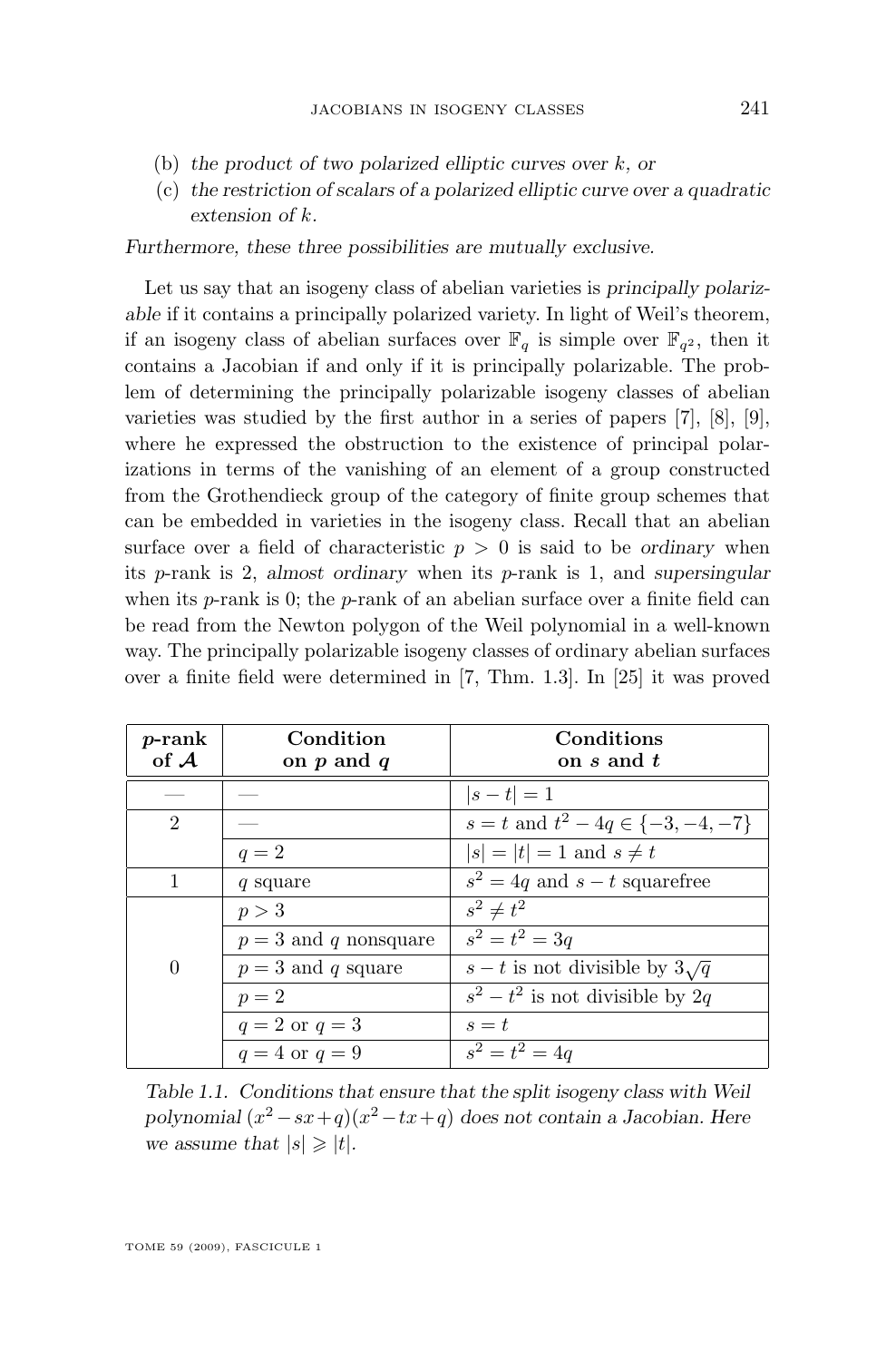<span id="page-4-0"></span>

| $p$ -rank<br>of $A$         | Condition<br>on $p$ and $q$        | Conditions<br>on $s$ and $t$  |
|-----------------------------|------------------------------------|-------------------------------|
|                             |                                    | $a^2 - b = q$ and $b < 0$ and |
|                             |                                    | all prime divisors of b       |
|                             |                                    | are 1 mod 3                   |
| $\mathcal{D}_{\mathcal{L}}$ |                                    | $a = 0$ and $b = 1 - 2q$      |
|                             | p > 2                              | $a = 0$ and $b = 2 - 2q$      |
|                             | $p \equiv 11 \mod 12$ and q square | $a=0$ and $b=-q$              |
| $\theta$                    | $p = 3$ and q square               | $a=0$ and $b=-q$              |
|                             | $p = 2$ and q nonsquare            | $a=0$ and $b=-q$              |
|                             | $q=2$ or $q=3$                     | $a=0$ and $b=-2q$             |

*Table 1.2. Conditions that ensure that the simple isogeny class with* Weil polynomial  $x^4 + ax^3 + bx^2 + aqx + q^2$  does not contain a Jacobian.

that all almost-ordinary isogeny classes over a finite field are principally polarizable by applying criteria developed in [\[8\]](#page-50-0); in particular, since the simple almost-ordinary classes are absolutely simple they always contain Jacobians. Finally, the supersingular case was worked out in [\[14\]](#page-50-0) using the ideas of [\[8\]](#page-50-0) and [\[9\]](#page-50-0). Gathering all these results one obtains:

Theorem 1.4 ([\[14\]](#page-50-0)). — *Let* A *be an isogeny class of abelian surfaces over*  $\mathbb{F}_q$  with Weil polynomial  $x^4 + ax^3 + bx^2 + aqx + q^2$ . Then A is not *principally polarizable if and only if the following three conditions are satisfied*:

- (a)  $a^2 b = q$ ,
- (b)  $b < 0$ , and
- (c) *all prime divisors of* b *are congruent to* 1 *modulo* 3*.*

This result, together with Weil's theorem, answers Question [1.1](#page-2-0) for every isogeny class that is simple over  $\mathbb{F}_{q^2}$ .

The answer to Question [1.1](#page-2-0) for the simple ordinary isogeny classes that split over  $\mathbb{F}_{q^2}$  was determined by the first author and Maisner. The Weil polynomial of such an isogeny class is of the form  $x^4 + bx^2 + q^2$ . The first author [\[25,](#page-50-0) App.] proved that when  $b = 1 - 2q$  there is no curve with the given Weil polynomial by showing that such a curve would have an automorphism whose existence is incompatible with the number of rational points on the curve over  $\mathbb{F}_{q^2}$ . For  $p > 2$ , the first author [\[10\]](#page-50-0) used a counting argument to show that when  $b = 2 - 2q$  there is again no curve with the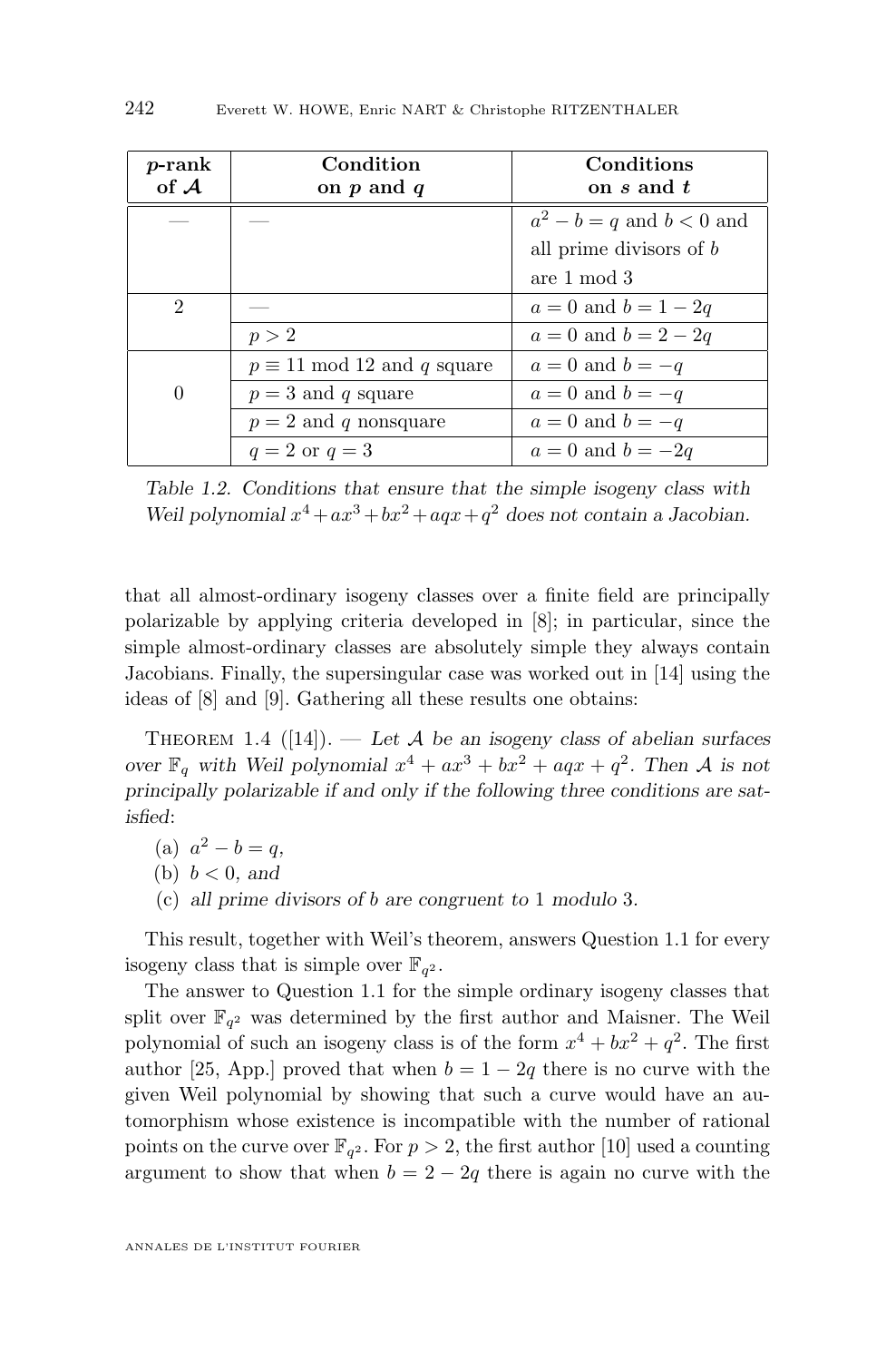given Weil polynomial. He found explicit formulas for the number of principally polarized surfaces  $(A, \lambda)$  with A belonging to the given isogeny class, as well as for the number of these polarized surfaces that are restrictions of scalars of elliptic curves over  $\mathbb{F}_{q^2}$ . The formulas for these two numbers both involve arithmetic invariants of the biquadratic field generated by the Weil polynomial, and a comparison of the two numbers using the Brauer relations shows that they coincide; thus, all  $(A, \lambda)$  are non-Jacobians. Maisner [\[23\]](#page-50-0) extended these ideas to show that for all other values of b coming from simple isogeny classes, there is a curve with the given Weil polynomial.

For supersingular surfaces over finite fields of characteristic 2, Question [1.1](#page-2-0) was answered by Maisner and the second author [\[24\]](#page-50-0) by an explicit computation of the zeta functions of all supersingular curves of genus 2, using ideas of van der Geer and van der Vlugt [\[2\]](#page-49-0). For supersingular surfaces over finite fields of characteristic 3, the question was answered by the first author [\[11\]](#page-50-0), again by explicit methods.

McGuire and Voloch [\[26,](#page-50-0) §3] determined which isogeny classes of split almost-ordinary abelian surfaces contain Jacobians, and gave the complete details of the argument in the case that one factor of the Weil polynomial of the isogeny class is  $x^2 \pm 2\sqrt{q}x + q$ .

In this paper we cover the last steps to get a complete answer to Question [1.1.](#page-2-0) In Part [1](#page-6-0) we deal with the split isogeny classes not covered by the work of McGuire and Voloch, and in Part [2](#page-29-0) we study the simple supersingular isogeny classes that split over  $\mathbb{F}_{q^2}$ . These cases are solved with the use of completely different techniques. For the split case we use a result of Kani [\[19\]](#page-50-0) that characterizes when two elliptic curves can be tied together along finite subgroups to get a common covering by a curve of genus two; Kani's result reduces the question of whether there is a Jacobian isogenous to a product  $E \times F$  of two elliptic curves to the question of whether for some  $n > 1$  there is an isomorphism from  $E[n]$  to  $F[n]$  that is an anti-isometry with respect to the Weil pairing (and that is 'non-reducible', see [§3\)](#page-7-0). In order to understand the split supersingular case, we determine the Galois twists of the Dieudonné modules of certain supersingular elliptic curves. For the simple supersingular case we use results of Oort [\[29\]](#page-51-0), Katsura and Oort [\[20\]](#page-50-0), and Ibukiyama, Katsura, and Oort [\[16\]](#page-50-0) on supersingular abelian surfaces over the algebraic closures of finite fields and their polarizations. Using these results, together with the theory of twists and work of Hashimoto and Ibukiyama [\[5\]](#page-49-0) and Ibukiyama [\[15\]](#page-50-0) on quaternion hermitian forms, we determine which simple supersingular isogeny classes contain geometrically non-split principally polarized surfaces.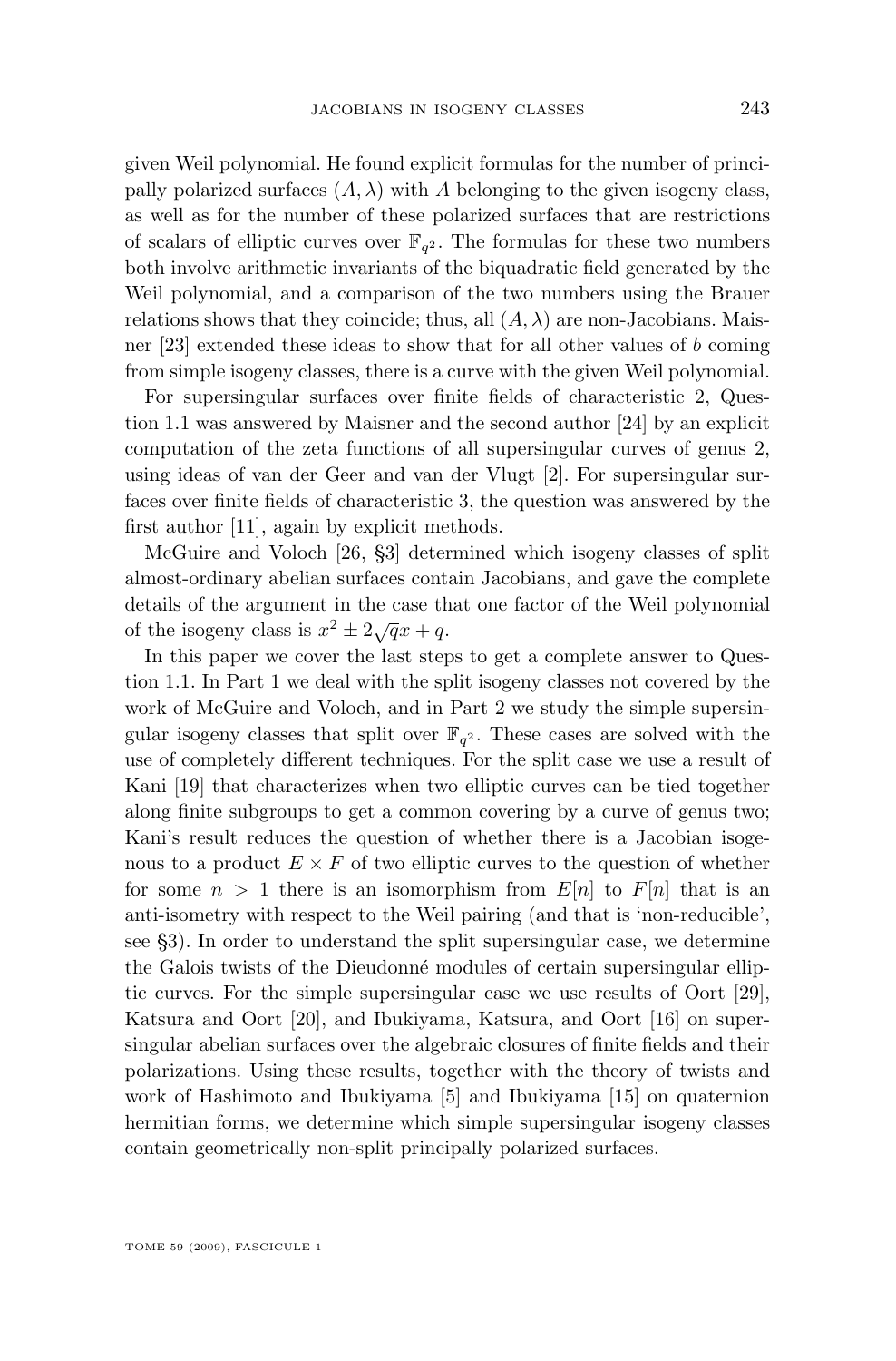<span id="page-6-0"></span>In our analyses of the supersingular isogeny classes, both split and simple, it is convenient to assume that the characteristic of the base field is larger than 3. We may make this assumption because the characteristic 2 case is settled in [\[24\]](#page-50-0) and the characteristic 3 case in [\[11\]](#page-50-0).

**Conventions and notation.** When we speak of a *variety* over a finite field k, we mean a variety defined over the algebraic closure  $k$  of k together with Galois descent data. By a *morphism* of varieties over a finite field  $k$ , we mean a morphism of varieties over  $\overline{k}$  that is Galois-equivariant. By a *geometric morphism* of varieties over k, we mean a morphism of varieties over  $\bar{k}$ . Thus, if  $E_1$  and  $E_2$  are elliptic curves over a finite field, we will often speak of geometric isogenies from  $E_1$  to  $E_2$ . As a consequence of this convention, operators such as Hom and End applied to varieties over  $k$  will always refer to k-rational homomorphisms and endomorphisms.

If q is a power of a prime p, say  $q = p^m$ , we let  $\mathbb{Q}_q$  denote the unramified degree-m extension of the p-adic numbers  $\mathbb{Q}_p$ , and we let  $\mathbb{Z}_q$  denote the ring of integers of  $\mathbb{Q}_q$ . We will sometimes denote by  $\mathcal{A}_{(a,b)}$  the isogeny class of abelian surfaces over  $\mathbb{F}_q$  with Weil polynomial  $x^4 + ax^3 + bx^2 + aqx + q^2$ .

#### **Part 1. Split abelian surfaces as Jacobians**

#### **2. Introduction**

In this part of the paper we determine the Weil polynomials of the split isogeny classes of abelian surfaces that contain Jacobians.

Our first two theorems concern the case of isogeny classes that contain product surfaces of the form  $E_1 \times E_2$ , where  $E_1$  and  $E_2$  are elliptic curves over  $\mathbb{F}_q$  that are not isogenous to one another and that are not both supersingular. Let s and t be the traces of the Frobenius endomorphisms of  $E_1$  and  $E_2$ , respectively, so that  $s \neq t$  and so that the Weil polynomial of  $E_1 \times E_2$  is

$$
(x2 - sx + q)(x2 - tx + q).
$$

THEOREM 2.1. — Suppose that neither  $s^2$  nor  $t^2$  is equal to 4q and that  $E_1$  and  $E_2$  are not both supersingular. Then there is a Jacobian isogenous *to*  $E_1 \times E_2$  *if and only if*  $|s-t| \neq 1$  *and*  $\{q, \{s, t\}\}\neq \{2, \{1, -1\}\}.$ 

THEOREM 2.2. — Suppose that  $E_2$  is ordinary and that  $s^2 = 4q$ , so *that*  $E_1$  *is supersingular. Then there is a Jacobian isogenous to*  $E_1 \times E_2$  *if and only if*  $s − t$  *is divisible by the square of an integer greater than* 1*.* 

ANNALES DE L'INSTITUT FOURIER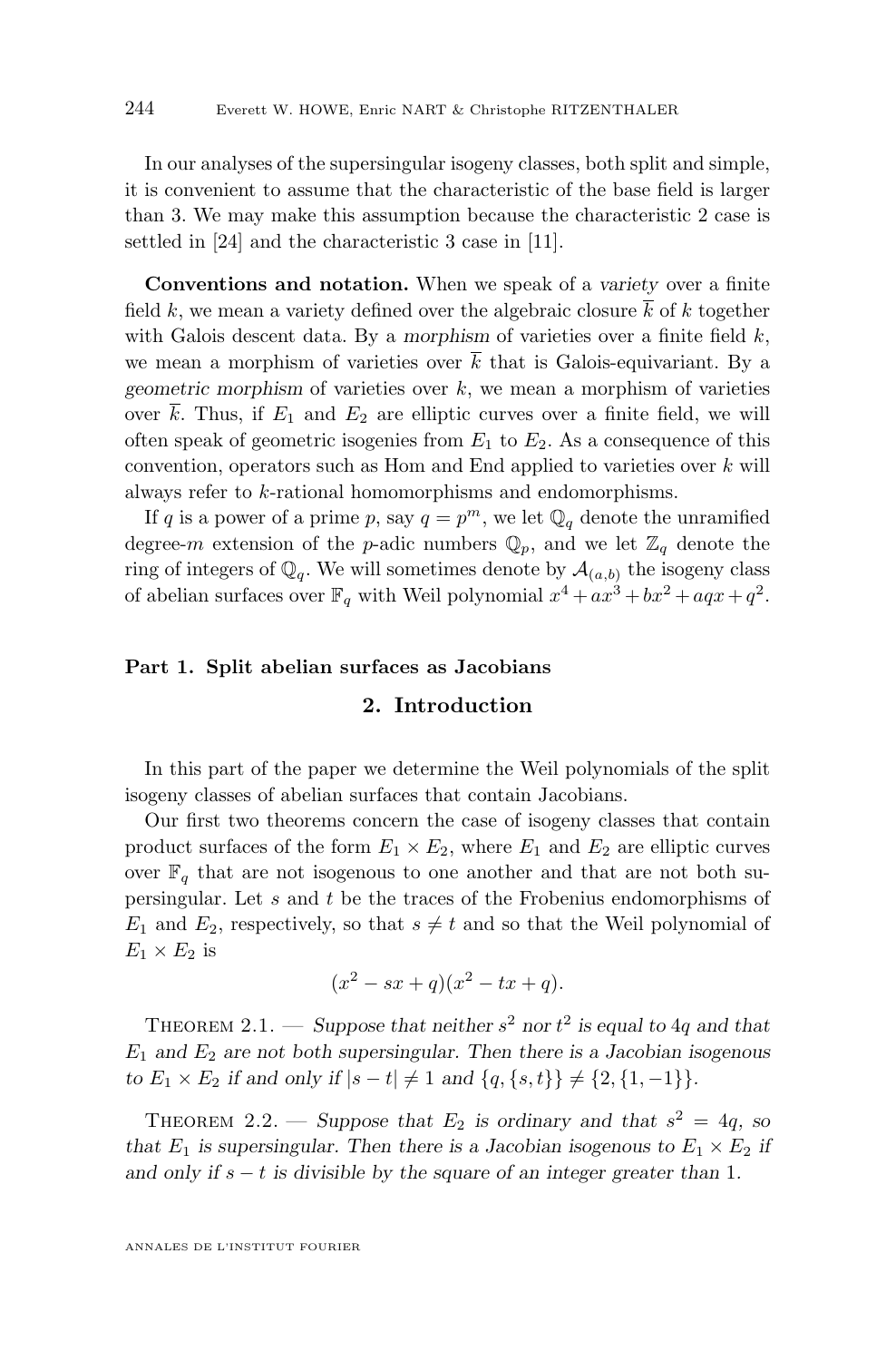<span id="page-7-0"></span>Theorem [2.2](#page-6-0) was proven by McGuire and Voloch [\[26\]](#page-50-0), who also mention the special case of Theorem [2.1](#page-6-0) in which one of the curves is supersingular. We reprove their results here for completeness.

Next we consider isogeny classes that contain squares of ordinary elliptic curves.

THEOREM 2.3. — Let E be an ordinary elliptic curve over  $\mathbb{F}_q$  with trace *of Frobenius equal to* t*. Then there is a Jacobian isogenous to* E ×E *if and only if*  $t^2 - 4q$  *is neither*  $-3$  *nor*  $-4$  *nor*  $-7$ *.* 

Finally, we turn to the split supersingular isogeny classes. We restrict our attention to finite fields of characteristic greater than 3, because the characteristic 3 case is considered in [\[11\]](#page-50-0) and the characteristic 2 case is considered in [\[24\]](#page-50-0). Suppose that  $E_1$  and  $E_2$  are supersingular elliptic curves over a finite field  $\mathbb{F}_q$  of characteristic greater than 3, and let s and t be the traces of Frobenius of  $E_1$  and  $E_2$ , respectively.

THEOREM 2.4. — *There is a Jacobian isogenous to*  $E_1 \times E_2$  *if and only if*  $s^2 = t^2$ .

Our main tool in proving these theorems is a result of Kani [\[19\]](#page-50-0), which we review in §3. In [§4](#page-9-0) we state and prove a few elementary lemmas that we will need later in the paper. In [§5,](#page-13-0) [§6,](#page-20-0) and [§7](#page-21-0) we prove our theorems for split non-supersingular isogeny classes. In [§8](#page-21-0) we compute certain twists of the Dieudonné modules of supersingular elliptic curves, and in [§9](#page-25-0) we use these computations to prove Theorem 2.4.

#### **3. Tying elliptic curves together along torsion subgroups**

In this section we review a result of Kani that gives necessary and sufficient conditions for certain split abelian surfaces to be Jacobians.

Suppose  $E_1$  and  $E_2$  are elliptic curves over a field k and let n be a positive integer. Suppose  $\psi: E_1[n] \to E_2[n]$  is an isomorphism of group schemes over  $k$  that is an anti-isometry with respect to the Weil pairings on  $E_1[n]$  and  $E_2[n]$ . Let A be the abelian surface  $(E_1 \times E_2)/$  Graph $(\psi)$  and let  $\varphi: E_1 \times E_2 \to A$  be the natural isogeny. Then A fits in a diagram

$$
E_1 \times E_2 \xrightarrow{n} E_1 \times E_2
$$
  
\n
$$
\downarrow \varphi
$$
  
\n
$$
A \xrightarrow{\lambda} \hat{A}.
$$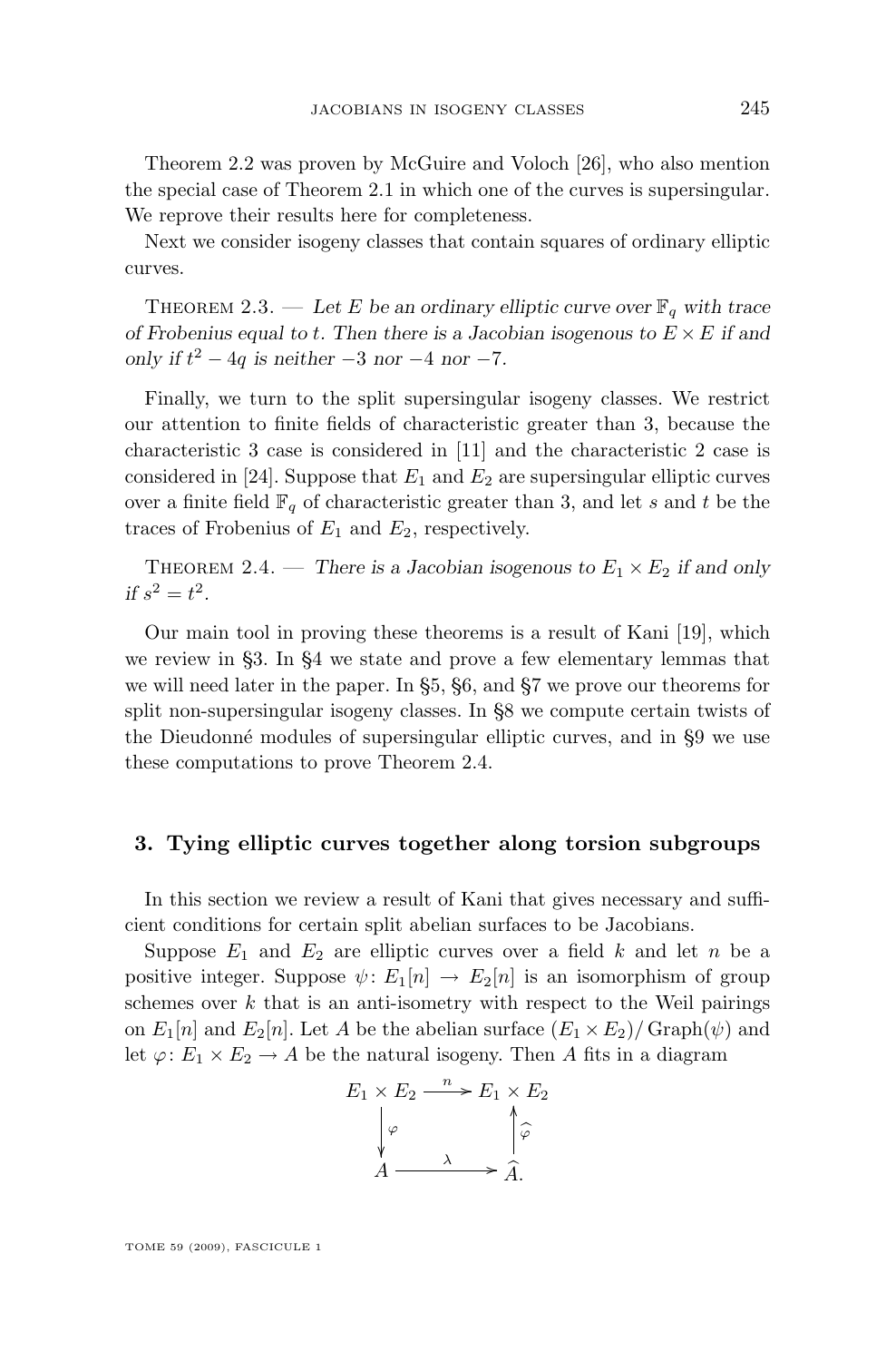<span id="page-8-0"></span>Here the top arrow is the multiplication-by-n map and  $\hat{A}$  is the dual abelian surface of A. The existence of the bottom arrow follows from the fact that the graph of  $\psi$  is a maximal isotropic subgroup of the *n*-torsion of  $E_1 \times E_2$  (see [\[27,](#page-50-0) Prop. 16.8, p. 135]). In fact, the induced map  $\lambda: A \to A$ is a polarization, and by looking at the degrees of the maps in the diagram we see that  $\lambda$  is a principal polarization. Conversely, if  $\lambda$  is a principal polarization of a non-simple abelian surface A over k, then  $\lambda$  can be obtained in this way from a pair of elliptic curves  $(E_1, E_2)$  and an anti-isometry  $E_1[n] \to E_2[n]$ , for some *n*.

Kani [\[19\]](#page-50-0) gives a criterion that allows one to determine when a principally polarized surface  $(A, \lambda)$  obtained from an anti-isometry  $\psi: E_1[n] \to E_2[n]$ is isomorphic to the Jacobian of a curve. The criterion is easiest to state when  $n$  is a prime.

Theorem 3.1 (Kani [\[19,](#page-50-0) Thm. 3, p. 95]). — *Suppose* n *is a prime, and let*  $E_1$ ,  $E_2$ , and  $\psi$  *be as in the discussion above. The principally polarized surface*

$$
(E_1 \times E_2)/\operatorname{Graph}(\psi)
$$

*is not a Jacobian if and only if there is an integer i (with*  $0 < i < n$ ) *and a geometric isogeny*  $\varphi: E_1 \to E_2$  *of degree*  $i(n - i)$  *such that*  $i\psi = \varphi|_{E_1[n]}$ .

There is a more complicated criterion when  $n$  is composite. We will only need to use the case  $n = 4$ .

THEOREM 3.2 (Kani). — *Suppose*  $n = 4$  *and the characteristic of the base field* k is not equal to 2. Let  $E_1$ ,  $E_2$ , and  $\psi$  be as in the discussion *above. The principally polarized surface*

$$
(E_1 \times E_2) / \operatorname{Graph}(\psi)
$$

*is not a Jacobian if and only if one of the following conditions holds*:

- (a) There is a geometric isogeny  $\varphi: E_1 \to E_2$  of degree 3 such that  $\psi = \varphi|_{E_1[n]}.$
- (b) There are two order-2 subgroups  $G_1$  and  $G_2$  of  $E_1(\overline{\mathbb{F}}_q)$  and a geo*metric isomorphism*  $\varphi: E_1 \to E_2$  *such that the graph of*  $\psi$  *is equal to the set of points*  $(x, \varphi(y))$  *in*  $E_1[4](\overline{\mathbb{F}}_q) \times E_2[4](\overline{\mathbb{F}}_q)$  *such that*  $x + y \in G_1$  *and*  $x - y \in G_2$ *.*

*Proof. —* This follows from Theorem 2.6 of [\[19\]](#page-50-0). We make the assumption about the characteristic of  $k$  not being 2 only so that condition (b) can be stated in terms of groups and not group-schemes.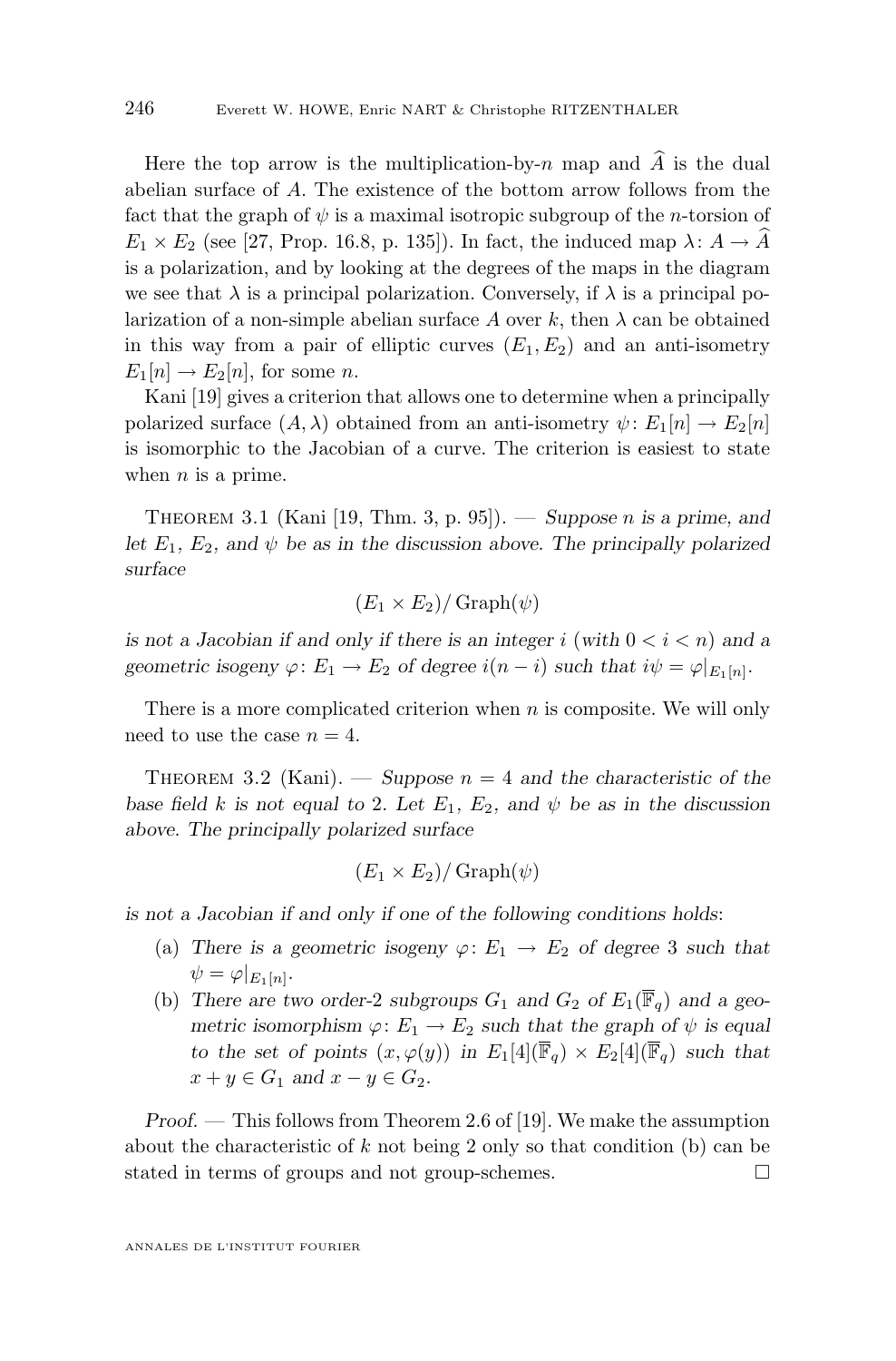<span id="page-9-0"></span>We say that an anti-isometry  $\psi: E_1[n] \to E_2[n]$  is *reducible* if  $(A, \lambda)$ is not a Jacobian. If  $\psi$  is not reducible, then we refer to the process of constructing a Jacobian from  $E_1$ ,  $E_2$ , and  $\psi$  as *tying*  $E_1$  *and*  $E_2$  *together along their* n*-torsion subgroups via* ψ*.*

#### **4. Useful lemmas**

In this section we present some lemmas that will be helpful in later sections.

Suppose that E is an elliptic curve over  $\mathbb{F}_q$  with trace of Frobenius t, and suppose that  $t^2 \neq 4q$ . Let  $\pi$  be the Frobenius endomorphism of E and let R be the subring  $\mathbb{Z}[\pi]$  of End(E). Then R is an imaginary quadratic order of discriminant  $t^2 - 4q$ . Let  $\mathcal O$  be the integral closure of R in  $R \otimes \mathbb Q$ . The endomorphism ring of  $E$  is an order that is contained in  $\mathcal O$  and that contains R. Let  $\ell$  be a prime integer. We say that E is *maximal* at  $\ell$  if  $\ell$ does not divide the index of  $End(E)$  in O. We say that E is *minimal* at  $\ell$ if  $\ell$  does not divide the index of R in End(E).

Given an E as above, let  $\ell$  be a prime that does not divide both t and q. Then it follows from [\[37,](#page-51-0) Thm. 4.2] that there is a curve isogenous to  $E$ that is minimal at  $\ell$ .

LEMMA 4.1. — Let E be an elliptic curve over  $\mathbb{F}_q$  whose Weil polynomial *is*  $x^2 - tx + q$ , and suppose that  $t^2 \neq 4q$ . Let  $\ell$  be a prime that does not *divide both*  $t$  *and*  $q$ *, and suppose that*  $E$  *is minimal at*  $\ell$ *. Then the minimal polynomial of Frobenius acting on*  $E[\ell]$  *is*  $x^2 - tx + q \in \mathbb{F}_{\ell}[x]$ *.* 

*Proof.* — The characteristic polynomial of Frobenius on  $E[\ell]$  is  $x^2 - tx +$ q, and the only way that this might not be the minimal polynomial of Frobenius is if  $t^2 - 4q \equiv 0 \mod l$ .

Suppose  $t^2 - 4q \equiv 0 \mod l$ . Let b be an integer such that  $t \equiv 2b \mod l$ , and let  $\pi$  be the Frobenius endomorphism of E. Then the characteristic polynomial of  $\pi$  on  $E[\ell]$  is  $(x - b)^2$ , and the minimal polynomial will be  $x-b$  if and only if  $(\pi-b)/\ell$  lies in End(E). But the index of  $\mathbb{Z}[\pi]$  in End(E) is coprime to  $\ell$  by assumption.

LEMMA  $4.2.$  — Let  $\ell$  be either 4 or an odd prime and let K be an *imaginary quadratic field whose discriminant is not equal to −* $\ell$ *. Then there are infinitely many rational primes* m *that split in* K *and that are nonsquares modulo*  $\ell$ *.*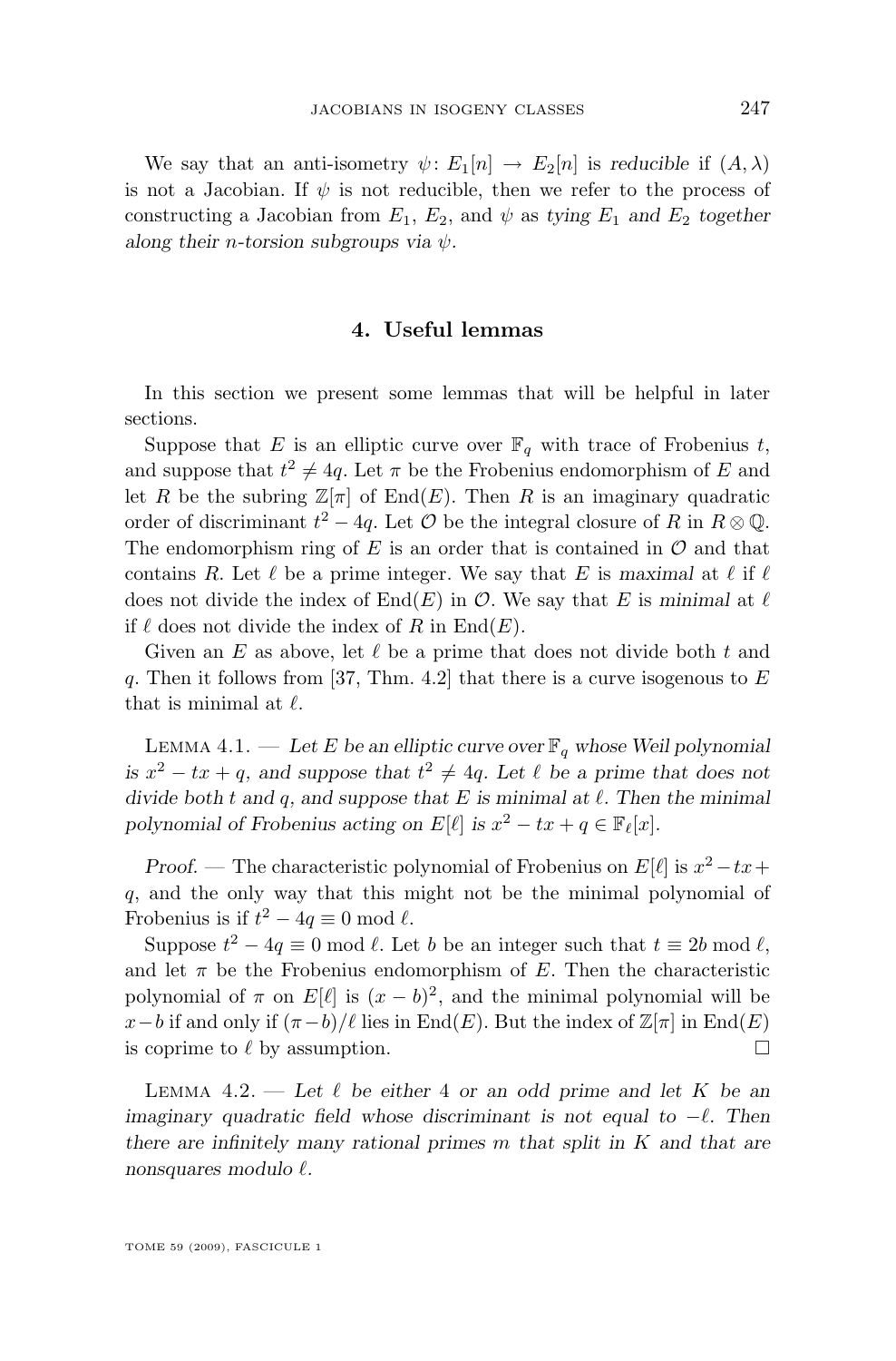*Proof.* — Let  $\Delta$  be the discriminant of K. The splitting of a rational prime in K depends only on its congruence class modulo  $\Delta$ . If  $\Delta$  is coprime to  $\ell$ , then we can choose a congruence class modulo  $\ell\Delta$  such that every prime m in this congruence class splits in K and is a nonsquare modulo  $\ell$ . So from this point on we consider the case where  $\ell$  and  $\Delta$  have a common factor.

We first consider the case where  $\ell$  is prime.

Write  $\Delta = -2^e \ell D$  for some odd positive D, and suppose that  $D > 1$ . If  $m$  is a prime that is congruent to 1 modulo 8, that is not a square modulo  $\ell$ , and such that the Jacobi symbol  $(m/D)$  is  $-1$ , then we have

$$
\left(\frac{\Delta}{m}\right) = \left(\frac{-1}{m}\right) \left(\frac{2}{m}\right)^e \left(\frac{\ell}{m}\right) \left(\frac{D}{m}\right) = 1 \cdot 1 \cdot \left(\frac{m}{\ell}\right) \left(\frac{m}{D}\right) = 1.
$$

So when  $D > 1$ , there are infinitely many primes that split in K and that are not squares modulo  $\ell$ .

Suppose  $D = 1$ , so that either  $\Delta = -8\ell$  or  $\Delta = -4\ell$ . Suppose  $\Delta = -8\ell$ . Then if m is a prime that is congruent to 5 modulo 8 and that is a nonsquare modulo  $\ell$ , then

$$
\left(\frac{\Delta}{m}\right) = \left(\frac{-1}{m}\right)\left(\frac{2}{m}\right)\left(\frac{\ell}{m}\right) = 1 \cdot (-1) \cdot \left(\frac{m}{\ell}\right) = 1.
$$

On the other hand, suppose that  $\Delta = -4\ell$ . This can only happen if  $\ell \equiv$ 1 mod 4. If m is a prime that is congruent to 3 modulo 4 and that is a nonsquare modulo  $\ell$ , then

$$
\left(\frac{\Delta}{m}\right) = \left(\frac{-1}{m}\right)\left(\frac{\ell}{m}\right) = (-1) \cdot \left(\frac{m}{\ell}\right) = 1.
$$

Thus, in every case there are infinitely many primes that split in K and that are not squares modulo  $\ell$ .

Next we consider the case where  $\ell = 4$ .

Suppose  $\Delta = -4D$  for some odd  $D > 1$ . This can only be the case if  $D \equiv 1 \mod 4$ . If m is a prime that is congruent to 3 modulo 4 and such that the Jacobi symbol  $(m/D)$  is  $-1$ , then we have

$$
\left(\frac{\Delta}{m}\right) = \left(\frac{-1}{m}\right)\left(\frac{D}{m}\right) = (-1) \cdot \left(\frac{m}{D}\right) = 1,
$$

and we see that there are infinitely many primes that split in  $K$  and that are not squares modulo  $\ell$ .

Suppose  $\Delta = -8D$  for some odd  $D > 0$  (with  $D = 1$  being allowed). Suppose  $D \equiv 1 \mod 4$ . Then if m is a prime that is 3 modulo 8 and such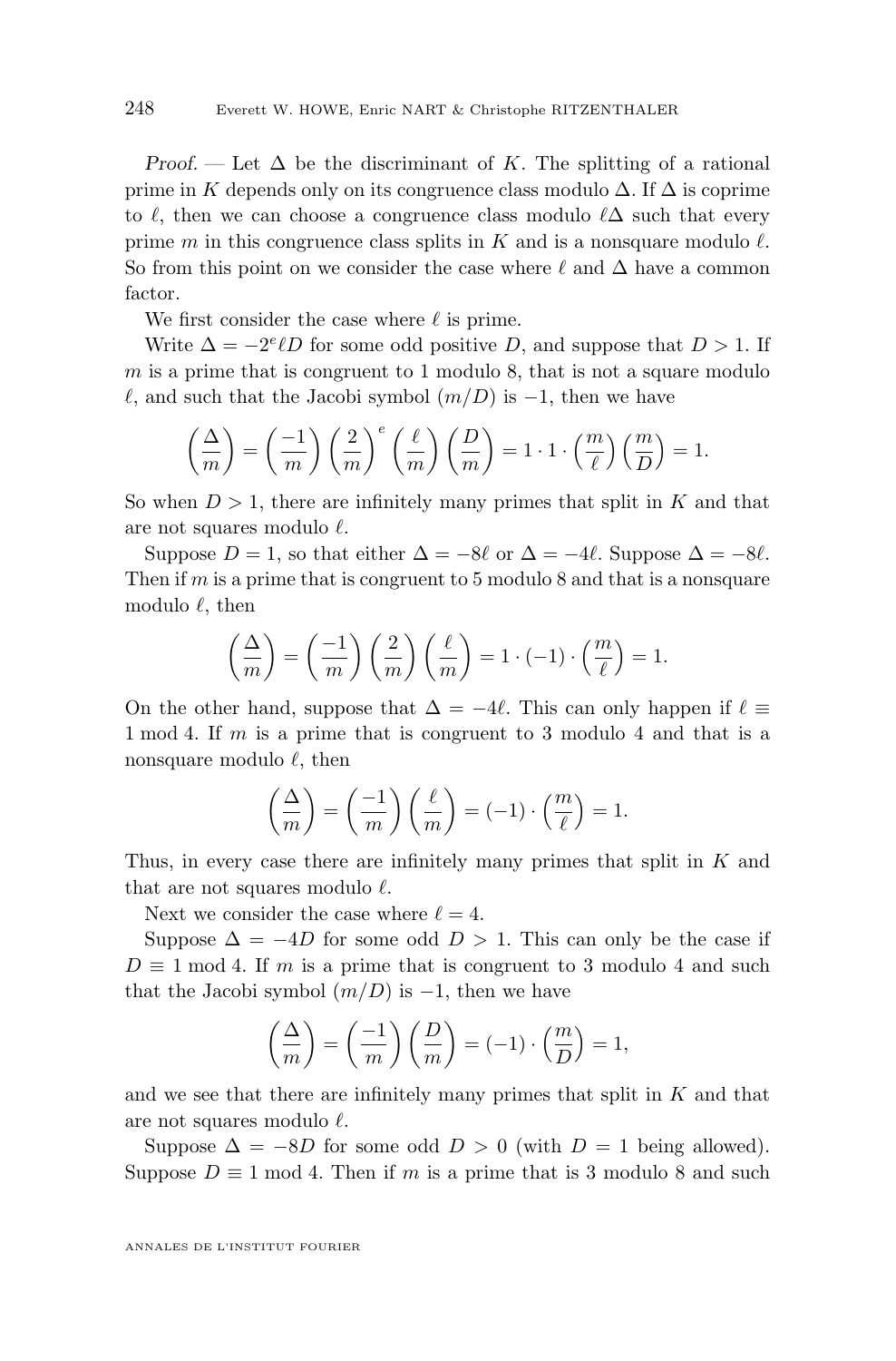<span id="page-11-0"></span>that the Jacobi symbol  $(m/D)$  is 1, we have

$$
\left(\frac{\Delta}{m}\right) = \left(\frac{-1}{m}\right)\left(\frac{2}{m}\right)\left(\frac{D}{m}\right) = (-1) \cdot (-1) \cdot \left(\frac{m}{D}\right) = 1.
$$

On the other hand, if  $D \equiv 3 \mod 4$ , we can consider primes m that are 7 modulo 8 and such that the Jacobi symbol  $(m/D)$  is  $-1$ , so that

$$
\left(\frac{\Delta}{m}\right) = \left(\frac{-1}{m}\right)\left(\frac{2}{m}\right)\left(\frac{D}{m}\right) = (-1) \cdot 1 \cdot \left(\frac{m}{D}\right) = 1.
$$

Again we see that in both cases there are infinitely many primes that split in K and that are not squares modulo  $\ell$ .

Next we present a lemma that provides us with a large supply of antiisometries. This lemma and the one that follows it will refer to integers  $\ell$ that are assumed to be either prime or equal to 4. It will be convenient to define  $\ell^*$  to be the unique prime divisor of such an integer  $\ell$ .

LEMMA 4.3. — Let  $E_1$  and  $E_2$  be elliptic curves over a finite field  $\mathbb{F}_q$ *and let* s *and* t *be their traces of Frobenius. Suppose that* |s−t| *is neither* 0 *nor* 1 *and that neither*  $s^2$  *nor*  $t^2$  *is equal to* 4*q*. Let  $\ell$  *be a divisor of*  $s$ −*t that is either* 4 *or a prime, and assume that*  $\ell$  *is coprime to q if either*  $E_1$  *or*  $E_2$  *is supersingular.* If  $\ell = 2$  *then let*  $m = 1$ ; *otherwise*, let m *be a positive integer coprime to*  $\ell$  *whose image in* ( $\mathbb{Z}/\ell\mathbb{Z}$ ) *is a nonsquare. Suppose that*  $E_1$  *and*  $E_2$  are minimal at  $\ell^*$ , and that  $E'_1$  is an elliptic curve that is m-isogenous *to*  $E_1$ *. Then either there is an*  $\mathbb{F}_q$ -defined anti-isometry from  $E_1[\ell]$  to  $E_2[\ell]$ *, or there is one from*  $E'_1[\ell]$  *to*  $E_2[\ell]$ *.* 

*Proof.* — By Lemma [4.1](#page-9-0) the minimal polynomials of Frobenius on  $E_1[\ell^*]$ and  $E_2[\ell^*]$  are both equal to  $x^2 - tx + q \in \mathbb{F}_{\ell}[x]$ . It follows easily that there are points  $P_1 \in E_1[\ell](\overline{\mathbb{F}}_q)$  and  $P_2 \in E_2[\ell](\overline{\mathbb{F}}_q)$  that generate the Galois modules  $E_1[\ell](\overline{\mathbb{F}}_q)$  and  $E_2[\ell](\overline{\mathbb{F}}_q)$ , respectively.

We claim that the k-group schemes  $E_1[\ell]$  and  $E_2[\ell]$  are isomorphic. If  $p \neq \ell^*$  then we can see this by defining an isomorphism  $E_1[\ell] \to E_2[\ell]$  by sending  $P_1$  to  $P_2$  and extending by Galois equivariance. If  $p = \ell^*$ , then  $E_1[\ell]$  and  $E_2[\ell]$  are both products of a reduced group scheme of rank  $\ell$  and a local group scheme of rank  $\ell$ . On each of the reduced group schemes, the Frobenius acts as multiplication-by-t, so the reduced subschemes of  $E_1[\ell]$ and  $E_2[\ell]$  are isomorphic. But the local subschemes are the duals of the reduced subschemes, so the local subschemes are isomorphic as well. Thus  $E_1[\ell]$  and  $E_2[\ell]$  are isomorphic.

Let  $\psi: E_1[\ell] \to E_2[\ell]$  be an isomorphism of group schemes over  $\mathbb{F}_q$ . For each  $i = 1, 2$  let  $e_i$  be the Weil pairing  $E_i[\ell] \times E_i[\ell] \to \mu_\ell$ . Then there is an element r of Aut  $\mu_{\ell} \cong (\mathbb{Z}/\ell\mathbb{Z})^*$  such that the diagram commutes: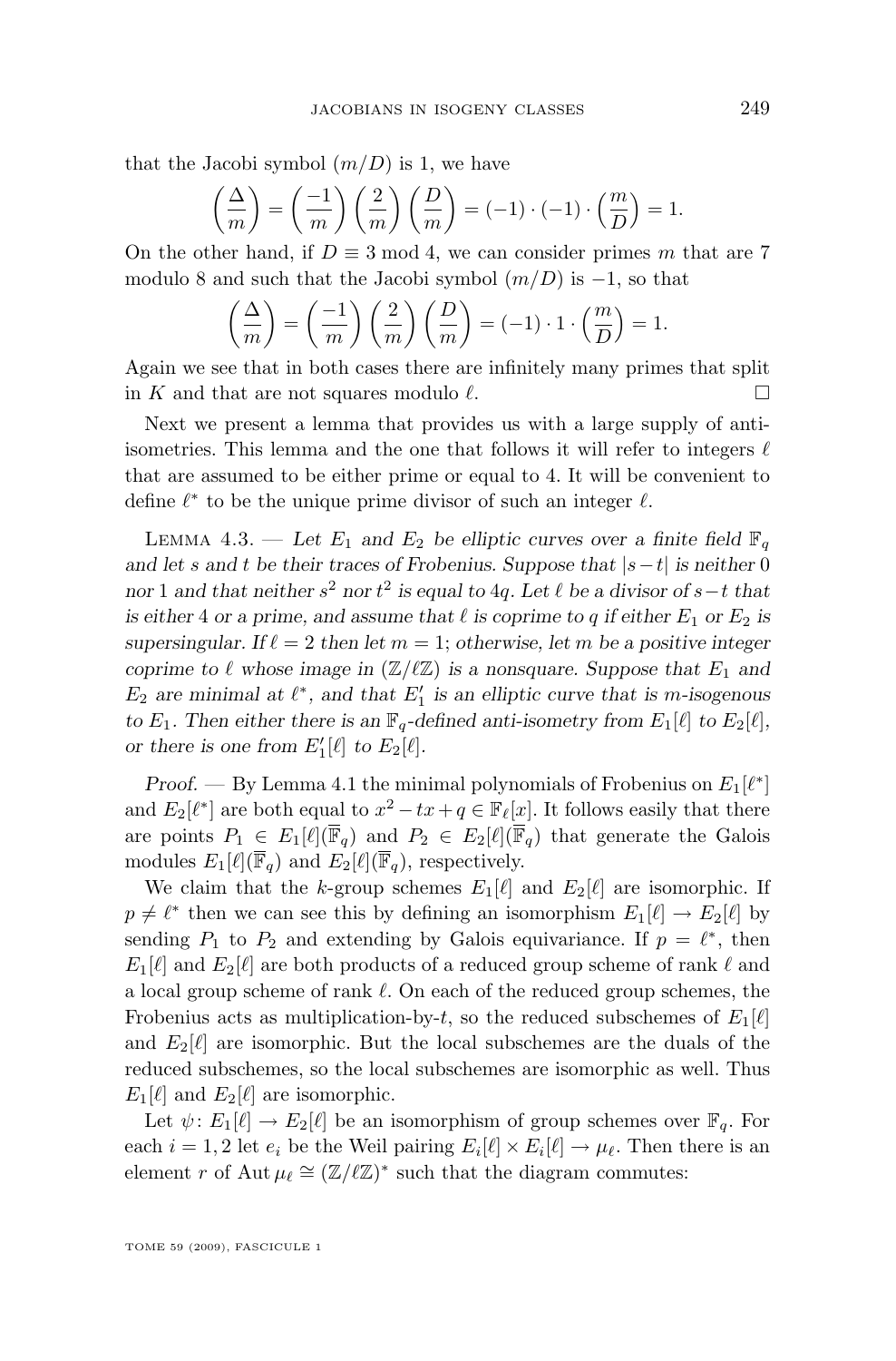<span id="page-12-0"></span>

Let F be an elliptic curve isogenous to  $E_1$ , and suppose  $\varphi: F \to E_1$  is an isogeny of degree coprime to  $\ell$ . If we replace  $E_1$  by F and  $\psi$  by  $\psi \circ \varphi$ , then r is replaced with r times the degree of  $\varphi$ . Using multiplication by integers in End(E<sub>1</sub>), we can modify r in this way by arbitrary squares in  $(\mathbb{Z}/\ell\mathbb{Z})^*$ . Using the isogeny  $E'_1 \to E_1$ , we can modify r by the integer m, which is a nonsquare modulo  $\ell$  when  $\ell \neq 2$ . Therefore we can modify r so that it is equal to  $-1$ ; in other words, we can find an anti-isometry that maps either  $E_1[\ell]$  or  $E'_1[\ell]$  to  $E_2[\ell]$ .

The next lemma is a useful special case of Lemma [4.3.](#page-11-0)

LEMMA 4.4. — Let  $E_1$  and  $E_2$  be elliptic curves over a finite field  $\mathbb{F}_q$ *and let* s and t be their traces of Frobenius. Suppose that  $|s - t|$  is neither 0 not 1 and that neither  $s^2$  nor  $t^2$  is equal to 4q. Write  $s^2 - 4q = f_1^2 \Delta_1$  and  $t^2 - 4q = f_2^2 \Delta_2$  for integers  $f_i$  and fundamental discriminants  $\Delta_i$ . Let  $\ell$  be *a* divisor of  $s - t$  that is either 4 or a prime, and assume that  $\ell$  is coprime *to* q if either  $E_1$  or  $E_2$  is supersingular. Suppose that  $\Delta_1$  and  $\Delta_2$  are not *both equal to*  $-\ell$ . Then there are elliptic curves  $F_1$  and  $F_2$ , isogenous to  $E_1$  and  $E_2$ , respectively, for which there is an  $\mathbb{F}_q$ -defined anti-isometry  $F_1[\ell] \to F_2[\ell].$ 

*Proof.* — By symmetry, we may assume that  $\Delta_1 \neq -\ell$ .

Replace  $E_1$  and  $E_2$  with isogenous curves that are minimal at  $\ell^*$ . If  $\ell = 2$ then Lemma [4.3](#page-11-0) shows that there is an anti-isometry  $E_1[\ell] \to E_2[\ell]$ , so we may assume that  $\ell > 2$ .

Let m be a prime number. If m splits in  $\text{End}(E_1) \otimes \mathbb{Q} \cong \mathbb{Q}(\sqrt{\Delta_1})$  then there is a degree-m isogeny from  $E_1$  to some other elliptic curve F. (Indeed, Ito [\[18\]](#page-50-0) proves that there is a degree-m isogeny from  $E_1$  to some F if and only if either m splits or ramifies in  $\text{End}(E_1) \otimes \mathbb{Q} \cong \mathbb{Q}(\sqrt{\Delta_1})$  or m divides  $f_1$ .) Lemma [4.2](#page-9-0) says that there are infinitely many m that are nonsquares modulo  $\ell$  and that split in End $(E_1) \otimes \mathbb{Q}$ , so we know there is an elliptic curve  $E'_1$  that is m-isogenous to  $E_1$  for some m that is not a square modulo  $\ell$ . Using Lemma [4.3,](#page-11-0) we see that there is either an anti-isometry  $E_1[\ell] \to E_2[\ell]$  or an anti-isometry  $E'_1[\ell] \to E_2[\ell]$ , and we are done.  $\square$ 

We end with a lemma that will help us show that certain anti-isometries are not reducible.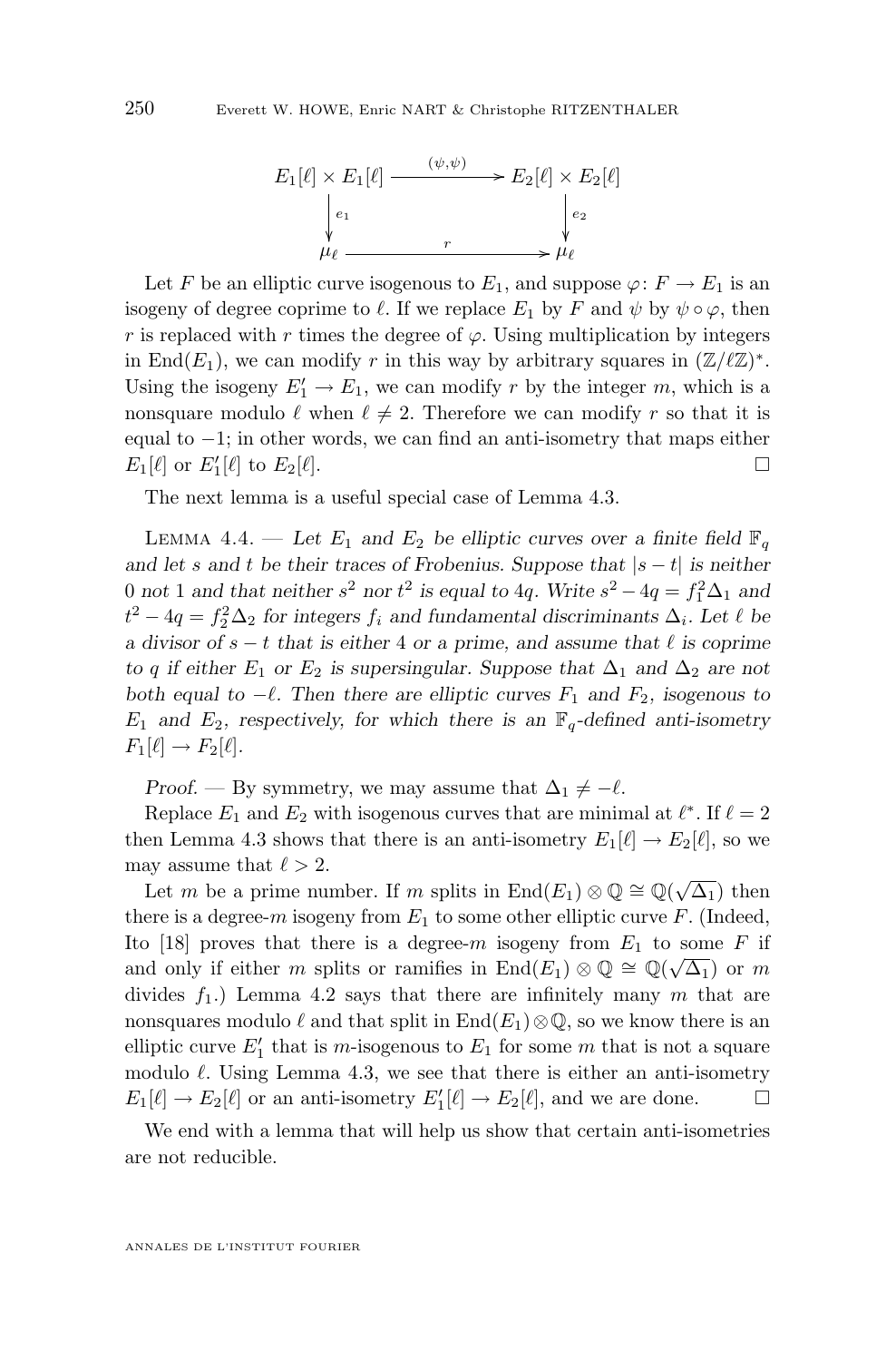<span id="page-13-0"></span>Lemma 4.5. — *Suppose* E *and* F *are ordinary elliptic curves over a finite field* k, let  $F'/k$  be a twist of F, and let  $\chi: F' \to F$  be a geometric *isomorphism. Suppose that*  $E$  *and*  $F'$  *are isogenous over*  $k$ *. Let*  $\ell$  *be a prime, and suppose*  $\psi: E[\ell] \to F[\ell]$  *is a Galois-equivariant anti-isometry. If*  $\psi$  *is reducible, then*  $\chi|_{F'[\ell]}$  *is Galois equivariant.* 

*Proof.* — Suppose  $\psi$  is reducible. Then Theorem [3.1](#page-8-0) shows that there is an integer i and a geometric isogeny  $\varphi: E \to F$  of degree  $i(n-i)$  such that  $i\psi = \varphi|_{E[\ell]}$ . The left-hand side of this equality is Galois equivariant, so  $\varphi|_{E[\ell]}$  is Galois equivariant.

Every geometric isogeny  $E \to F$  can be written as the composition of a geometric isogeny  $E \to F'$  with the geometric isomorphism  $\chi: F' \to F$ , so we may write  $\varphi = \chi \circ \varphi'$  for a geometric isogeny  $\varphi' : E \to F'$ . Since E and  $F'$  are ordinary, all of their endomorphisms are defined over  $k$ , and all isogenies from E to F' are defined over k. It follows that  $\varphi'$  is Galois equivariant. Also,  $\varphi'$  gives an isomorphism  $E[\ell] \to F'[\ell]$ , so  $\chi$  induces a Galois equivariant isomorphism from  $F'[\ell]$  to  $F[\ell]$ .

#### **5. Proof of Theorem [2.1](#page-6-0)**

Suppose that  $|s-t|=1$ . Then a result of Serre (see [\[21,](#page-50-0) Lem. 1] or [\[12,](#page-50-0) Thm. 1(a)]) shows that there is no Jacobian isogenous to  $E_1 \times E_2$ .

Suppose that  $|s-t| > 1$ . The remainder of the proof of Theorem [2.1](#page-6-0) breaks into five cases:

- (1)  $E_1$  and  $E_2$  are geometrically non-isogenous.
- (2)  $E_1$  and  $E_2$  become isogenous to one another over a degree-2 extension.
- (3)  $E_1$  and  $E_2$  become isogenous to one another over a degree-3 extension.
- (4)  $E_1$  and  $E_2$  become isogenous to one another over a degree-4 extension, but not over a degree-2 extension.
- (5)  $E_1$  and  $E_2$  become isogenous to one another over a degree-6 extension, but not over a degree-2 or degree-3 extension.

To see that these cases include all possibilities, we note that if  $E_1$  and  $E_2$  are geometrically isogenous to one another then they must both be ordinary (because the hypotheses of the theorem preclude them from both being supersingular). Let  $\pi_1$  and  $\pi_2$  be the Weil numbers of  $E_1$  and  $E_2$ , considered as elements of  $\overline{Q}$ . If  $E_1$  and  $E_2$  become isogenous over a degreen extension (and no smaller extension), then  $\pi_1^n$  and  $\pi_2^n$  are conjugate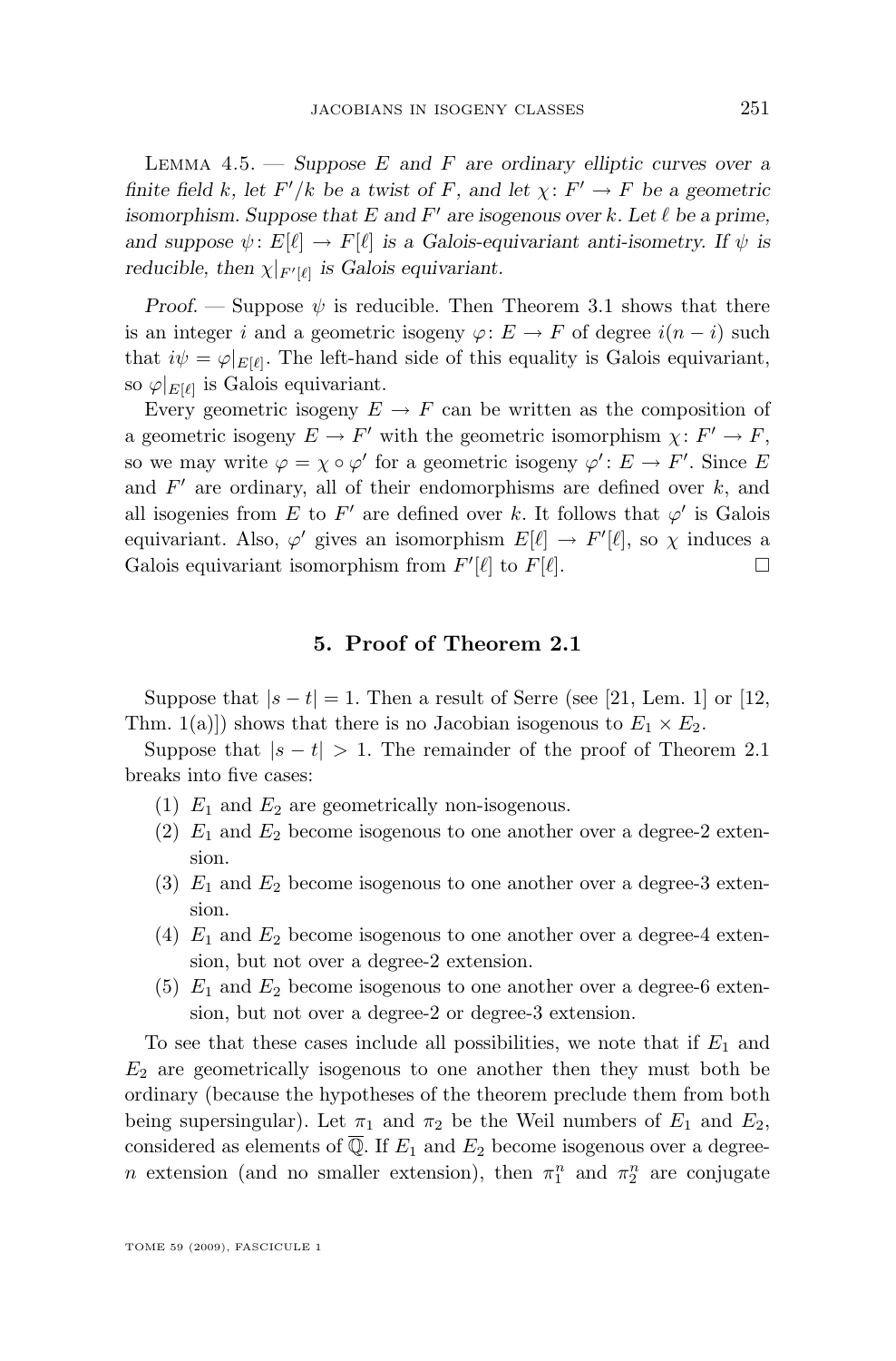quadratic integers; replacing  $\pi_1$  with its conjugate, if necessary, we may assume that  $\pi_1^n = \pi_2^n$ . Then the two quadratic fields  $\mathbb{Q}(\pi_1)$  and  $\mathbb{Q}(\pi_2)$ are equal, and they contain the primitive *n*-th root of unity  $\pi_1/\pi_2$ . This restricts the possible values for  $n$  to be 2, 3, 4, and 6.

We will consider these cases separately. In each case, we will denote the characteristic of  $\mathbb{F}_q$  by p.

#### **5.1.** Case 1:  $E_1$  and  $E_2$  are geometrically non-isogenous

Pick a prime  $\ell$  dividing  $s-t$ . Since  $E_1$  and  $E_2$  are not both supersingular,  $\ell$  is not equal to p if either curve is supersingular.

Let  $\pi_1$  and  $\pi_2$  be the Weil numbers of  $E_1$  and  $E_2$ , respectively, and let  $K_1$  and  $K_2$  be the imaginary quadratic fields generated by  $\pi_1$  and  $\pi_2$ . If one of these fields has discriminant unequal to  $-\ell$ , then Lemma [4.4](#page-12-0) shows that we can replace  $E_1$  and  $E_2$  with isogenous curves for which there is an  $\mathbb{F}_q$ -defined anti-isometry  $E_1[\ell] \to E_2[\ell]$ . Since  $E_1$  and  $E_2$  are geometrically non-isogenous by assumption, Theorem [3.1](#page-8-0) shows that we can tie  $E_1$  and  $E_2$  together along their  $\ell$ -torsion to get a genus-2 curve with Jacobian isogenous to  $E_1 \times E_2$ .

We are left to consider the case where  $K_1$  and  $K_2$  are both isomorphic to the imaginary quadratic field K of discriminant  $-\ell$ . In this case, we may view  $\pi_1$  and  $\pi_2$  as elements of K.

If  $E_1$  and  $E_2$  are both ordinary, then their Weil numbers must differ from one another by a root of unity (and perhaps complex conjugation). But then  $E_1$  and  $E_2$  become isogenous to one another after a base field extension, contradicting our hypotheses.

So suppose one of our elliptic curves, say  $E_1$ , is supersingular and the other is ordinary. We have already noted that in this case  $\ell \neq p$ . Now, we know the possible Weil numbers for supersingular elliptic curves — see [\[32\]](#page-51-0) or [\[37,](#page-51-0) Thm. 4.2] for example — and the only way a supersingular Weil number can generate an imaginary quadratic field of prime discriminant unequal to  $-p$  is if that field is  $\mathbb{Q}(\sqrt{-3})$  and if  $p \neq 1 \mod 3$ . But then p does not split in  $\mathbb{Q}(\sqrt{-3})$ , so there are no ordinary elliptic curves over  $\mathbb{F}_q$ with CM by  $\mathbb{Q}(\sqrt{-3})$ , contradicting the existence of  $E_2$ .

#### **5.2. Case 2:** E<sup>1</sup> **and** E<sup>2</sup> **become isogenous to one another over a degree-**2 **extension**

In this case, there is an integer t such that the Weil polynomials of  $E_1$ and  $E_2$  are  $x^2 - tx + q$  and  $x^2 + tx + q$ . Also,  $E_1$  and  $E_2$  are both ordinary. Let  $\Delta = t^2 - 4q$  and let R be the imaginary quadratic order of discriminant  $\Delta$ .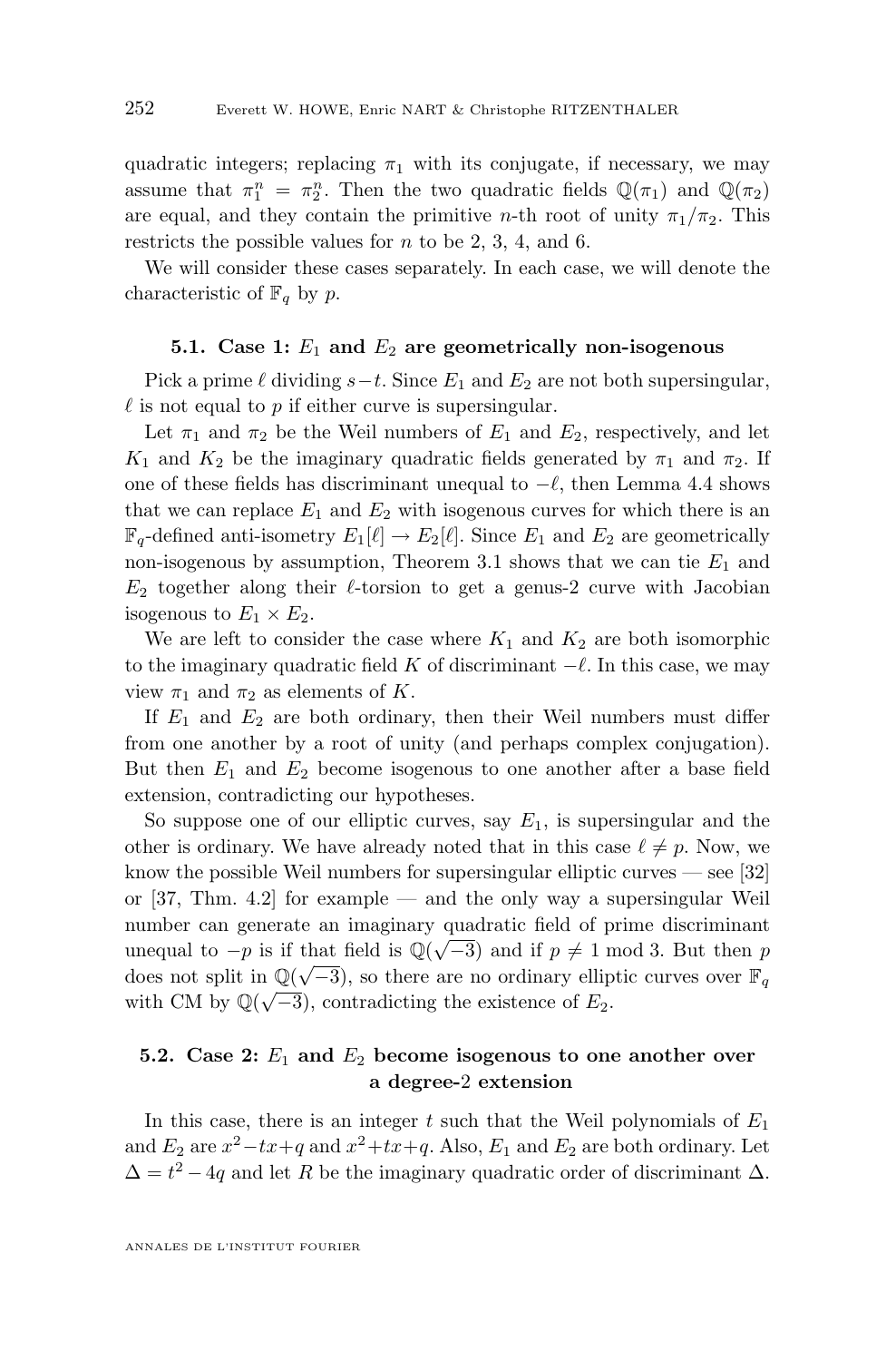<span id="page-15-0"></span>We have two arguments that each cover many cases, and that together cover all but one case.

Lemma 5.1. — *If the class number of* R *is greater than* 1*, there is a Jacobian isogenous to*  $E_1 \times E_2$ *.* 

*Proof.* — If the class number of R is greater than 1, we can choose  $E_1$  and  $E_2$  to have endomorphism ring  $R$ , and to be geometrically non-isomorphic. Then  $E_1$  and  $E_2$  are minimal at 2, so Lemma [4.3](#page-11-0) shows that there is an anti-isometry  $\psi: E_1[2] \to E_2[2]$ . Theorem [3.1](#page-8-0) shows that  $\psi$  is not reducible because there are no geometric isomorphisms  $E_1 \rightarrow E_2$ . Thus we can tie  $E_1$  and  $E_2$  together along their 2-torsion to get a Jacobian isogenous to  $E_1 \times E_2$ .

LEMMA 5.2. — If  $|t| > 1$  then there is a Jacobian isogenous to  $E_1 \times E_2$ .

*Proof.* — Let  $\ell$  be a prime divisor of t.

First suppose that  $\ell$  is odd. Note that  $\ell$  is not equal to p, because  $\ell$ divides t and  $E_1$  and  $E_2$  are not both supersingular. It follows that  $\ell$  does not divide  $\Delta = t^2 - 4q$ . Then Lemma [4.4](#page-12-0) shows that we can replace  $E_1$ and  $E_2$  with isogenous curves for which there is an  $\mathbb{F}_q$ -defined anti-isometry  $\psi: E_1[\ell] \to E_2[\ell]$ . Let  $E'_2$  be the quadratic twist of  $E_2$  and let  $\chi: E'_2 \to E_2$ be the standard geometric isomorphism. Then Lemma [4.5](#page-12-0) shows that if  $\psi$ is reducible, then  $\chi$  induces a Galois-equivariant isomorphism from  $E'_2[\ell]$ to  $E_2[\ell]$ . But from the definition of the quadratic twist, we know that  $\chi(P^{\sigma}) = -(\chi(P))^{\sigma}$  for all geometric points P, where  $\sigma$  denotes the q-th power Frobenius automorphism of  $\overline{\mathbb{F}}_q$ . From this it is clear that  $\chi$  does not give a Galois-equivariant isomorphism  $E_2'[\ell] \to E_2[\ell]$ , because  $\ell > 2$ . Thus  $\psi$  is not reducible, and we can tie  $E_1$  and  $E_2$  together along their  $\ell$ -torsion via  $\psi$  to get a Jacobian isogenous to  $E_1 \times E_2$ .

Next suppose  $\ell = 2$ . Lemma [4.4](#page-12-0) shows that we can replace  $E_1$  and  $E_2$ with isogenous curves for which there is an anti-isometry  $\psi: E_1[4] \to E_2[4]$ . According to Lemma [4.5,](#page-12-0) there are two ways in which  $\psi$  might be reducible. In the first way, there is a geometric isogeny  $\varphi: E_1 \to E_2$  of degree 3 such that  $\varphi|_{E_1[\ell]} = \pm \psi$ . But as in the argument for odd  $\ell$ , we obtain a contradiction from the facts that  $\pm \psi$  is Galois equivariant while  $\varphi|_{E_1[\ell]}$  is not.

The other way that  $\psi$  can be reducible is if there is a geometric isomorphism  $\varphi: E_1 \to E_2$  and two order-2 subgroups  $G_1$  and  $G_2$  of  $E_1(\overline{\mathbb{F}}_q)$  such that the graph of  $\psi$  is equal to the set of  $(x, \varphi(y))$  in  $E_1[4](\overline{\mathbb{F}}_q) \times E_2[4](\overline{\mathbb{F}}_q)$ such that  $x + y \in G_1$  and  $x - y \in G_2$ .

In particular, if  $E_2$  is not the quadratic twist of  $E_1$  then  $\psi$  is not reducible. Suppose  $E_2$  is the quadratic twist of  $E_1$  and that  $\psi$  is reducible.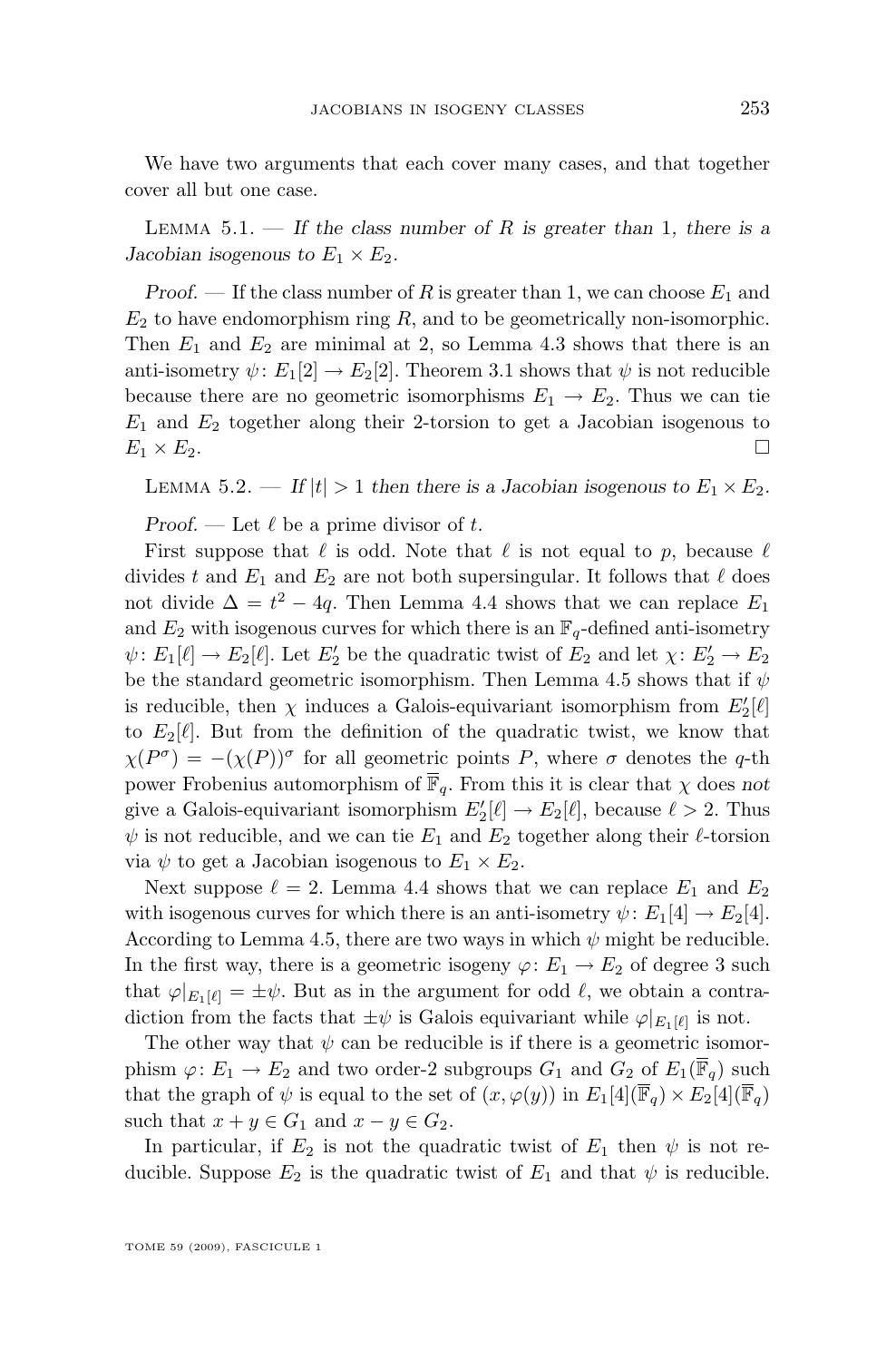Identify  $E_2[4]$  with  $E_1[4]$  provided with the negative Galois action. Pick 4-torsion points X and Y of  $E_1(\overline{\mathbb{F}}_q)$  such that  $G_1 = \langle 2X \rangle$  and  $G_2 = \langle 2Y \rangle$ . Then  $\psi(aX + bY) = \varphi(aX - bY)$  for some automorphism  $\varphi$  of  $E_2$ . Since  $E_2$  is ordinary, all of its automorphisms are defined over  $\mathbb{F}_q$ , so  $\psi$  is Galois equivariant if and only if  $\varphi^{-1} \circ \psi$  is Galois equivariant, and one can show that this is the case if and only if  $2X^{\sigma} = 2Y$  and  $2Y^{\sigma} = 2X$ ; here  $\sigma$  denotes the Frobenius element of  $Gal(\overline{\mathbb{F}}_q/\mathbb{F}_q)$ .

So assume that  $2X^{\sigma} = 2Y$  and  $2Y^{\sigma} = 2X$ . Under this assumption, we can compute the number of reducible Galois equivariant anti-isometries. The only choices for  $G_1$  and  $G_2$  are  $G_1 = \langle 2X \rangle$ ,  $G_2 = \langle 2Y \rangle$  and  $G_1 = \langle 2Y \rangle$ ,  $G_2 = \langle 2X \rangle$ , and swapping  $G_1$  and  $G_2$  is equivalent to replacing  $\varphi$  with  $-\varphi$ . Thus we see that the automorphism group of  $E_2$  acts transitively on the set of reducible Galois-equivariant anti-isometries.

Let us compute the number of Galois equivariant anti-isometries there are from  $E_1[4]$  to  $E_2[4]$ . To make the computation simpler, we replace Y with  $X^{\sigma}$  (this does not change the group  $G_2$ ), and write  $Y^{\sigma} = \varepsilon X + fY$ , where  $\varepsilon = \pm 1$  and  $f \in \{0, 2\}$ . Note that it follows that the characteristic polynomial of Frobenius on the 4-torsion of  $E_1$  is  $x^2 + fx - \varepsilon$ . Since the Weil polynomial of  $E_1$  is  $x^2 - tx + q$ , we see that  $\varepsilon \equiv -q \mod 4$  and  $f \equiv t \mod 4$ .

A Galois-equivariant map  $\chi: E_1[4] \to E_2[4]$  that sends X to  $aX + bY$ must send Y to  $bqX - (a+tb)Y$ , and  $\chi$  will be an anti-isometry if and only if  $a^2 + tab + qb^2 \equiv 1 \mod 4$ . There are four pairs  $(a, b)$  of elements of  $(\mathbb{Z}/4\mathbb{Z})$ that satisfy this condition if  $q \equiv -1 \mod 4$  and eight if  $q \equiv 1 \mod 4$ , so there are either exactly 4 or exactly 8 Galois-equivariant anti-isometries.

If  $\#\text{Aut }E_2=2$  then we have only 2 reducible Galois-equivariant antiisometries, so there are at least two nonreducible ones. If  $\#\text{Aut }E_2=6$ then either there are 8 Galois-equivariant anti-isometries in total and we can choose a nonreducible one, or else there are only 4 Galois-equivariant anti-isometries, in which case  $\text{Aut } E_2$  cannot act faithfully on the reducible Galois-equivariant anti-isometries; but since the automorphism −1 doesn't act trivially, the kernel of the action must be of order 3, and once again we see that there are only two reducible Galois-equivariant anti-isometries.

If  $# \text{Aut } E_2 = 4 \text{ then } \Delta = t^2 - 4q = -4$ , and the Frobenius can be written  $\pi = (t/2) + i$ . Note that therefore  $q \equiv 1 \mod 4$ . We noted above that in this case there are eight Galois-equivariant anti-isometries, so we have four nonreducible ones to choose from.  $\hfill \square$ 

The only situations not covered by Lemmas [5.1](#page-15-0) and [5.2](#page-15-0) are those in which  $t = 1$  and in which  $\Delta$  lies in the set

$$
\{-3, -12, -27, -4, -16, -7, -28, -8, -11, -19, -43, -67, -163\}.
$$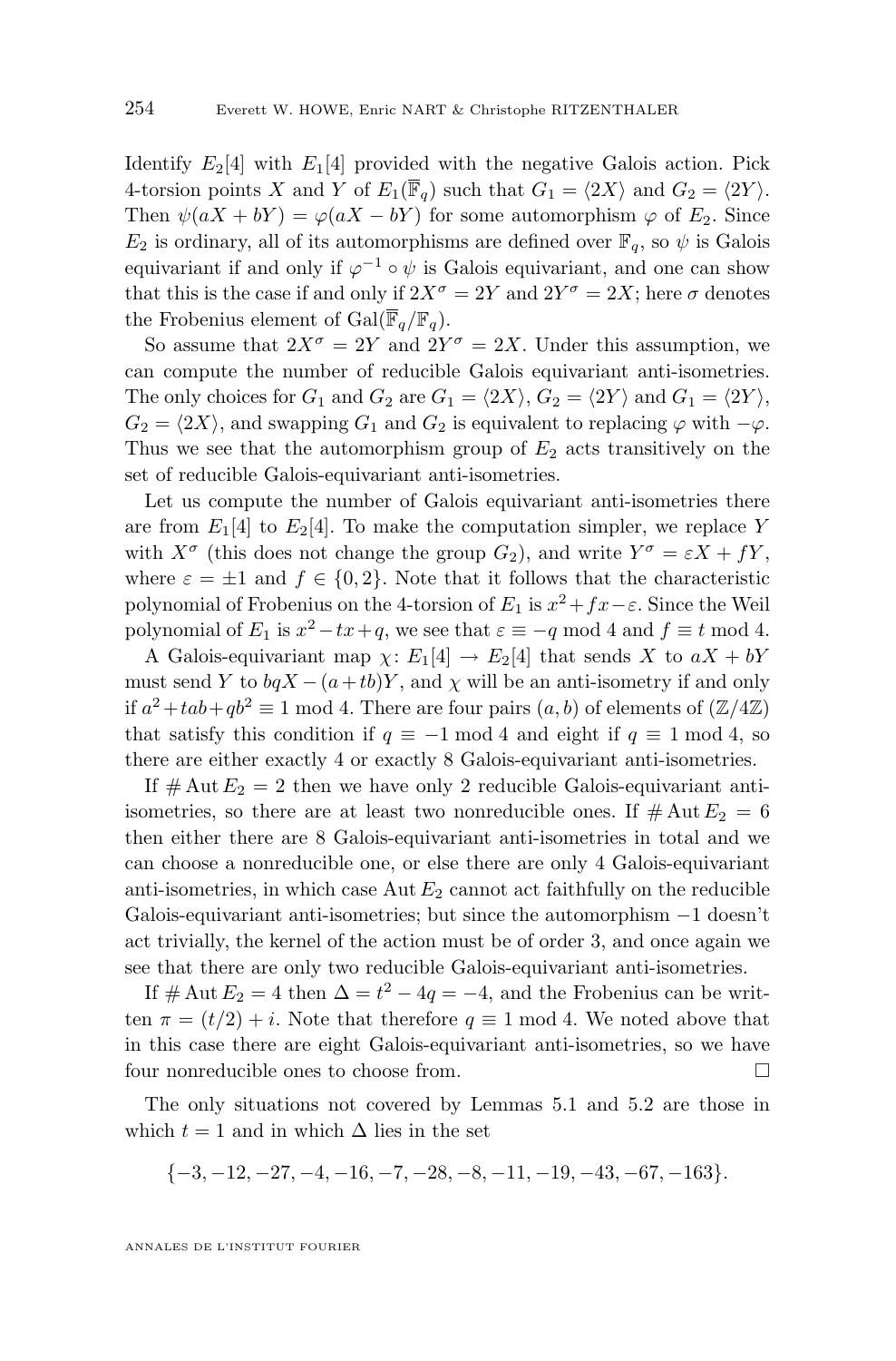That means the only cases left to consider are those in which  $(q, \Delta)$  is one of

$$
\{(2,-7),(3,-11),(5,-19),(7,-27),(11,-43),(17,-67),(41,-163)\}.
$$

Suppose  $q$  is odd. Then characteristic polynomial of Frobenius is congruent to  $x^2 + x + 1$  modulo 2. In this case there are three Galois-equivariant anti-isometries from  $E_1[2]$  to  $E_2[2]$ . If they are all reducible then we must have # Aut  $E_1 = 6$ , so that  $\Delta = -3$ . But this is not one of the  $\Delta$ 's on our list of  $(q, \Delta)$  pairs.

Finally we are left with  $t = 1$  and  $q = 2$ . We find, by explicitly enumerating the genus-2 curves over  $\mathbb{F}_2$ , that none of them has Weil polynomial  $(x^{2}+x+2)(x^{2}-x+2).$ 

#### **5.3. Case 3:** E<sup>1</sup> **and** E<sup>2</sup> **become isogenous to one another over a degree-**3 **extension**

In this case the Weil numbers of  $E_1$  and  $E_2$  must both live in  $\mathbb{Q}(\omega)$ , where  $\omega^2 + \omega + 1 = 0$ , and they can be chosen so that they differ multiplicatively by  $\omega$ . So let us write

$$
\pi_1 = a + b\overline{\omega}
$$
  

$$
\pi_2 = \omega \pi_1 = b + a\omega.
$$

Note that

$$
q = \pi_1 \overline{\pi_1} = a^2 - ab + b^2
$$

$$
s = 2a - b
$$

$$
t = 2b - a
$$

$$
\Delta_1 = -3b^2
$$

$$
\Delta_2 = -3a^2
$$

$$
s - t = 3(a - b).
$$

We observe several facts. First, we see that  $\Delta_1$  and  $\Delta_2$  cannot be equal; if they were equal, then we would have  $b = -a$ , and 3 would divide both s and  $q$ , contradicting the ordinariness of  $E_1$ . Second, we note that the same reasoning shows that  $a$  and  $b$  are coprime to each other. Third, we see that q is congruent to 1 modulo 3, and in particular, the characteristic of  $\mathbb{F}_q$  is not 3. And fourth, we see that q is odd, so the characteristic of  $\mathbb{F}_q$  is not 2.

Suppose a and b are both odd, so that 2 divides  $s - t$ . Replace  $E_1$  and  $E<sub>2</sub>$  with isogenous curves whose endomorphism rings have discriminants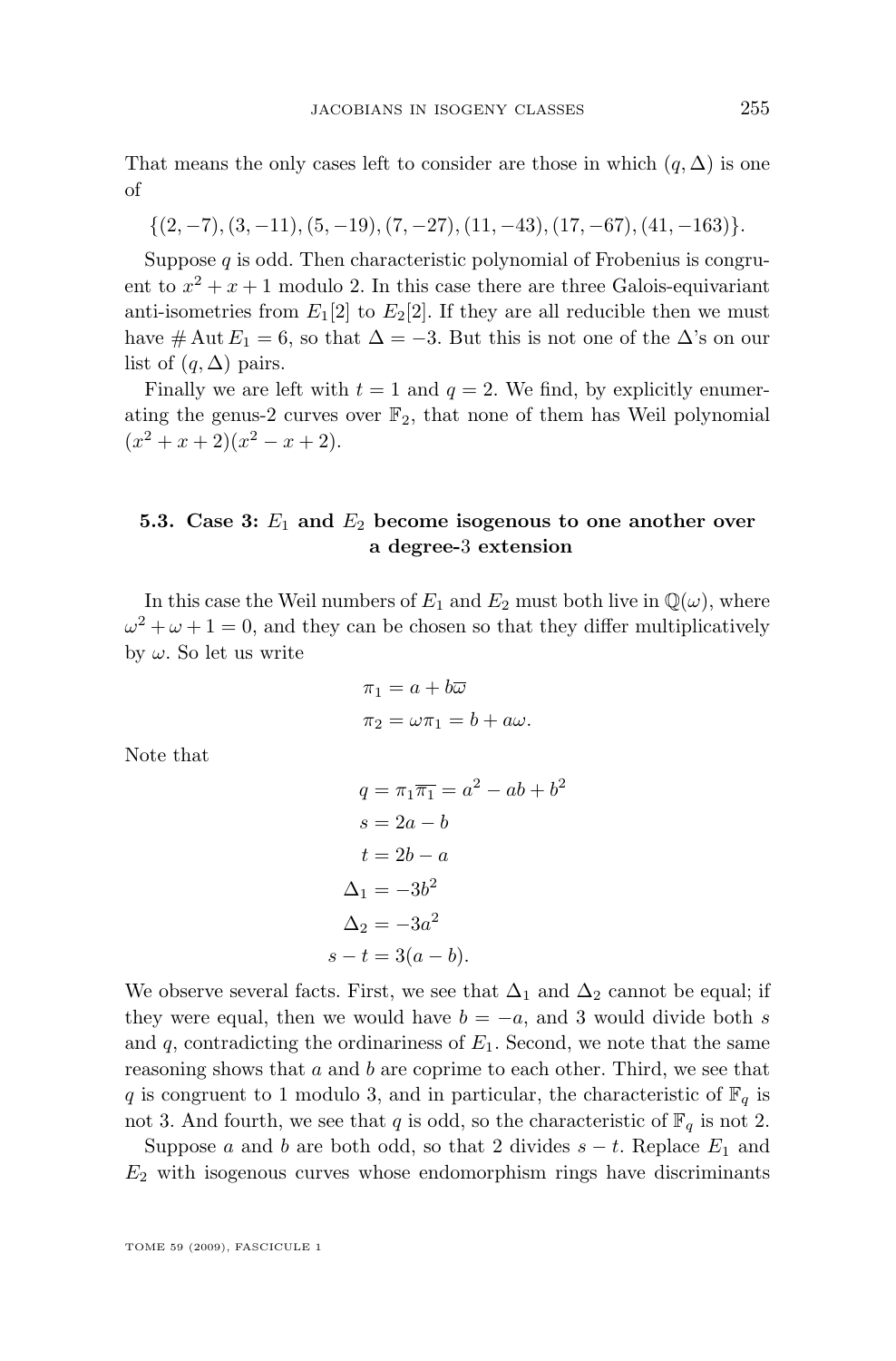$\Delta_1$  and  $\Delta_2$ , respectively, so that in particular  $E_1$  and  $E_2$  are geometrically non-isomorphic. Then there is an anti-isometry  $\psi: E_1[2] \to E_2[2]$ , and since  $E_1$  and  $E_2$  are geometrically non-isomorphic, Theorem [3.1](#page-8-0) shows that  $\psi$  is not reducible. Thus we may tie  $E_1$  and  $E_2$  together along their 2-torsion to get a genus-2 curve.

We are left to consider the case in which one of  $a$  and  $b$  is even. By symmetry, we may assume that  $b$  is even.

Suppose that a is not a multiple of 3. Replace  $E_2$  with an isogenous curve that has complex multiplication by  $\mathbb{Z}[\omega]$ . Since a is not a multiple of 3, we see that  $E_2$  is minimal at 3. The proof of Lemma [4.4](#page-12-0) shows that we can replace  $E_1$  by an isogenous curve so that there is an anti-isometry  $\psi: E_1[3] \to E_2[3].$ 

Let F be the cubic twist of  $E_2$  that is isogenous to  $E_1$ , and let  $\chi: F \to E_2$ be a geometric isomorphism. Lemma [4.5](#page-12-0) shows that if  $\psi$  is reducible, then  $\chi$  induces an isomorphism from F[3] to E<sub>2</sub>[3] as group schemes over  $\mathbb{F}_q$ .

We know that  $E_2$  can be written in the form  $y^2 = x^3 + e$  for some  $e \in \mathbb{F}_q$ , and the twist F of  $E_2$  can be written  $y^2 = cx^3 + e$  for some  $c \in \mathbb{F}_q$ that is not a cube. Then the geometric isomorphism  $\chi$  can be taken to be  $(x, y) \mapsto (dx, y)$ , where  $d \in \overline{\mathbb{F}}_q$  satisfies  $d^3 = c$ . But then it is clear that  $\chi$  will not induce a Galois-equivariant isomorphism  $F[3] \to E_2[3]$  if  $F[3]$ contains an element with nonzero x-coördinate. Since  $F[3]$  clearly contains such an element,  $\psi$  must not be reducible, so we can tie  $E_1$  and  $E_2$  together along their 3-torsion.

Finally, suppose that a is divisible by 3. Replace  $E_2$  with an isogenous elliptic curve whose endomorphism ring has discriminant  $\Delta_2$ , and replace  $E_1$  with an isogenous elliptic curve with complex multiplication by  $\mathbb{Z}[\omega]$ . Since b is even, there is a 2-isogeny from  $E_1$  to an elliptic curve whose endomorphism ring is  $\mathbb{Z}[\sqrt{-3}]$ . Lemma [4.3](#page-11-0) shows that there is an antiisometry  $\psi$  from either  $E_1[3]$  or  $E_1'[3]$  to  $E_2[3]$ . Theorem [3.1](#page-8-0) shows that if this isometry is reducible, there must be a geometric 2-isogeny from  $E_1$  or  $E_1'$  to  $E_2$ . But by looking at the discriminants of the endomorphism rings of these curves, we see that every isogeny from  $E_1$  or  $E'_1$  to  $E_2$  must have degree divisible by 3. Thus  $\psi$  is not reducible, so we may use it to produce a genus-2 curve whose Jacobian is isogenous to  $E_1 \times E_2$ .

#### **5.4. Case 4:** E<sup>1</sup> **and** E<sup>2</sup> **become isogenous to one another over a degree-**4 **extension, but not over a degree-**2 **extension**

In this case the Weil numbers of  $E_1$  and  $E_2$  must live in  $\mathbb{Q}(i)$ , where  $i^2 = -1$ , and they may be chosen so that they differ multiplicatively by i.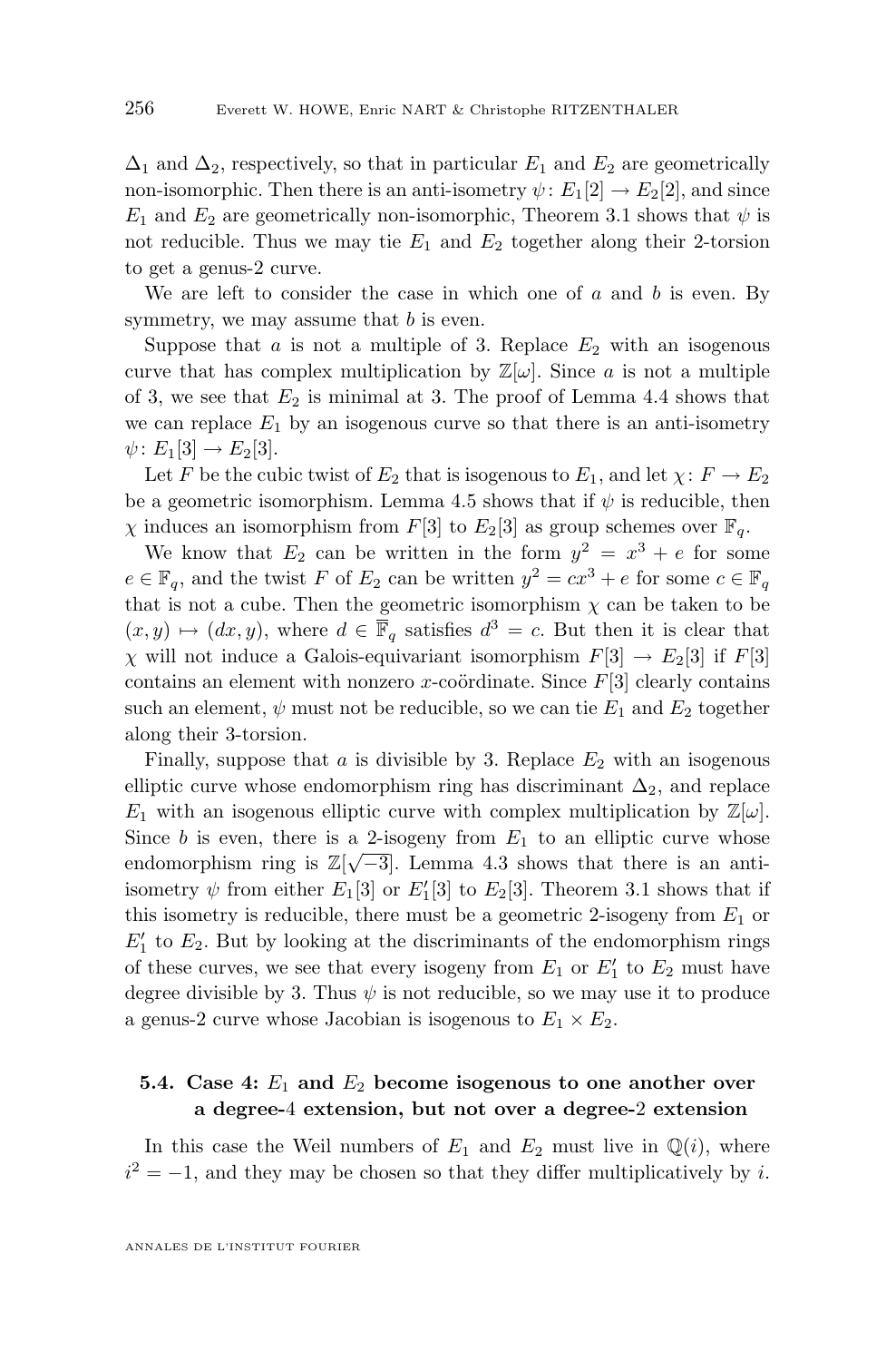So let us write

$$
\pi_1 = a + bi
$$
  

$$
\pi_2 = -b + ai
$$

so that we have

$$
q = a2 + b2
$$

$$
s = 2a
$$

$$
t = -2b
$$

$$
\Delta_1 = -4b2
$$

$$
\Delta_2 = -4a2.
$$

If b were equal to  $\pm a$  then q and s would both be even, contradicting our assumption that  $E_1$  is ordinary. Therefore  $\Delta_1$  and  $\Delta_2$  are not equal to one another, so if we pick  $E_1$  and  $E_2$  with minimal endomorphism rings, they will be geometrically non-isomorphic. Since  $s - t$  is even, we can tie  $E_1$  and  $E_2$  together along their 2-torsion.

#### **5.5. Case 5:** E<sup>1</sup> **and** E<sup>2</sup> **become isogenous to one another over a degree-**6 **extension, but not over a degree-**2 **or degree-**3 **extension**

In this case the two Weil numbers must live in  $\mathbb{Q}(\omega)$ , where  $\omega^2 + \omega + 1 = 0$ , and they can be chosen to differ multiplicatively by a primitive sixth root of unity, such as  $-\omega$ . So let us write

$$
\pi_1 = a + b\overline{\omega}
$$

$$
\pi_2 = -\omega \pi_1 = -b - a\omega
$$

so that we have

$$
q = \pi_1 \overline{\pi_1} = a^2 - ab + b^2
$$

$$
s = 2a - b
$$

$$
t = a - 2b
$$

$$
\Delta_1 = -3b^2
$$

$$
\Delta_2 = -3a^2
$$

$$
s - t = a + b.
$$

TOME 59 (2009), FASCICULE 1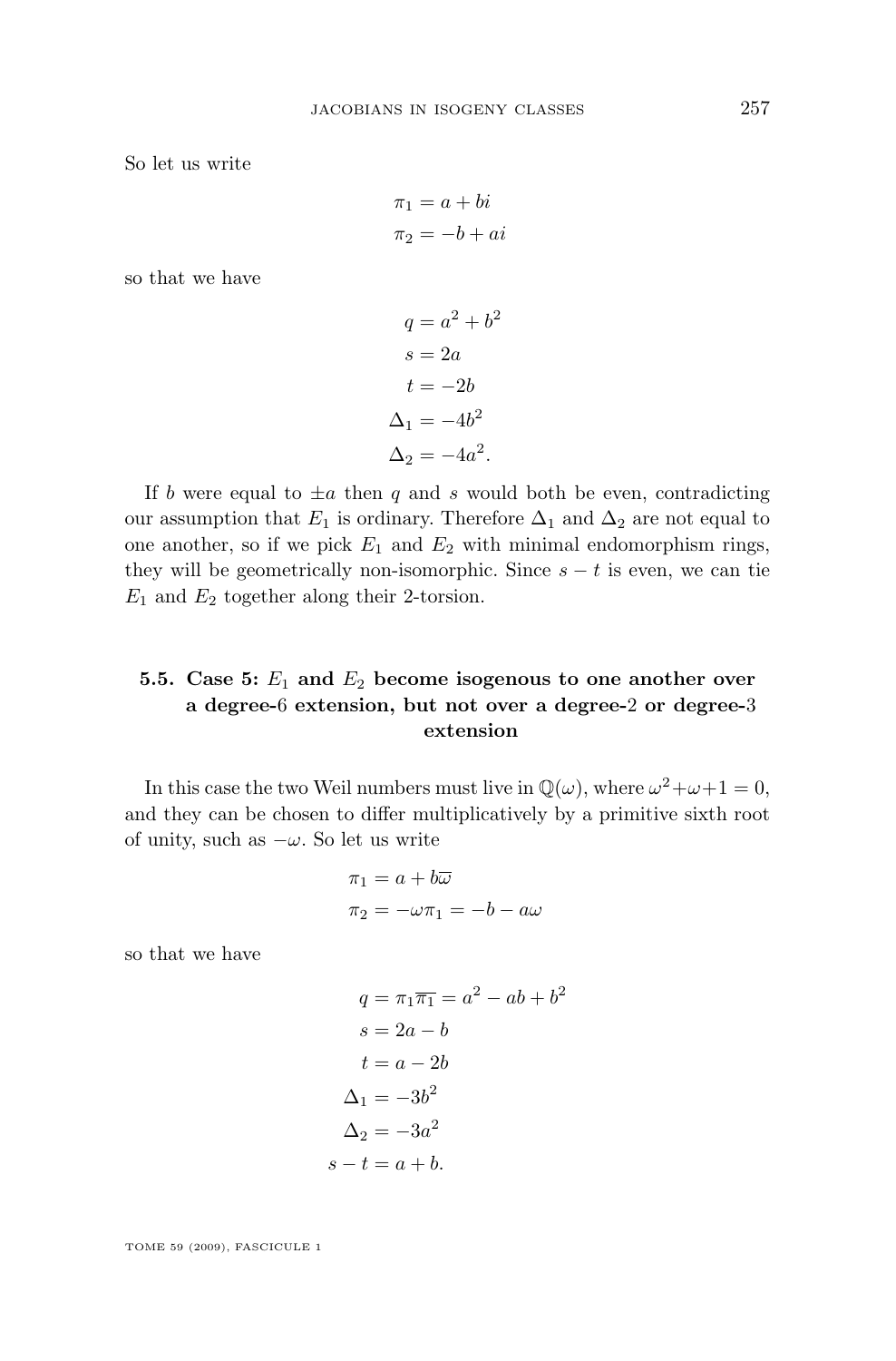<span id="page-20-0"></span>As in Case 3, we see that  $\Delta_1 \neq \Delta_2$ , that  $(a, b) = 1$ , and that the characteristic of  $\mathbb{F}_q$  is not 2. Since  $(a, b) = 1$ , at least one of a and b is odd; by symmetry, we may assume that  $a$  is odd. Let  $\ell$  be the smallest prime divisor of  $s - t = a + b$ . Note that neither a nor b can be divisible by  $\ell$ , so both  $E_1$  and  $E_2$  are automatically minimal at  $\ell$ .

Let us replace  $E_2$  with an isogenous curve that has complex multiplication by  $\mathbb{Z}[\omega]$ . We will show that we can replace  $E_1$  with an isogenous curve for which there is an anti-isometry  $E_1[\ell] \to E_2[\ell]$ .

First suppose that  $\ell \neq 3$ . Since  $E_1$  has complex multiplication by an order in  $\mathbb{Q}(\omega)$  and since  $\ell \neq 3$ , we know from Lemma [4.2](#page-9-0) that there is a prime  $m \equiv 2 \mod 3$  for which there is an elliptic curve  $E'_1$  that is m-isogenous to  $E_1$ . Applying Lemma [4.3,](#page-11-0) we find that there is an anti-isometry from either  $E_1[\ell]$  or  $E'_1[\ell]$  to  $E_2[\ell]$ .

On the other hand, suppose that  $\ell = 3$ . Since  $\ell$  was chosen to be the smallest prime divisor of  $s - t = a + b$ , we know that  $a + b$  is odd; since a is odd, we know that  $b$  is even. It follows that  $E_1$  is 2-isogenous to some other curve  $E'_1$ ; applying Lemma [4.3,](#page-11-0) we find that there is an anti-isometry from either  $E_1[\ell]$  or  $E'_1[\ell]$  to  $E_2[\ell]$ .

Let F be the sextic twist of  $E_2$  that is isogenous to  $E_1$ , and let  $\chi: F \to E_2$ be a geometric isomorphism. Lemma [4.5](#page-12-0) shows that if  $\psi$  is reducible, then  $\chi$  induces an isomorphism from  $F[\ell]$  to  $E_2[\ell]$  as group schemes over  $\mathbb{F}_q$ .

We know that  $E_2$  can be written in the form  $y^2 = x^3 + e$  for some  $e \in \mathbb{F}_q$ , and the twist F of  $E_2$  can be written  $cy^2 = dx^3 + e$  for some  $c \in \mathbb{F}_q$  that is not a square and some  $d \in \mathbb{F}_q$  that is not a cube. Then the geometric isomorphism  $\chi$  can be taken to be  $(x, y) \mapsto (gx, fy)$ , where  $f, g \in \mathbb{F}_q$  satisfy  $g^3 = d$  and  $f^2 = c$ . But then it is clear that  $\chi$  will not induce a Galoisequivariant isomorphism  $F[\ell] \to E_2[\ell]$ . Therefore, we can tie  $E_1$  and  $E_2$ together along their  $\ell$ -torsion.

This completes the proof of Theorem [2.1.](#page-6-0)

#### **6. Proof of Theorem [2.2](#page-6-0)**

Let  $d = t-s$ , and suppose d is squarefree. Then the proof of Corollary 12 of [\[12,](#page-50-0) p. 1689] shows that there is no Jacobian isogenous to  $E_1 \times E_2$ .

On the other hand, suppose there is a prime  $\ell$  whose square divides d. The Frobenius  $\pi_1$  on  $E_1$  is equal to an integer r with  $r^2 = q$ . Let  $\pi_2$  be the Frobenius on  $E_2$ , and let z be the element  $(\pi_2 - r)/\ell$  of End $(E_2) \otimes \mathbb{Q}$ . Then we have

$$
z^2 - (d/\ell)z - rd/\ell^2 = 0,
$$

ANNALES DE L'INSTITUT FOURIER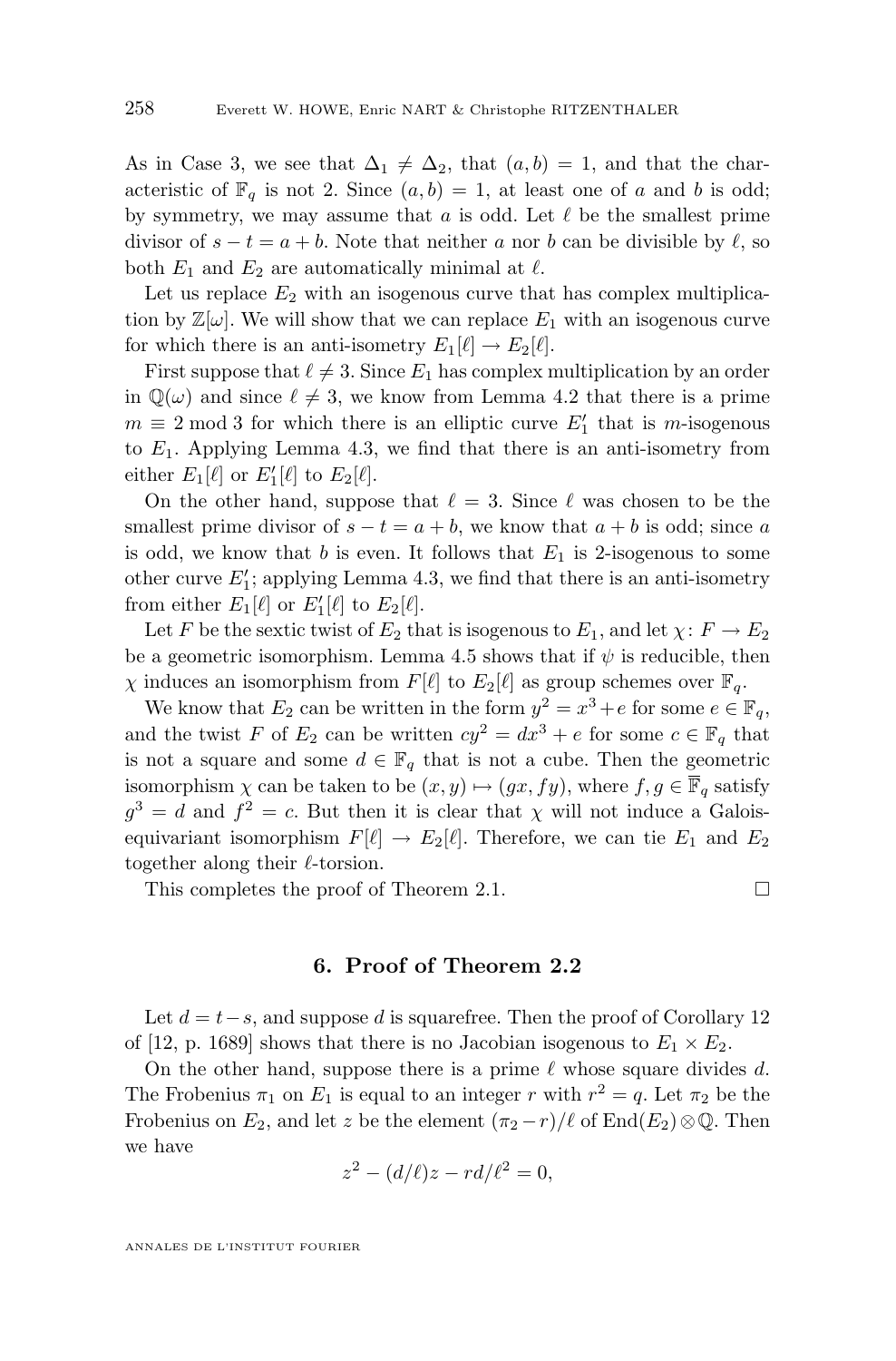<span id="page-21-0"></span>so z is integral. If we replace  $E_2$  with an isogenous curve whose endomorphism ring is maximal, then  $z \in End(E_2)$  so that  $\pi_2$  acts as r on  $E_2[\ell]$ . Therefore there are Galois-equivariant anti-isometries from  $E_1[\ell]$  to  $E_2[\ell]$ . All of them give rise to Jacobians isogenous to  $E_1 \times E_2$ , because  $E_1$  and  $E_2$  are geometrically non-isogenous.

#### **7. Proof of Theorem [2.3](#page-7-0)**

Let  $\Delta = t^2 - 4q$  and let R be the quadratic order of discriminant  $\Delta$ . Using Serre's appendix to [\[22\]](#page-50-0) or the main results of [\[7\]](#page-50-0), we see that if  $\Delta$ is a fundamental discriminant, then there is a bijection between the set of Jacobians isogenous to  $E \times E$  and the set of indecomposable unimodular hermitian lattices of rank 2 over R. Hoffmann [\[6\]](#page-49-0) shows that if  $\Delta$  is  $-3$ , −4, or −7, then there are no such indecomposable unimodular hermitian lattices, so for these values of  $\Delta$  there are no Jacobians isogenous to  $E \times E$ .

Suppose  $\Delta$  is neither  $-3$  nor  $-4$  nor  $-7$ , and suppose q is odd. Then there is an  $E'$  isogenous to  $E$  whose automorphism group has order 2, and Corollary 6 of [\[13\]](#page-50-0) explicitly constructs a genus-2 curve whose Jacobian is isogenous to  $E' \times E'$ .

Suppose  $\Delta$  is neither  $-3$  nor  $-4$  nor  $-7$ , and suppose q is a power of 2. Then  $\Delta \equiv 1 \mod 8$ , so  $\Delta$  is not the discriminant of an imaginary quadratic order of class number one (all such discriminants other than −7 are either even or are 5 modulo 8). Therefore there is an elliptic curve  $E'$  that is isogenous to  $E$  but that is geometrically non-isomorphic to  $E$ . The group schemes  $E[2]$  and  $E'[2]$  are both isomorphic to the product of  $\mu_2$  with its dual, so there is an anti-isometry  $E[2] \rightarrow E'[2]$ . Since E and E' are geometrically non-isogenous, this anti-isometry gives rise via Theorem [3.1](#page-8-0) to a Jacobian isogenous to  $E \times E'$ . .

*Remark 7.1.* — It is also possible to prove the existence of a Jacobian isogenous to  $E^2$  in the case where  $t^2 - 4q \notin \{-3, -4, -7\}$  directly from the results of Hoffmann, Serre, and the first author that we cited above, but some care must be taken in the case where  $\Delta$  is not a fundamental discriminant.

#### **8. Twists of Dieudonné modules of supersingular elliptic curves**

Let q be an even power of a prime p, say  $q = p^{2a}$ . Our goal in this section is to prove the following result.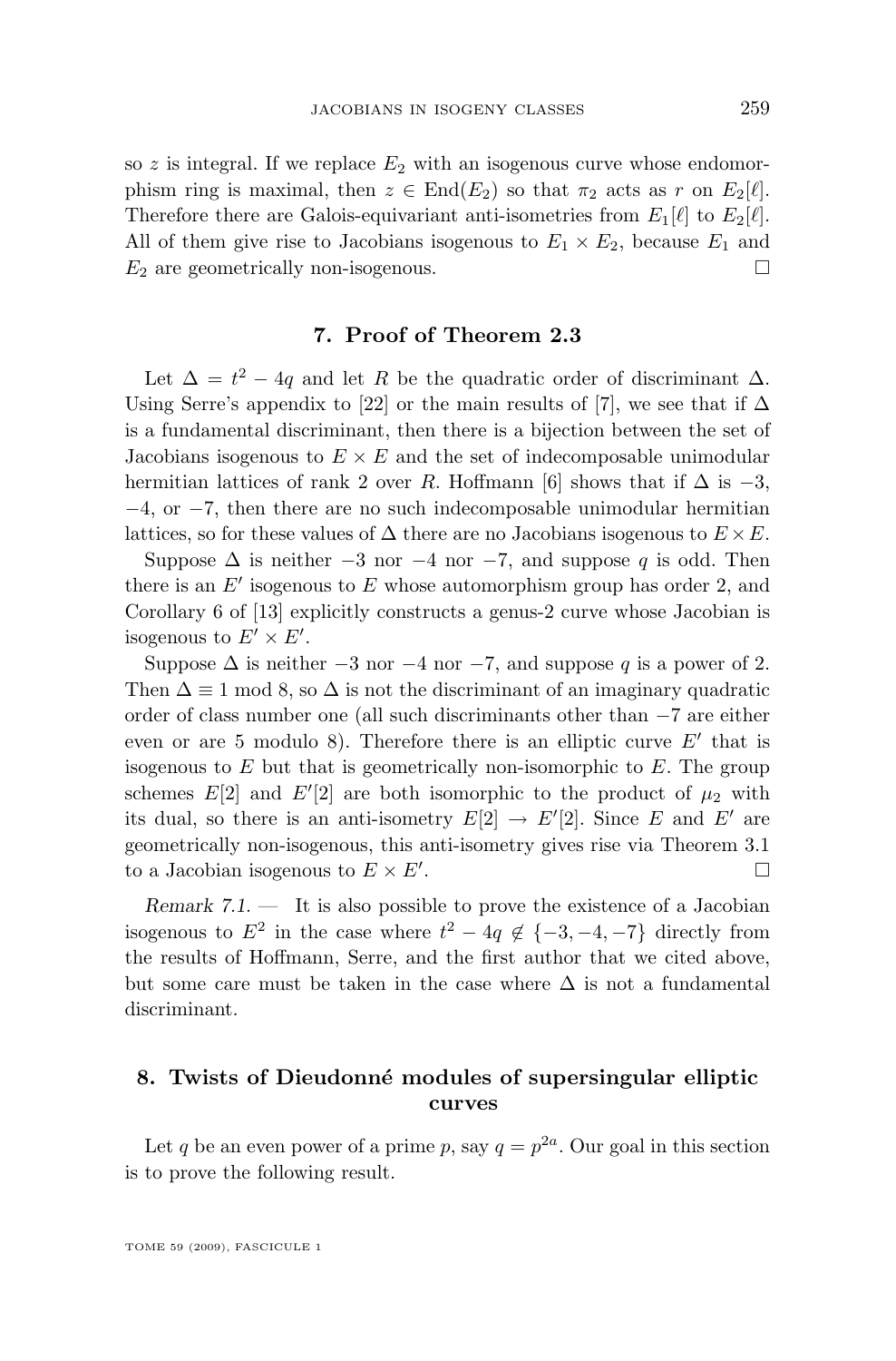PROPOSITION 8.1. — *Suppose*  $p > 3$ *. If* E and E' are supersingular *elliptic curves over*  $\mathbb{F}_q$  *that are not isogenous to one another over*  $\mathbb{F}_q$ *, then* the group schemes  $E[p]$  and  $E'[p]$  are not isomorphic to one another over  $\mathbb{F}_q$ .

We will prove this proposition by showing that the Dieudonné modules of  $E[p]$  and  $E'[p]$  are not isomorphic to one another. For concise background information on Dieudonné modules and p-divisible groups, see [\[37,](#page-51-0) Ch. 1] or [\[28,](#page-50-0) §3]. The first step in our proof of Proposition [8.1](#page-21-0) will be to compute the twists of the Dieudonné module of a particular supersingular curve.

Let E be a supersingular elliptic curve over  $\mathbb{F}_q$  whose Weil polynomial is  $(x - \sqrt{q})^2$ . As noted at the end of [§1,](#page-1-0) we use  $\mathbb{Q}_q$  to denote the unramified extension of  $\mathbb{Q}_p$  with residue field  $\mathbb{F}_q$  and  $\mathbb{Z}_q$  to denote the ring of integers of  $\mathbb{Q}_q$ . Let  $\sigma$  be the automorphism of  $\mathbb{Z}_q$  over  $\mathbb{Z}_p$  that is the lift of the Frobenius automorphism of  $\mathbb{F}_q$  over  $\mathbb{F}_p$ , and let  $\mathfrak A$  be the (non-commutative) ring  $\mathbb{Z}_q[F, V]$ , where F and V are indeterminates that satisfy

$$
FV = VF = p
$$
,  $F\lambda = \lambda^{\sigma}F$ , and  $V\lambda^{\sigma} = \lambda V$ .

Recall that the Dieudonné module  $M$  associated to  $E$  (or more precisely, to the *p*-divisible group of E) is a certain left  $\mathfrak{A}\text{-module}$ . Waterhouse [\[37,](#page-51-0) p. 539] computes that M is a free rank-2  $\mathbb{Z}_q$ -module with a basis  $\{x, y\}$ such that

$$
Fx = Vx = y
$$
 and  $Fy = Vy = px$ .

In particular, we see that all elliptic curves in the isogeny class with Weil polynomial  $(x - \sqrt{q})^2$  have isomorphic Dieudonné modules. Waterhouse also notes that the endomorphism ring of  $M$  is isomorphic to the ring of integers  $\mathcal O$  of the unique quaternion algebra  $\mathbb H_p$  over  $\mathbb Q_p$ , and it follows from Waterhouse's analysis that  $M$  gains no further endomorphisms when the base field is extended to  $\overline{\mathbb{F}}_q$ .

For every  $(p^2-1)$ st root of unity  $\zeta$  in  $\mathbb{Q}_{p^2}$  we define a Dieudonné module  $M_{\zeta}$  as follows: Let  $\xi \in \mathbb{Q}_q$  be a  $(p^{2a}-1)$ st root of unity whose norm to  $\mathbb{Q}_{p^2}$  is equal to  $\zeta$ . Let  $M_{\zeta}$  be a free rank-2  $\mathbb{Z}_q$ -module generated by two elements  $w$  and  $z$ , and let  $F$  and  $V$  act on  $w$  and  $z$  via

$$
Fw = z, Fz = \xi^{-1}pw \qquad \text{and} \qquad Vw = \xi^{\sigma^{-1}}z, Vz = pw.
$$

One can check that this does give a well-defined  $\mathfrak{A}\text{-module structure to }M_{\zeta}$ , and that the isomorphism class of  $M_{\zeta}$  does not depend on the choice of  $\xi$ .

PROPOSITION 8.2. — *The Dieudonné modules*  $M_{\zeta}$  *over*  $\mathbb{F}_q$  *are pairwise nonisomorphic over*  $\mathbb{F}_q$ *, and they are all twists of* M *over*  $\overline{\mathbb{F}}_q$ *. The module*  $M_{\zeta}$  is the twist of M by the automorphism  $\zeta$  of M. If  $p > 3$ , then every  $\mathbb{F}_q$ -twist of M is isomorphic to one of the  $M_\zeta$ .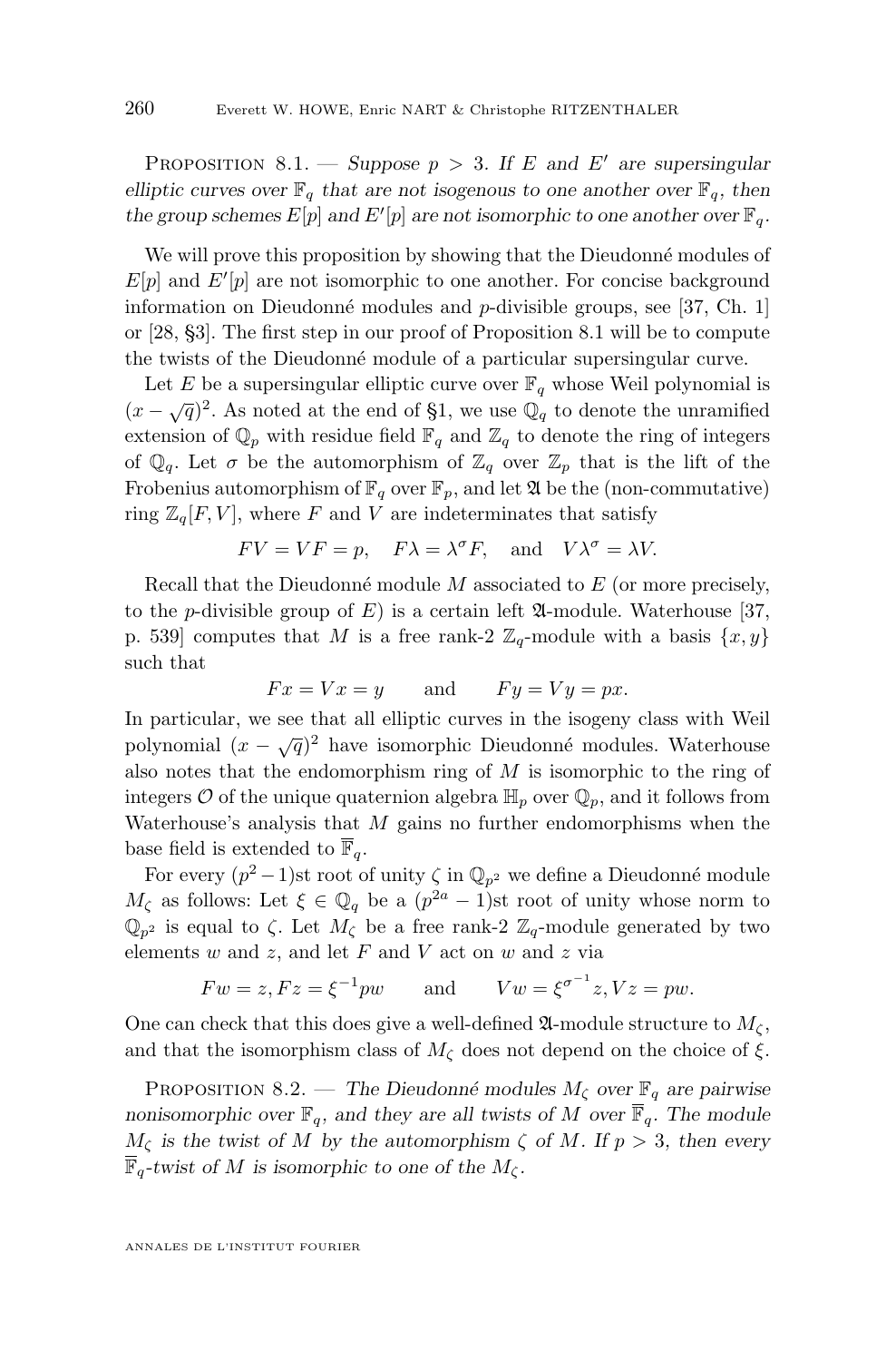*Proof.* — Let t be an arbitrary element of  $M_{\zeta}$  such that  $F t \notin pM_{\zeta}$ , and write  $t = aw + bz$  for some  $a, b \in \mathbb{Z}_q$ . We see that a must be a unit of  $\mathbb{Z}_q$ . We compute that

$$
Ft = a^{\sigma} z + b^{\sigma} \xi^{-1} pw
$$
  

$$
Vt = a^{\sigma^{-1}} \xi^{\sigma^{-1}} z + b^{\sigma^{-1}} pw.
$$

It follows that for every  $c \in \mathbb{Z}_q$  with  $Ft \equiv cVt \mod pM_{\zeta}$ , we have

$$
c \equiv (a^{\sigma}/a^{\sigma^{-1}})\xi^{-\sigma^{-1}} \bmod p\mathbb{Z}_q.
$$

Taking norms to  $\mathbb{Q}_{p^2}$ , we find that

$$
N_{\mathbb{Q}_q/\mathbb{Q}_{p^2}}(c) \equiv 1 \cdot N_{\mathbb{Q}_q/\mathbb{Q}_{p^2}}(\xi^{-\sigma^{-1}}) \equiv \zeta^{-\sigma} \bmod p.
$$

Thus, we can recover  $\zeta$  from  $M_{\zeta}$ , so the  $M_{\zeta}$  are pairwise nonisomorphic.

Let B be the ring of integers of the maximal unramified extension of  $\mathbb{Q}_q$ and let  $\mathfrak{B} = B[F, V]$ , where F and V satisfy the same properties as before. The base extensions of the  $M_{\zeta}$  to  $\overline{\mathbb{F}}_q$  are the **B**-modules  $\overline{M}_{\zeta}$  generated as B-modules by  $w$  and  $z$  and with

$$
Fw = z
$$
,  $Fz = \xi^{-1}pw$  and  $Vw = \xi^{\sigma^{-1}}z$ ,  $Vz = pw$ .

Let  $\alpha \in B^*$  satisfy  $\alpha^{\sigma^2-1} = \xi$ . Then one can check that the map of  $\mathfrak{B}$ modules that sends x to  $\alpha w$  and y to  $\alpha^{\sigma} z$  gives an isomorphism  $\varphi$  from  $\overline{M}$ to  $\overline{M}_\zeta$ .

The Frobenius automorphism of  $\overline{\mathbb{F}}_q$  over  $\mathbb{F}_q$  acts on  $\text{Hom}(\overline{M}, \overline{M}_c)$ , and we let  $\varphi^{(q)}$  denote the image of  $\varphi$  under this action. We see that the automorphism  $\varphi^{-1}\varphi^{(q)}$  of  $\overline{M}$  is the map that sends x to  $\alpha^{\sigma^{2a}-1}x$ . Since  $\xi = \alpha^{\sigma^2-1}$ , we have

$$
\alpha^{\sigma^{2a}-1} = \xi^{1+\sigma^2 + \dots + \sigma^{2a-2}} = \text{Norm}_{\mathbb{Q}_q/\mathbb{Q}_{p^2}}(\xi) = \zeta.
$$

Thus,  $M_{\zeta}$  is the twist of M by  $\zeta$ .

The general theory of twists [\[33\]](#page-51-0) shows that the  $\overline{\mathbb{F}}_q/\mathbb{F}_q$ -twists of M correspond to the elements of the pointed cohomology set  $H^1(\text{Gal}(\overline{\mathbb{F}}_q/\mathbb{F}_q), \mathcal{O}^*).$ Since the Galois group acts trivially on  $\mathcal{O}^*$ , this cohomology set consists of the conjugacy classes of  $\mathcal{O}^*$  whose elements have finite order.

Fix an embedding of  $\mathbb{Q}_{p^2}$  into  $\mathbb{H}_p$ . We know (see [\[30,](#page-51-0) Thm. 14.5]) that there is an element  $s \in \mathbb{H}_p$  with the properties that  $s^2 = p$  and  $\mathbb{H}_p = \mathbb{Q}_{p^2}(s)$ , and such that  $s^{-1}x s = x^{\sigma}$  for all  $x \in \mathbb{Q}_{p^2}$ . Suppose that  $p > 3$ , and suppose that  $\eta$  is a root of unity in  $\mathcal{O}$ . Then  $\mathbb{Q}_p(\eta)$  is at most a quadratic extension of  $\mathbb{Q}_p$ , and since cyclotomic extension of  $\mathbb{Q}_p$  have ramification index at least  $p-1$  if they are ramified at all, it follows that  $\mathbb{Q}_p(\eta)$  is an unramified extension of  $\mathbb{Q}_p$ . Thus there is a root of unity  $\zeta$  in  $\mathbb{Q}_{p^2}$  of the same order as  $\eta$ , and the Skolem-Noether theorem tells us that there is an element x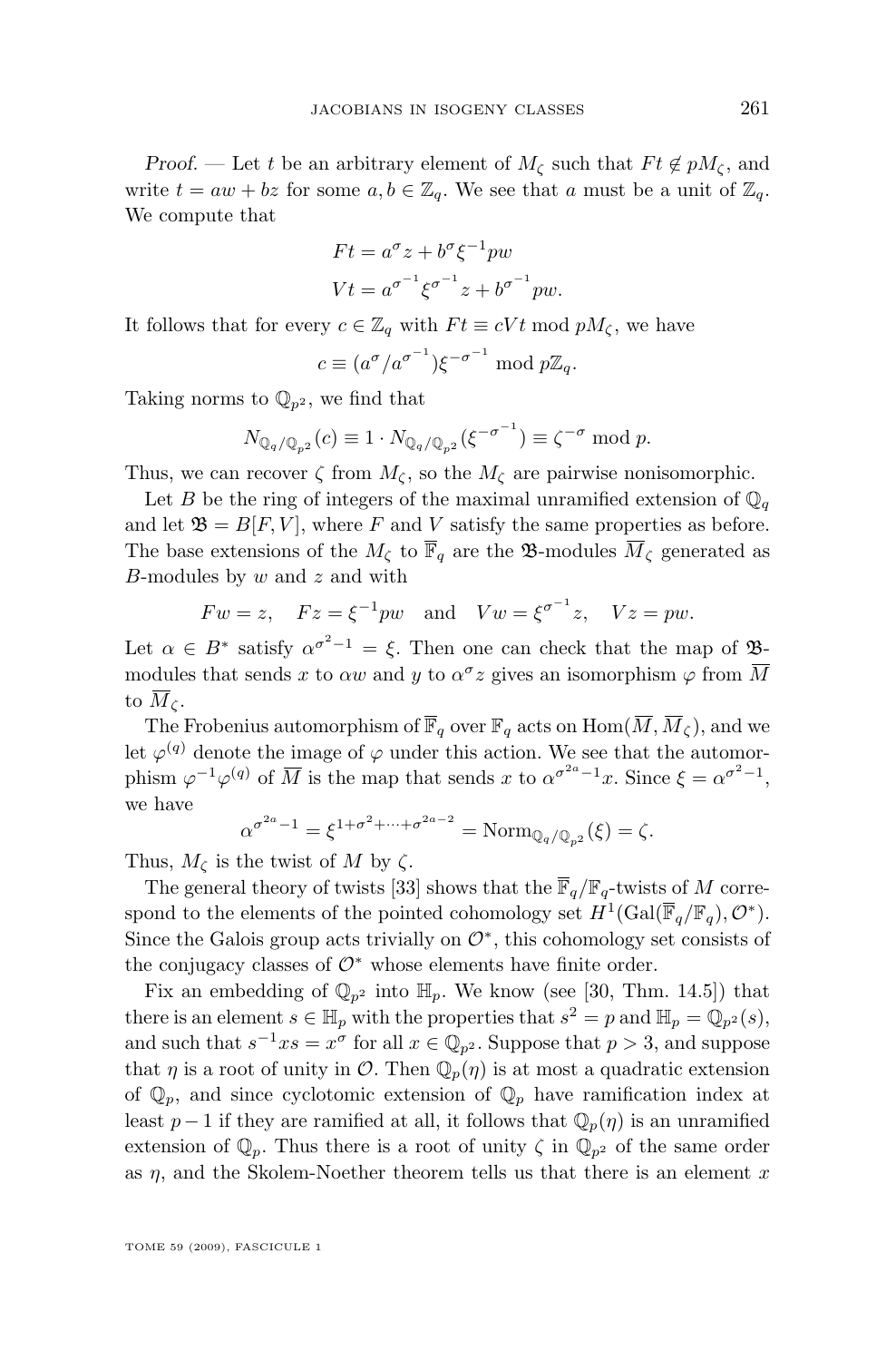of  $\mathbb{H}_p$  that conjugates  $\eta$  to  $\zeta$ . Let t be the unique power of s such that  $tx \in \mathcal{O}^*$ , and let  $y = tx$ . Then y conjugates  $\eta$  to either  $\zeta$  or  $\zeta^{\sigma}$ . Thus, the elements of  $H^1(\text{Gal}(\overline{\mathbb{F}}_q/\mathbb{F}_q), \mathcal{O}^*)$  are represented by the conjugacy classes that contain roots of unity in  $\mathbb{Q}_{n^2}$ . On the other hand, it is easy to see that no element of  $\mathcal{O}^*$  conjugates one root of unity in  $\mathbb{Q}_{p^2}^*$  to another. It follows that when  $p > 3$  there is a bijection between  $H^1(\text{Gal}(\overline{\mathbb{F}}_q/\mathbb{F}_q), \mathcal{O}^*)$  and the roots of unity in  $\mathbb{Q}_{p^2}$ . Since the  $M_{\zeta}$  are the twists of M associated to these roots of unity, we find that every twist of M is isomorphic to some  $M_{\zeta}$ .  $\square$ 

*Remark 8.3.* — It is not hard to show that when  $p = 2$  there are seven conjugacy classes of roots of unity in  $\mathcal{O}^*$ : in addition to the six conjugacy classes obtained from the roots of unity in  $\mathbb{Q}_4$ , there is also a single conjugacy class containing a primitive fourth root of unity. Likewise, when  $p = 3$  there are ten conjugacy classes of roots of unity in  $\mathcal{O}^*$ : eight classes obtained from the roots of unity in  $\mathbb{Q}_9$ , one class containing a primitive cube root of unity, and one class containing a primitive sixth root of unity.

*Proof of Proposition* [8.1.](#page-21-0) – Let  $s = p^a$  be the positive square root of q. There are at most 5 isogeny classes of supersingular elliptic curves over  $\mathbb{F}_q$ . There are always isogeny classes with Weil polynomials  $(x − s)^2$  and  $(x+s)^2$ . If  $p \equiv 2 \mod 3$ , then there are isogeny classes with Weil polynomial  $x^2 + sx + q$  and  $x^2 - sx + q$ ; each of these isogeny classes contains two elliptic curves, and they are both twists of the elliptic curve  $y^2 = x^3 - 1$ (by automorphisms of order 3 for the former isogeny class, and of order 6 for the latter). If  $p \equiv 3 \mod 4$  then there is an isogeny class with Weil polynomial  $x^2 + q$ ; there are two curves in this isogeny classes, each a twist of  $y^2 = x^3 - x$  by an automorphism of order 4. (These statements follow from [\[32,](#page-51-0) Thm. 4.6] and its proof.)

We already noted that the Dieudonné module of every elliptic curve with Weil polynomial  $(x - s)^2$  is isomorphic to the module M defined earlier. It is also clear that every elliptic curve with Weil polynomial  $(x + s)^2$  has Dieudonné module  $M_{-1}$ . When  $p \equiv 2 \mod 3$ , the two curves with Weil polynomial  $x^2 + sx + q$  have Dieudonné modules  $M_{\zeta}$  for two different cube roots of unity  $\zeta$  in the endomorphism ring of  $M$ , and the curves with Weil polynomial  $x^2 - sx + q$  have Dieudonné modules  $M_{\zeta}$  for two different sixth roots of unity. When  $p \equiv 3 \mod 4$ , the two curves with Weil polynomial  $x^2 + q$  have Dieudonné modules isomorphic to  $M_i$  and  $M_{-i}$ , for a square root i of  $-1$  in the endomorphism ring of M.

Since our elliptic curves  $E$  and  $E'$  lie in different isogeny classes, their Dieudonné modules are isomorphic to  $M_{\zeta}$  and  $M_{\eta}$  for two distinct roots of unity  $\zeta$  and  $\eta$  in  $\mathbb{Z}_{p^2}$ . It follows that the Dieudonné module for  $E[p]$  is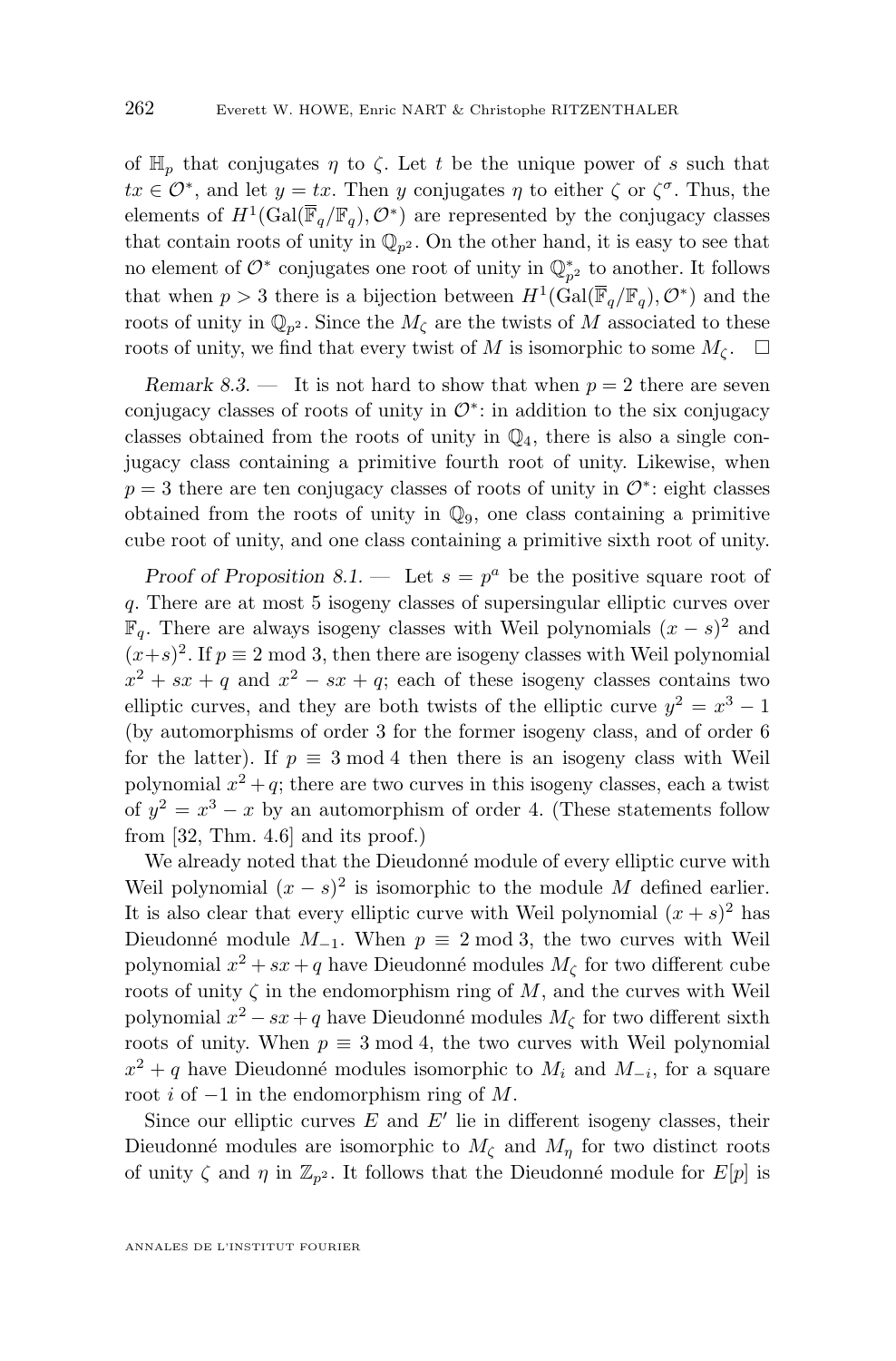<span id="page-25-0"></span>generated as a  $\mathbb{Z}_q$ -module by two elements w and z that satisfy

$$
Fw = z
$$
,  $Fz = 0$  and  $Vw = \xi^{1/p}z$ ,  $Vz = 0$ 

for an element  $\xi$  of  $\mathbb{F}_q$  whose norm to  $\mathbb{F}_{p^2}$  is the reduction of  $\zeta$  modulo p. The same holds for the Dieudonné module for  $E'[p]$ , with  $\xi$  replaced by an element  $\xi'$  whose norm to  $\mathbb{F}_{p^2}$  is equal to the reduction of  $\eta$  modulo  $p$ .

We showed above that  $\zeta$  could be recovered from the module  $M_{\zeta}$ . The same proof shows that  $\zeta$  modulo  $p$  can be recovered from the Dieudonné module of  $E[p]$ , and that  $\eta$  modulo p can be recovered from the Dieudonné module of  $E'[p]$ . Thus the two Dieudonné modules are not isomorphic to one another, because the reduction map from roots of unity in  $\mathbb{Z}_{p^2}$  to elements of  $\mathbb{F}_{n^2}$  is injective.

*Remark 8.4. —* Consider one of the isogeny classes mentioned above whose Weil polynomial is neither  $(x - s)^2$  nor  $(x + s)^2$ . It is interesting to note that the two elliptic curves in this isogeny class have non-isomorphic Dieudonné modules. It follows that any isogeny between these two curves must have degree divisible by  $p$ . These isogeny classes provide the simplest example of the phenomenon discussed in [\[37,](#page-51-0) Thm. 5.3]

#### **9. Proof of Theorem [2.4](#page-7-0)**

First suppose that  $q$  is not a square. Because we are assuming that the characteristic of  $\mathbb{F}_q$  is at least 5, there is only one isogeny class of supersingular elliptic curves over  $\mathbb{F}_q$ , and its Weil polynomial is  $x^2 + q$ . From [\[32,](#page-51-0) Thm 4.5] we know that there are  $H(-4p)$  curves in the isogeny class (up to isomorphism over  $\mathbb{F}_q$ , where  $H(\Delta)$  is the Kronecker class number of the discriminant  $\Delta$ . Furthermore, two curves in the isogeny class are geometrically isomorphic to one another if and only if they are twists of one another by  $-1$ , so the number of distinct j-invariants in the isogeny class is  $H(-4p)/2$ . In terms of class number of quadratic orders, we have

$$
\frac{H(-4p)}{2} = \begin{cases} h(-4p)/2 & \text{if } p \equiv 1 \bmod 4; \\ h(-p) & \text{if } p \equiv 7 \bmod 8; \\ 2h(-p) & \text{if } p \equiv 3 \bmod 8. \end{cases}
$$

From this it follows that when  $p \notin \{5, 7, 13, 37\}$  there are two curves  $E_1, E_2$ in the isogeny class with distinct j-invariants. Since  $E_1[2]$  and  $E_2[2]$  are isomorphic Galois modules and  $E_1$  and  $E_2$  are geometrically non-isomorphic, we can use Theorem [3.1](#page-8-0) to tie  $E_1$  and  $E_2$  together along their 2-torsion.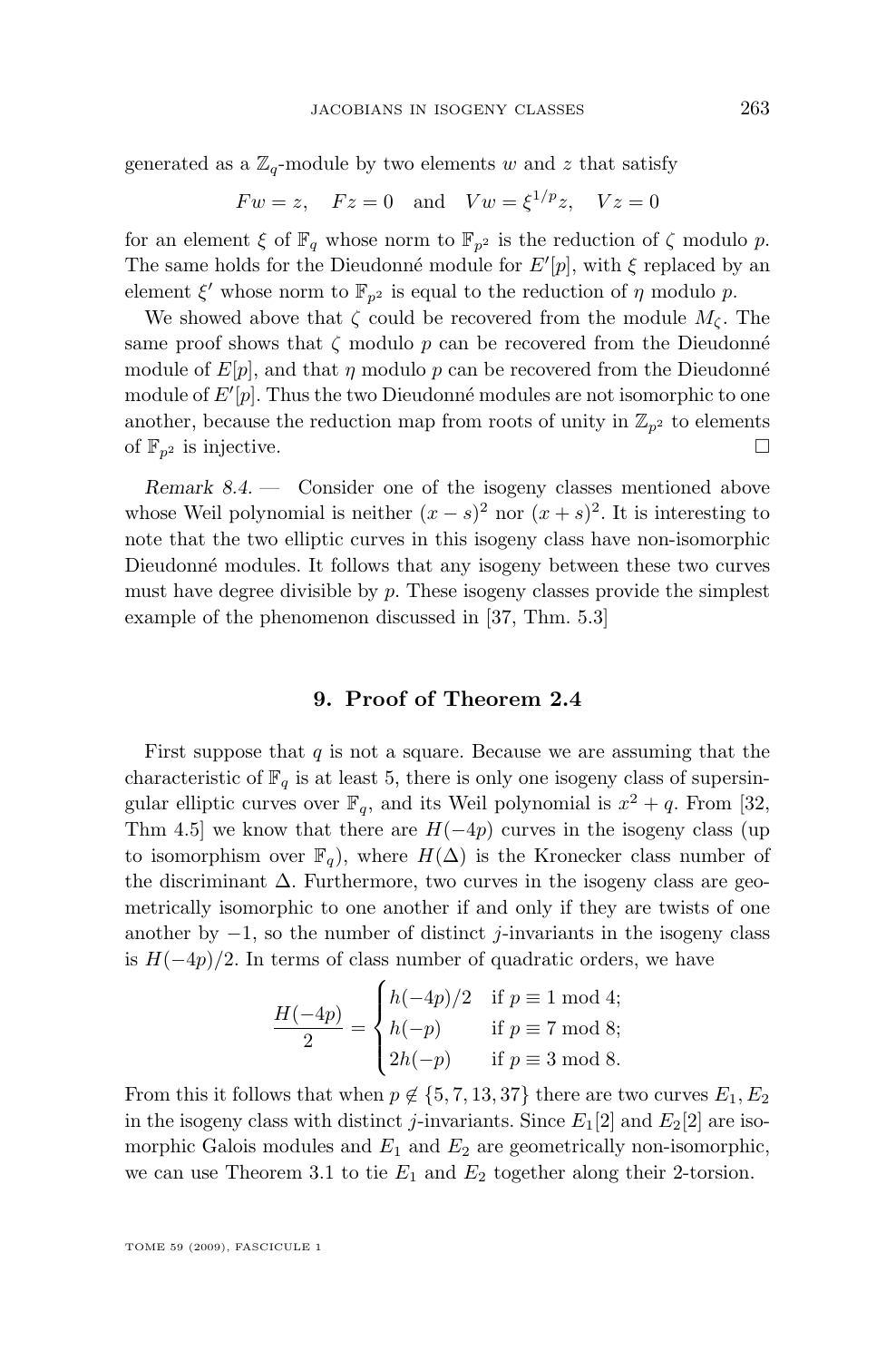For the remaining cases, we note that if  $q$  is an odd power of a prime  $p$ for which  $(-2/p) = -1$ , the curve  $y^2 = x^6 - 5x^4 - 5x^2 + 1$  over  $\mathbb{F}_q$  has Weil polynomial  $(x^2+q)^2$ ; this is because over  $\mathbb Q$  its Jacobian is isogenous to the square of the elliptic curve with  $j = 8000$ , which has complex multiplication by  $\mathbb{Z}[\sqrt{-2}]$ . Since the primes 5, 7, 13, and 37 all satisfy  $(-2/p) = -1$ , we are done.

Now suppose that  $q$  is a square, and let  $p$  be the unique prime divisor of q. Recall that there are at most five isogeny classes of supersingular curves over  $\mathbb{F}_q$ ; the possible traces of Frobenius are

0 if 
$$
p \equiv 3 \mod 4
$$
;  
\n $\pm \sqrt{q}$  if  $p \equiv 2 \mod 3$ ;  
\n $\pm 2\sqrt{q}$  for all q.

Suppose the traces s and t of our two elliptic curves do *not* satisfy  $s^2 = t^2$ . Then we are to show that there is no Jacobian isogenous to  $E_1 \times E_2$ .

We begin with a general observation related to Kani's construction (The-orem [3.1\)](#page-8-0). If  $E_1$  and  $E_2$  are elliptic curves over  $\mathbb{F}_q$  with traces s and t, respectively, and if  $E_1[n] \cong E_2[n]$  as group schemes over  $\mathbb{F}_q$ , then we must have  $s \equiv t \mod n$ . We know that every Jacobian isogenous to  $E_1 \times E_2$  is obtained via Kani's construction for some value of  $n$ , and the observation we just made shows that this value of n must divide  $s - t$ .

Suppose that  $|s-t| = \sqrt{q}$ . If there were a Jacobian isogenous to  $E_1 \times E_2$ , it would be attainable through Kani's construction for some value of  $n$  that divides  $\sqrt{q}$ , so that this n must be a power of p. But we know from [§8](#page-21-0) that  $E_1[p] \not\cong E_2[p]$ , so there are no Jacobians isogenous to  $E_1 \times E_2$  in this case.

Suppose that  $|s - t| = 2\sqrt{q}$  and that  $s \neq -t$ , so that one of s and t is 0 and the other is  $\pm 2\sqrt{q}$ . Say that  $s = 0$  and  $t = \pm 2\sqrt{q}$ . Note that the endomorphism ring of  $E_1$  is isomorphic to  $\mathbb{Z}[i]$ , and the Frobenius on  $E_1$  is  $i\sqrt{q}$ ; the Frobenius on  $E_2$  is the integer  $\pm\sqrt{q}$ . The argument we just gave shows that we cannot obtain a Jacobian by gluing together  $E_1$  and  $E_2$  along their *n*-torsion when *n* is a multiple of  $p$ , so if there is a Jacobian isogenous to  $E_1 \times E_2$  it must be obtained from an anti-isometry  $E_1[2] \to E_2[2]$ . But the Frobenius of  $E_2$  acts as a constant on  $E_2[2]$ , while the Frobenius of  $E_1$ does not, so in particular there are no anti-isometries from  $E_1[2]$  to  $E_2[2]$ . Thus there are no Jacobians isogenous to  $E_1 \times E_2$ .

Suppose that  $|s - t| = 3\sqrt{q}$ , so that one of s and t is  $\pm \sqrt{q}$  and the other is  $\pm 2\sqrt{q}$ . Say that  $s = \pm \sqrt{q}$  and  $t = \pm 2\sqrt{q}$ . Note that the endomorphism ring of  $E_1$  is isomorphic to  $\mathbb{Z}[\omega]$  for some cube root of unity  $\omega$ , and the Frobenius on  $E_1$  is  $\pm \omega \sqrt{q}$ ; the Frobenius on  $E_2$  is the integer  $\pm \sqrt{q}$ . Again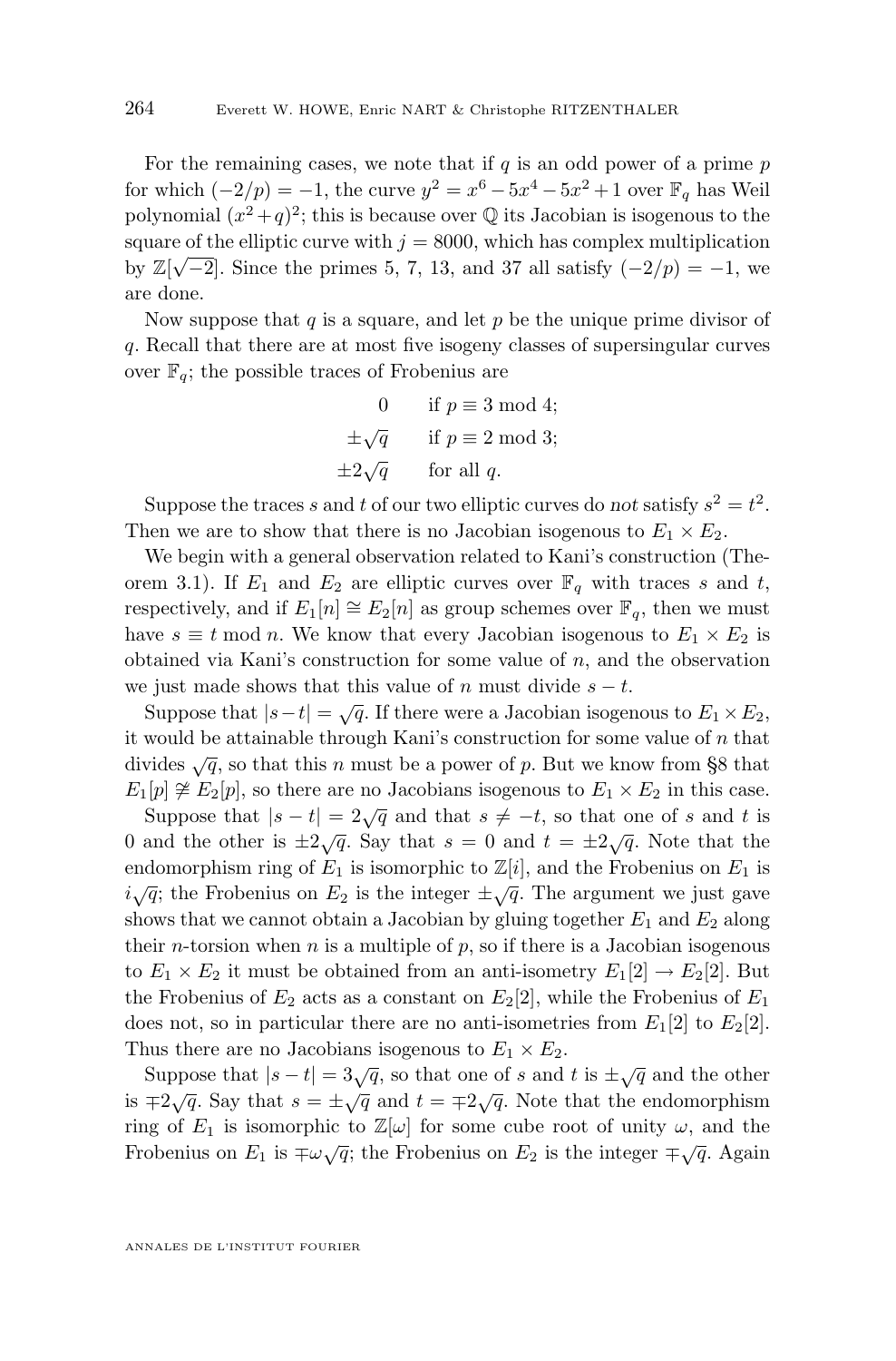we see that we cannot obtain a Jacobian by gluing together  $E_1$  and  $E_2$  along their *n*-torsion when *n* is a multiple of  $p$ , so if there is a Jacobian isogenous to  $E_1 \times E_2$  it must be obtained from an anti-isometry  $E_1[3] \to E_2[3]$ . But the Frobenius of  $E_2$  acts as a constant on  $E_2[3]$ , while the Frobenius of  $E_1$ does not, so again we see there are no Jacobians isogenous to  $E_1 \times E_2$ .

Now suppose we have  $s^2 = t^2$ . We must show that there is a Jacobian isogenous to  $E_1 \times E_2$ . There are three cases to consider.

The case 
$$
s^2 = t^2 = q
$$
.

This case arises only when  $p \equiv 2 \mod 3$ . Let a be a generator of  $\mathbb{F}_q^*$ , and consider the curve C defined by  $y^2 = x^6 + a$ . Arguing as in [\[13,](#page-50-0) §3], we see that the Jacobian of C is isogenous to  $F_1 \times F_2$ , where  $F_1$  is the elliptic curve  $y^2 = x^3 + a$  and  $F_2$  is the elliptic curve  $y^2 = x^3 + a^2$ . Let  $F_0$  be the elliptic curve  $y^2 = x^3 + 1$ , let b be a sixth root of a in  $\overline{\mathbb{F}}_q$ , let  $\zeta$  be the primitive sixth root of unity  $b^{q-1}$ , and let  $\omega$  be the order-6 automorphism  $(x, y) \mapsto (\zeta^2 x, \zeta^3 y)$  of  $E_0$ . Since  $F_0$  is defined over  $\mathbb{F}_p$ , its Frobenius endomorphism over  $\mathbb{F}_q$  is either  $\sqrt{q}$  or  $-\sqrt{q}$ . It is easy to see that  $F_1$  is the twist of  $F_0$  by  $\omega$  and that  $F_2$  is the twist of  $F_0$  by  $\omega^2$ , and it follows that  $F_1$  and  $F_2$  have traces of opposite sign, and they both are square roots of q.

Similar reasoning shows that the Jacobian of the curve  $y^2 = x^6 + a^2$  is isogenous to either  $F_1 \times F_1$  or  $F_2 \times F_2$ ; furthermore, whichever product of elliptic curves we get from  $y^2 = x^6 + a^2$ , we get the other product from the quadratic twist  $ay^2 = x^6 + a^2$ .

Thus, whenever  $s^2 = t^2 = q$  there is a Jacobian isogenous to  $E_1 \times E_2$ .

The case 
$$
s^2 = t^2 = 0
$$
.

This case occurs only when  $p \equiv 3 \mod 4$ . Let  $F_0$  be the elliptic curve over  $\mathbb{F}_q$  defined by  $y^2 = x^3 - x$ , so that  $j(F_0) = 1728$  and  $F_0$  has an automorphism i of order 4. The two elliptic curves  $F_1$  and  $F_2$  over  $\mathbb{F}_q$ with trace 0 are the twists of  $F_0$  by i and by  $-i$ . Let us fix, once and for all, two  $\overline{\mathbb{F}}_q$ -isomorphisms  $\varphi_1: F_0 \to F_1$  and  $\varphi_2: F_0 \to F_2$ . Using these isomorphisms, we will identify geometric points of  $F_1$  and  $F_2$  with geometric points of  $F_0$ , and we will identify the geometric automorphism groups of  $F_1$  and  $F_2$  with Aut  $F_0$ . Let s be the positive square root of q, and reindex the curves if necessary so that the q-power Frobenius on  $F_1$  is equal to si. Then the Frobenius on  $F_2$  is equal to  $-si$ .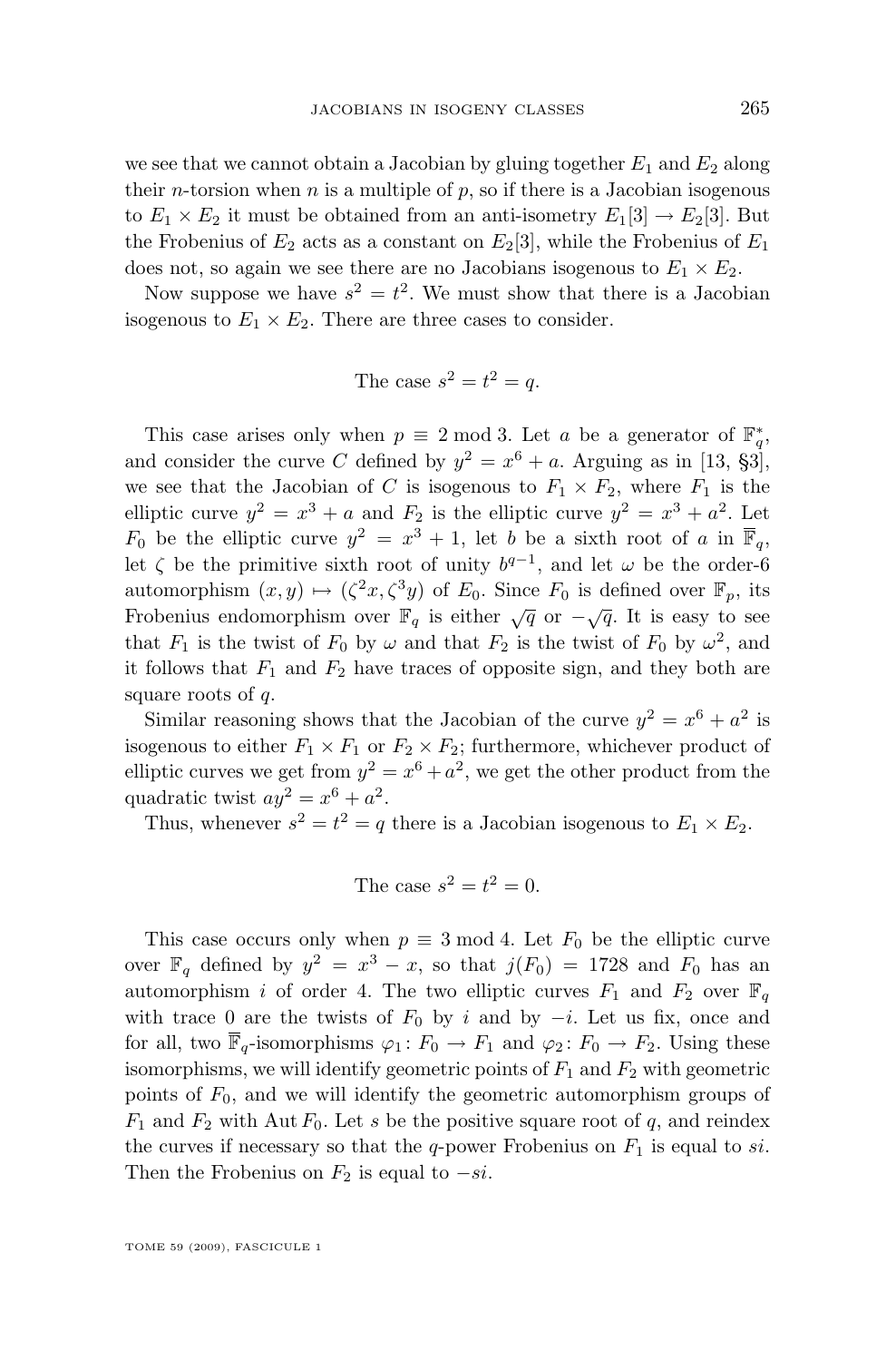We will show that there is a Jacobian isogenous to  $F_1 \times F_2$  by gluing the two curves together along their 4-torsion subgroups, as in Theorem [3.2.](#page-8-0)

Let P be a geometric point of  $F_0$  such that P and iP generate  $F_0[4]$ . Let  $Q = iP$ . Let  $\psi$  be the isomorphism  $F_1[4] \to F_2[4]$  that sends  $\varphi_1(P)$ to  $\varphi_2(P+2Q)$  and  $\varphi_1(Q)$  to  $\varphi_2(2P-Q)$ . It is easy to check that  $\psi$  is a Galois-equivariant anti-isometry with respect to the Weil pairing. We will be finished if we can show that neither condition (a) nor condition (b) of Theorem [3.2](#page-8-0) holds.

We know that  $F_1$  and  $F_2$  are both elliptic curves with j-invariant 1728. Let  $\Phi_3(j, j') \in \mathbb{Z}[j, j']$  be the classical modular polynomial for 3-isogenies. We compute that

$$
\Phi_3(1728, 1728) = 2^{36} \cdot 3^6 \cdot 7^8 \cdot 11^4,
$$

so when  $p > 11$  there are no geometric 3-isogenies from  $F_1$  to  $F_2$ , and condition (a) of Theorem [3.2](#page-8-0) does not hold. For  $p = 7$  and  $p = 11$ , we can explicitly write down all 3-isogenies from  $F_0$  to  $F_0$  and note that none of them induce the given anti-isometry  $\psi$  from  $F_1[4]$  to  $F_2[4]$ .

If condition (b) of Theorem [3.2](#page-8-0) were to hold, there would be two order-2 subgroups  $G_1$  and  $G_2$  of  $F_0[4]$  and an automorphism  $\alpha$  of  $F_0$  such that

$$
P + \alpha(P + 2Q) \in G_1 \qquad P - \alpha(P + 2Q) \in G_2
$$
  

$$
Q + \alpha(2P - Q) \in G_1 \qquad Q - \alpha(2P - Q) \in G_2
$$

Note that the only automorphisms of  $F_0$  are  $\pm 1$  and  $\pm i$ . We check that  $P + \alpha(P)$  is a 2-torsion element only when  $\alpha = \pm 1$ . But if  $\alpha = 1$  then we find that  $G_1$  contains both  $2P + 2Q$  and  $2P$ , a contradiction, while if  $\alpha = -1$  then  $G_1$  contains both  $2Q$  and  $2P + 2Q$ , another contradiction. Thus, condition (b) of Theorem [3.2](#page-8-0) does not hold. It follows that there is a Jacobian with Weil polynomial  $(x^2 + q)^2$ .

The case 
$$
s^2 = t^2 = 2q
$$
.

Note that the Galois group of  $\overline{\mathbb{F}}_q/\mathbb{F}_q$  acts trivially on both  $E_1[2]$  and  $E_2[2]$ , because for each curve the Frobenius endomorphism is either  $\sqrt{q}$  $\Delta Z_{1-}$ , secalist for each value in the construction of  $\sqrt{q}$ .<br>or  $-\sqrt{q}$ . There are therefore six Galois-equivariant anti-isometries  $E_1[2] \rightarrow$  $E_2[2]$ . Since we are not in characteristic 2 or 3, the number of isomorphisms  $E_1 \rightarrow E_2$  is at most 6, and in the case that there are 6 isomorphisms, there are only 3 induced isomorphisms  $E_1[2] \to E_2[2]$ . Thus, at least one of the six anti-isometries  $E_1[2] \to E_2[2]$  is not reducible, so there is a Jacobian isogenous to  $E_1 \times E_2$ .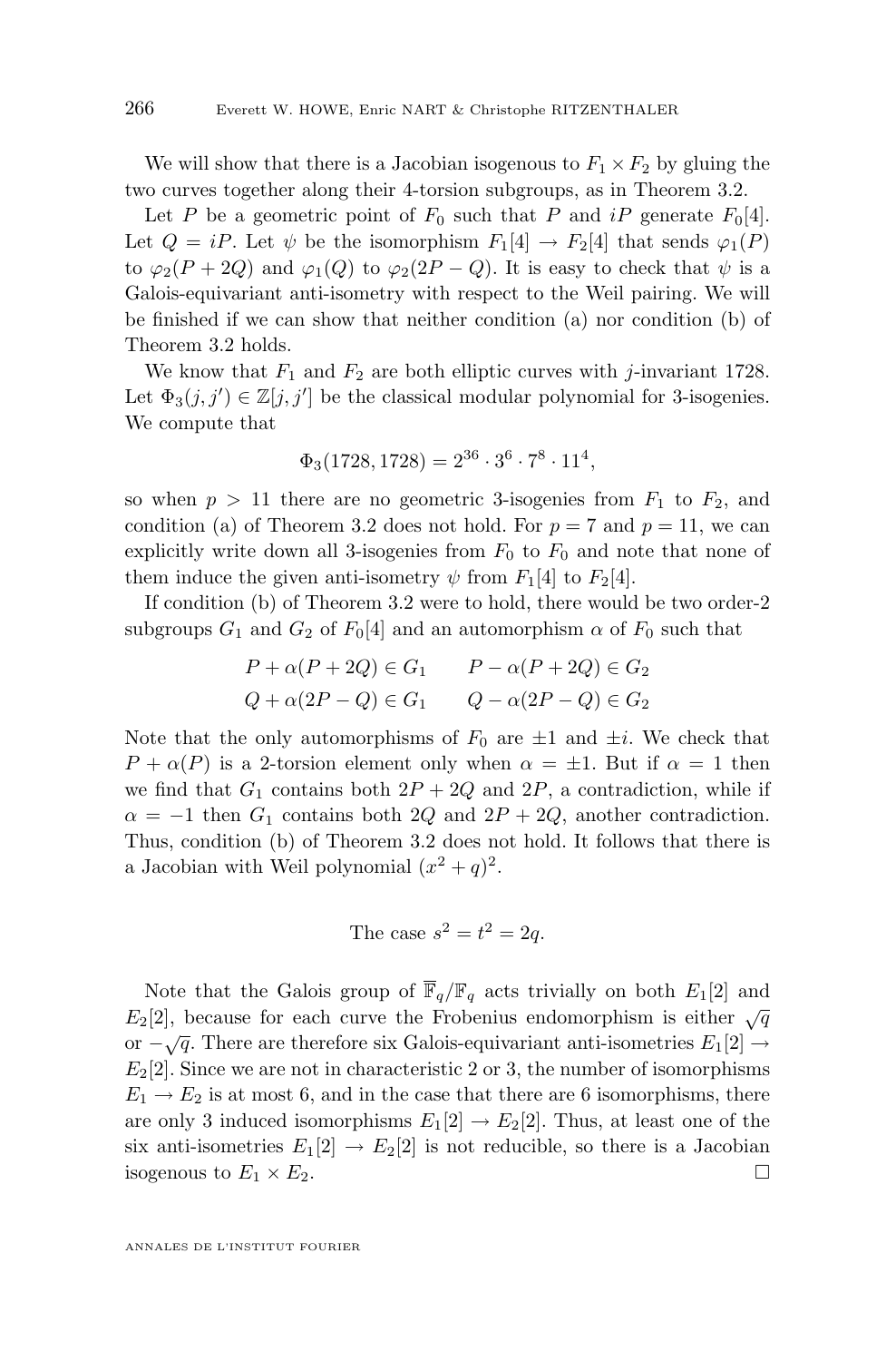<span id="page-29-0"></span>

| (a,b)     | Conditions on $p$       | Conditions on $q$ |
|-----------|-------------------------|-------------------|
| (0, 0)    | $p \not\equiv 1 \mod 4$ |                   |
| (0,q)     | $p \not\equiv 1 \mod 3$ | q nonsquare       |
| $(0,-q)$  | $p \not\equiv 1 \mod 3$ |                   |
| $(0,-2q)$ |                         | q nonsquare       |
| (0, 2q)   | $p \equiv 1 \mod 4$     | q square          |

*Table 10.1. Simple supersingular isogeny classes over*  $\mathbb{F}_q$  *that split over*  $\mathbb{F}_{q^2}$ . The characteristic p of  $\mathbb{F}_q$  is assumed to be at least 5.

### **Part 2. Simple supersingular abelian surfaces as Jacobians 10. Introduction**

Let  $k = \mathbb{F}_q$  be a finite field of characteristic  $p > 3$ , and let A be an isogeny class of simple supersingular abelian surfaces over  $k$  that split over the quadratic extension of  $k$ . In this part of the paper we determine whether or not there is a Jacobian in A.

In [\[25,](#page-50-0) Table 1] we find a list of all simple supersingular isogeny classes of abelian surfaces defined over a finite field, with an indication of the smallest field extension over which each class splits. We present in Table 10.1 the isogeny classes over finite fields  $\mathbb{F}_q$  of characteristic  $p > 3$  that split over  $\mathbb{F}_{q^2}$ . Theorem [1.4](#page-4-0) shows that these classes are all principally polarizable. We will show that all of these isogeny classes contain Jacobians, except for one special case.

THEOREM 10.1. — Let  $\mathcal{A}_{(a,b)}$  be an isogeny class of simple supersingular *abelian surfaces over a finite field*  $\mathbb{F}_q$  *of characteristic*  $p > 3$ *. Then*  $\mathcal{A}_{(a,b)}$ *does not contain a Jacobian if and only if* q *is a square,*  $p \equiv 11 \text{ mod } 12$ , *and*  $(a, b) = (0, -q)$ *.* 

This part of the paper is organized as follows. In [§11](#page-30-0) we review results of Oort [\[29\]](#page-51-0), Katsura and Oort [\[20\]](#page-50-0), and Ibukiyama, Katsura, and Oort [\[16\]](#page-50-0) on supersingular abelian surfaces over the algebraic closure of a finite field, paying special attention to the principal polarizations of these surfaces. In [§12](#page-36-0) we look at supersingular surfaces over finite fields and determine which of their geometric principal polarizations can be defined over the base field. Finally, in [§13](#page-38-0) we use the results of [§11](#page-30-0) and [§12,](#page-36-0) together with some explicit constructions, to prove Theorem 10.1.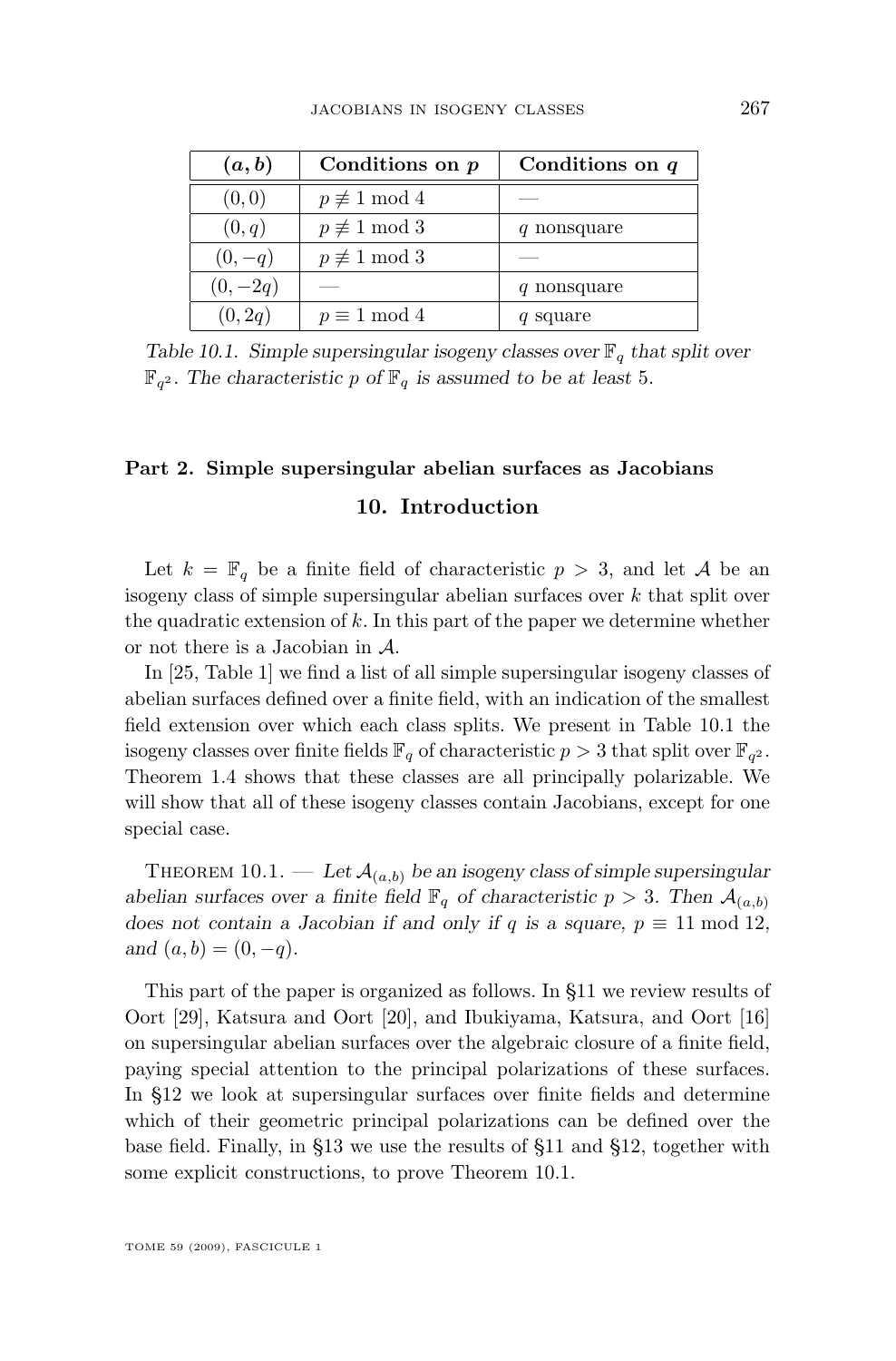#### <span id="page-30-0"></span>**11. Supersingular surfaces, quaternion lattices, and polarizations**

In this section we review some results of Oort [\[29\]](#page-51-0), Katsura and Oort [\[20\]](#page-50-0), and Ibukiyama, Katsura, and Oort [\[16\]](#page-50-0) on supersingular abelian surfaces, quaternion hermitian forms, and polarizations. The results on abelian surfaces assume that the base field is algebraically closed; we will consider the case of finite base fields in [§12.](#page-36-0)

#### **11.1. Supersingular abelian surfaces**

Let E be an elliptic curve over  $\mathbb{F}_p$  with trace 0, so that E is supersingular and all of the geometric endomorphisms of E are defined over  $\mathbb{F}_{n^2}$ . Let K be the algebraic closure of  $\mathbb{F}_p$  and let  $\mathcal O$  be the K-endomorphism ring of E; the algebra  $B = \mathcal{O} \otimes \mathbb{Q}$  is a definite quaternion algebra over  $\mathbb{Q}$  with discriminant  $p$ , and  $\mathcal O$  is a maximal order in  $B$ . We will denote the canonical anti-involutions of  $\mathcal O$  and  $B$  by  $x \mapsto \overline{x}$ .

Let  $\pi$  denote the p-power Frobenius endomorphism on E, and fix a Kisomorphism between  $E[\pi]$  and  $\alpha_p$ , where  $\alpha_p$  is the unique local-local group scheme over  $\mathbb{F}_p$ ; then we can identify  $\text{Hom}_K(\alpha_p, E)$  with  $\text{End}_K(\alpha_p) = K$ . The kernel of the restriction map

$$
\tilde{ } : \mathrm{End}_K(E) \to \mathrm{End}_K(\alpha_p)
$$

$$
u \mapsto \tilde{u} = u|_{\alpha_p}
$$

is a two-sided prime ideal  $\mathfrak P$  of  $\mathcal O$  above p, with residual degree 2. The restriction map thus gives a natural embedding  $\mathcal{O}/\mathfrak{P} \hookrightarrow \text{End}_K(\alpha_p) = K$ with image  $\mathbb{F}_{p^2}$ . Since  $\pi^2 = -p$ , the prime ideal  $\mathfrak{P}$  is principal and generated by  $\pi$ .

For every  $(i, j) \in K^2$ , we denote by  $A_{ij}$  the abelian surface over K given by the following diagram:

$$
0 \to \alpha_p \xrightarrow{(i,j)} E \times E \to A_{ij} \to 0.
$$

It is easy to check that

$$
A_{ij} = A_{i'j'} \iff (i,j)(\alpha_p) = (i',j')(\alpha_p)
$$
  

$$
\iff \exists a \in K^* \text{ such that } (i',j') = a(i,j).
$$

Thus, the set of all  $A_{ij}$  (apart from  $A_{00} = E \times E$ ) is parametrized by  $\mathbb{P}^1(K)$ .

ANNALES DE L'INSTITUT FOURIER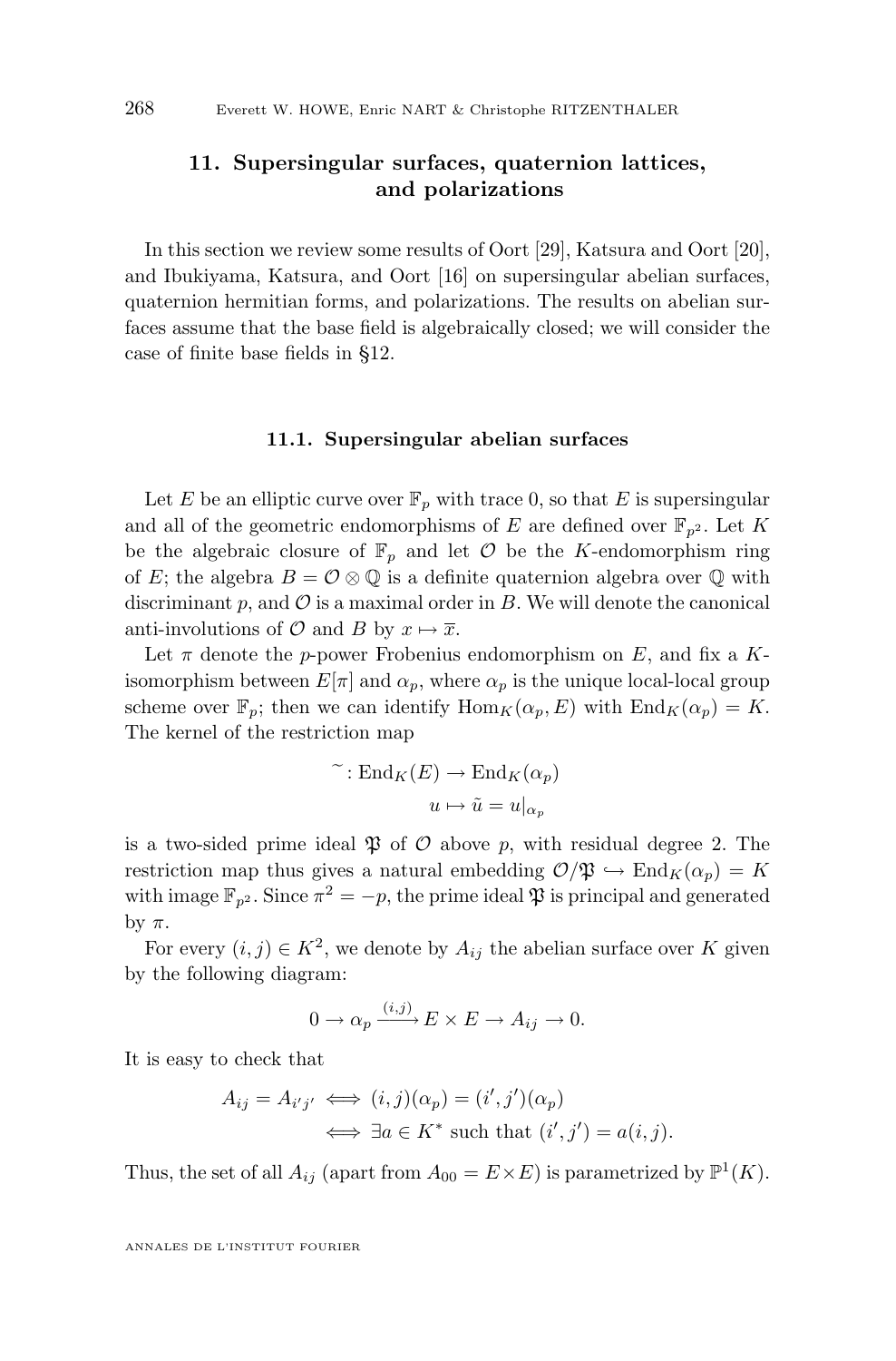<span id="page-31-0"></span>For every  $i \in K$  the composition  $\alpha_p \stackrel{i}{\longrightarrow} E \stackrel{u}{\longrightarrow} E$  corresponds to the element i  $\tilde{u}$  of K. For every endomorphism  $\alpha \in \text{End}_K(E \times E) \cong M_2(\mathcal{O})$ and every  $[i : j] \in \mathbb{P}^1(K)$ , the composition

$$
\alpha_p \xrightarrow{(i,j)} E \times E \xrightarrow{\alpha} E \times E
$$

has the same image as the element  $\widetilde{\alpha}[i : j] \in \mathbb{P}^1(K)$ , where  $\widetilde{\alpha} \in M_2(\mathbb{F}_{p^2})$ is obtained by reduction modulo  $\mathfrak P$  of the entries of  $\alpha$ , and the action of  $M_2(\mathbb{F}_{p^2})$  on  $\mathbb{P}^1(K)$  is the usual projective action.

If A is an abelian surface over K we denote by  $a(A)$  the quantity

 $a(A) = \dim \text{Hom}_K(\alpha_p, A),$ 

sometimes called the a*-number* of A. When A is a supersingular abelian surface we have  $a(A) \in \{1,2\}$ . The value of  $a(A)$  gives us information about the global structure of A, as the following result shows.

PROPOSITION 11.1. — *We have*  $a(A) = 2$  *if and only if*  $A \cong E \times E$ *. We have*  $a(A) = 1$  *if and only if*  $A \cong A_{ij}$  *for some*  $[i : j] \in \mathbb{P}^1(K) \setminus \mathbb{P}^1(\mathbb{F}_{p^2})$ *. Furthermore, if*  $a(A) = 1$  *then*  $a(A/\alpha_p) = 2$ .

*Proof. —* This follows from [Oort 75, Introduction], [Oort 75, Thm. 2], and [Oort 75, Cor. 7].

#### **11.2. Quaternion hermitian forms and lattices**

Most of the material that we present without reference in this section can be found in [\[34\]](#page-51-0).

Let  $B$  be a definite quaternion algebra over  $\mathbb Q$  with discriminant  $p$ . There is a positive definite hermitian form on the right  $B$ -module  $B<sup>2</sup>$ , which is unique up to base change over B; it is given explicitly by  $\sum \overline{x_i} y_i$ , where  $x \mapsto \overline{x}$  is the standard involution on B. For every prime  $\ell$  (possibly equal to p) we set  $B_\ell = B \otimes \mathbb{Q}_\ell$ . Then the hermitian form on  $B^2$  extends to give a hermitian form on  $B_{\ell}^2$ . Let  $\dagger$  denote the conjugate-transpose involution on  $M_2(B)$  and on  $M_2(B_\ell)$ , where 'conjugation' means the standard involution. Then the groups of similitudes of the hermitian forms on  $B^2$  and on  $B^2_\ell$ are given by

$$
G = \{ g \in M_2(B) \mid g^{\dagger}g = n(g)I \text{ for some } n(g) \in \mathbb{Q}^* \}
$$

and

$$
G_{\ell} = \{ g \in M_2(B_{\ell}) \mid g^{\dagger}g = n(g)I \text{ for some } n(g) \in \mathbb{Q}_{\ell}^* \}.
$$

TOME 59 (2009), FASCICULE 1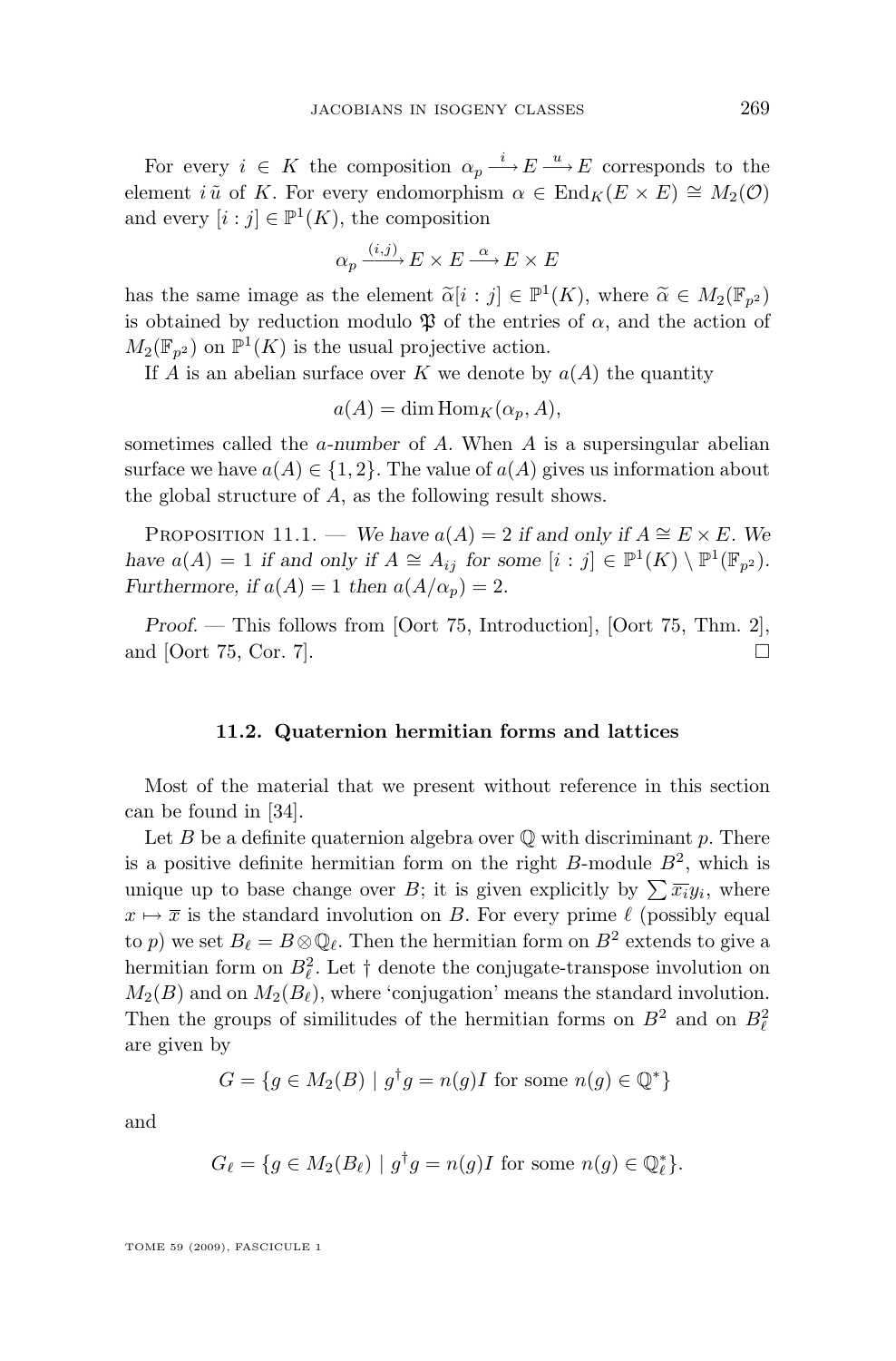<span id="page-32-0"></span>Let  $\mathcal O$  be a maximal order of  $B$ . A  $\mathbb Z$ -lattice  $L$  in  $B^2$  is called a (*right*) O-lattice if L is a right O-module. Two O-lattices  $L_1$  and  $L_2$  are globally *equivalent* if  $L_1 = gL_2$  for some  $g \in G$ , and are *locally equivalent at*  $\ell$  if  $L_1 \otimes \mathbb{Z}_\ell = q(L_2 \otimes \mathbb{Z}_\ell)$  for some  $q \in G_\ell$ . One denotes by  $\mathrm{Aut}(L) = \{q \in$  $G | gL = L$  the *automorphism group* of L and by  $Aut'(L) = Aut(L)/\pm 1$ the *reduced automorphism group* of L. These groups are finite because the hermitian form on  $B^2$  is positive definite.

A genus of  $\mathcal{O}\text{-}$  lattices is a set of  $\mathcal{O}\text{-}$  lattices in  $B^2$  that are equivalent to one another locally at every prime  $\ell$ . There are only two genera: the *principal genus*  $\mathcal{L}_2(p,1)$  that contains the right  $\mathcal{O}$ -lattices in  $B^2$  that are equivalent to  $\mathcal{O}_{\ell}^2$  for all  $\ell$ , and the *non-principal genus*  $\mathcal{L}_2(1, p)$  that contains the right O-lattices in  $B^2$  that are equivalent to  $\mathcal{O}_{\ell}^2$  for all  $\ell \neq p$  and equivalent at p to

$$
(11.1)
$$

$$
\xi \left( \begin{array}{cc} 1 & 0 \\ 0 & \pi \end{array} \right) \mathcal{O}_p^2, \qquad \text{where } \xi \in \text{GL}_2(\mathcal{O}_p) \text{ satisfies } \xi^{\dagger} \xi = \left( \begin{array}{cc} 0 & 1 \\ 1 & 0 \end{array} \right),
$$

with  $\pi$  a prime element of  $\mathcal{O}_p$ . One denotes by  $H_2(p, 1)$  the (finite) number of global equivalence classes in  $\mathcal{L}_2(p, 1)$ , and by  $H_2(1, p)$  the number of global equivalence classes in  $\mathcal{L}_2(1,p)$ .

On the other hand one can define two special sets of positive definite hermitian matrices. Let  $\mathfrak P$  be the two sided prime ideal of  $\mathcal O$  above p.

DEFINITION 11.2. — We define  $\Lambda^{\text{princ}}$  to be the set of matrices H in  $GL_2(\mathcal{O})$  *such that* 

$$
H = \begin{pmatrix} s & r \\ \bar{r} & t \end{pmatrix} \text{ with } st - r\bar{r} = 1,
$$

where *s* and *t* are positive integers. We define  $Λ$ <sup>nprinc</sup> to be the set of *matrices* H in  $M_2(\mathcal{O})$  *such that* 

$$
H = \begin{pmatrix} ps & r \\ \bar{r} & pt \end{pmatrix} \text{ with } p^2st - r\bar{r} = p,
$$

*where* s and t are positive integers and where  $r \in \mathfrak{P}$ .

Two matrices  $H_1, H_2$  that both lie in  $\Lambda^{\text{princ}}$  or in  $\Lambda^{\text{nprinc}}$  are said to be *equivalent* if there exists an  $\alpha \in GL_2(\mathcal{O})$  such that  $\alpha^{\dagger} H_1 \alpha = H_2$ . For H in  $\Lambda^{\text{princ}}$  or  $\Lambda^{\text{nprinc}}$ , we let

$$
Aut(H) = \{ \alpha \in GL_2(\mathcal{O}) \mid \alpha^{\dagger} H \alpha = H \}
$$

be the *automorphism group* of H and  $Aut'(H) = Aut(H)/\pm 1$  the *reduced automorphism group* of H. These groups are again finite.

One can relate lattices and hermitian forms in the following way.

ANNALES DE L'INSTITUT FOURIER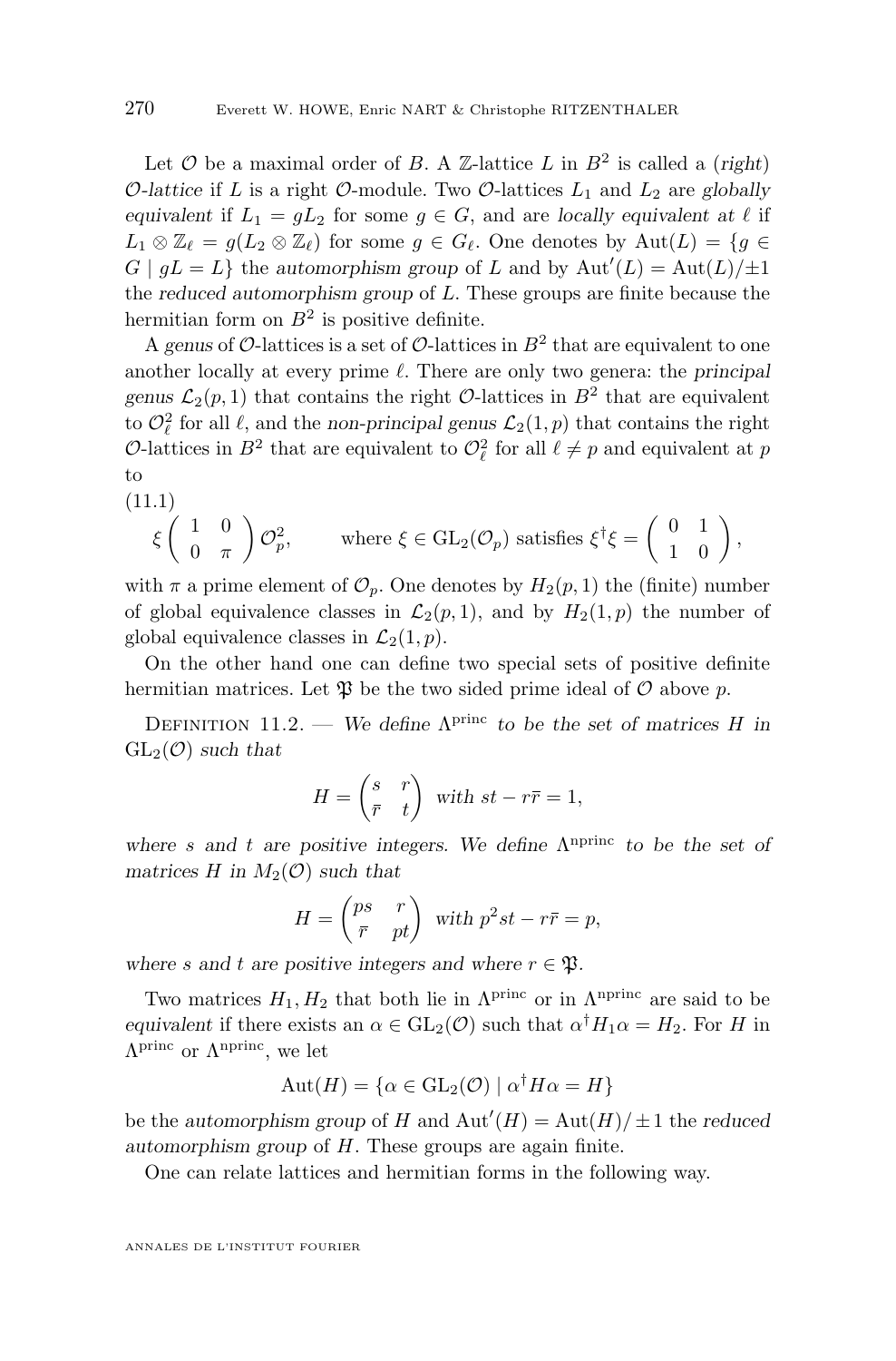<span id="page-33-0"></span>Proposition 11.3. — *There are bijective correspondences*

$$
\begin{Bmatrix} \textit{global equivalence classes} \\ \textit{of lattices in } \mathcal{L}_2(p,1) \end{Bmatrix} \longleftrightarrow \begin{Bmatrix} \textit{equivalence classes} \\ \textit{of matrices in } \Lambda^{\text{princ}} \end{Bmatrix}
$$

*and*

$$
\begin{Bmatrix}\n\text{global equivalence classes} \\
\text{of lattices in } \mathcal{L}_2(1,p) \\
\end{Bmatrix} \longleftrightarrow \begin{Bmatrix}\n\text{equivalence classes} \\
\text{of matrices in } \Lambda^{\text{nprinc}}\n\end{Bmatrix}
$$

*that preserve automorphism groups and reduced automorphism groups, as abstract groups.*

*Proof. —* The bijective correspondences are provided by Lemmas 2.3 and 2.5 of [\[16\]](#page-50-0) in the principal case, and by Lemmas 2.6 and 2.7 of [\[16\]](#page-50-0) in the non-principal case. The fact that the bijections provided by these lemmas preserve automorphism groups is easily seen from the proofs of the lemmas.  $\Box$ 

The automorphisms  $\alpha$  of the hermitian forms in  $\Lambda^{\text{nprinc}}$  are determined (up to  $\pm 1$ ) by the projective action of  $\tilde{\alpha}$ . This fact is probably well-known, but for lack of a suitable reference we include a short proof.

LEMMA 11.4. — Let  $\Gamma \subset GL_2(\mathcal{O})$  be a finite subgroup of order prime *to* p*. Then reduction modulo* P *determines an embedding*

$$
\widetilde{\phantom{a}}: \Gamma \hookrightarrow \mathrm{GL}_2(\mathbb{F}_{p^2}).
$$

*Proof.* — If  $\alpha \in \Gamma$  is the identity modulo  $\mathfrak{P}$ , then  $\alpha$  is an element of the multiplicative group  $1 + \pi M_2(\mathcal{O})$ . This group has no torsion element of order prime to p, so we must have  $\alpha = 1$ .

More explicitly, every element of the group  $1+\pi M_2(\mathcal{O})$  can be written in the form  $1 + \pi^N M$ , with  $N > 0$  and  $M \notin M_2(\mathfrak{P})$ . Thus, for every positive integer  $n$  we have

$$
(1 + \pi^N M)^n \equiv 1 + n\pi^N M \bmod \mathfrak{P}^{2N},
$$

and if n is prime to p we cannot have  $(1 + \pi^N M)^n = 1$ , since  $n\pi^N M \neq$ 0 mod  $\mathfrak{P}^{2N}$ .

PROPOSITION 11.5. — Let H be an element of  $\Lambda^{\text{nprinc}}$  and let  $\Gamma \subseteq$ Aut( $H$ ) be a subgroup of order prime to p. Then reduction modulo  $\mathfrak P$  gives *embeddings*

$$
\Gamma \hookrightarrow SL_2(\mathbb{F}_{p^2})
$$
 and  $\Gamma/\{\pm 1\} \hookrightarrow \mathrm{PGL}_2(\mathbb{F}_{p^2}).$ 

TOME 59 (2009), FASCICULE 1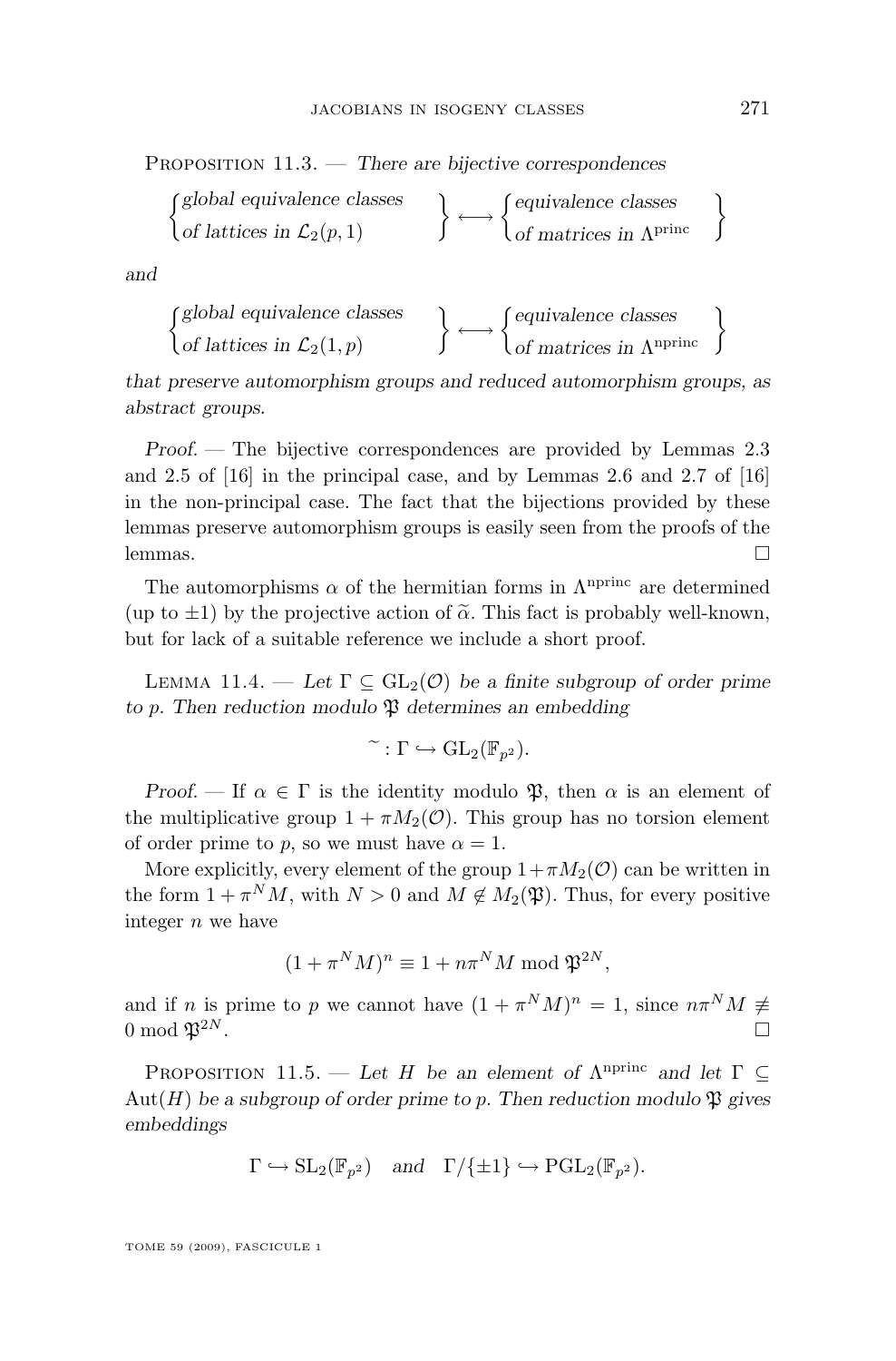<span id="page-34-0"></span>*Proof.* — By the above lemma, we need only check that  $\det(\tilde{\alpha}) = 1$  for all  $\alpha \in \text{Aut}(H)$ . Put  $H = x^{\dagger} x$  for some  $x \in \text{GL}_2(B)$  and let  $L = x\mathcal{O}^2$  be the lattice in the non-principal genus attached to  $H$  as in Proposition [11.3.](#page-32-0) Since the lattice  $L \otimes \mathbb{Z}_p$  is equivalent to the lattice given in [\(11.1\)](#page-32-0), there exist  $g \in G_p$  and  $\beta \in GL_2(\mathcal{O}_p)$  such that  $x = g\xi \begin{pmatrix} 1 & 0 \\ 0 & \pi \end{pmatrix}$  $0 \pi$  $\int \beta$ . We compute that

$$
H = x^{\dagger} x = \beta^{\dagger} \begin{pmatrix} 1 & 0 \\ 0 & -\pi \end{pmatrix} \xi^{\dagger} g^{\dagger} g \xi \begin{pmatrix} 1 & 0 \\ 0 & \pi \end{pmatrix} \beta = n(g) \beta^{\dagger} \begin{pmatrix} 0 & \pi \\ -\pi & 0 \end{pmatrix} \beta.
$$

Let  $\gamma = \beta \alpha \beta^{-1}$ . Then from  $H = \alpha^{\dagger} H \alpha$  we find that

(11.2) 
$$
\gamma^{\dagger} \begin{pmatrix} 0 & \pi \\ -\pi & 0 \end{pmatrix} \gamma = \begin{pmatrix} 0 & \pi \\ -\pi & 0 \end{pmatrix}.
$$

Since  $\gamma$  and  $\beta$  lie in  $GL_2(\mathcal{O}_p)$ , we can reduce them modulo  $\mathfrak P$  as well; thus, it is sufficient to check that  $\det(\widetilde{\gamma}) = 1$ . Now,  $\overline{\gamma}\pi = \pi\gamma'$  with  $\widetilde{\gamma'} = \widetilde{\gamma}$ . Hence, we can cancel  $\pi$  in both sides of (11.2) to get

$$
(\gamma')^t \begin{pmatrix} 0 & 1 \\ -1 & 0 \end{pmatrix} \gamma = \begin{pmatrix} 0 & 1 \\ -1 & 0 \end{pmatrix},
$$

and this implies that  $\tilde{\gamma}$  belongs to the symplectic group and has determinant equal to 1. equal to 1.  $\Box$ 

Katsura and Oort determined the groups that can occur as the reduced automorphism group of a hermitian form in  $\Lambda^{\text{nprinc}}$  (see [\[20\]](#page-50-0) and [\[15,](#page-50-0) Lem. 2.1]). This result will play a crucial role in our strategy.

THEOREM 11.6.  $\overline{\phantom{a}}$  If  $p \ge 7$ , then the reduced automorphism group of *a* hermitian matrix in  $Λ$ <sup>nprinc</sup> is isomorphic as an abstract group to one of *the following groups*:

 $\mathbb{Z}/n\mathbb{Z}$  for some  $n \in \{1, 2, 3\}$ ;  $D_{2n}$  for some  $n \in \{2, 3, 6\}$ ;  $A_4$ ;  $S_4$ ;  $A_5$ .

*If*  $p = 3$  *or*  $p = 5$ *, then*  $H(1, p) = 1$  *and the reduced automorphism group of the single class is isomorphic to*  $A_6$  *when*  $p = 3$  *and to*  $PGL_2(\mathbb{F}_5)$  *when*  $p = 5.$ 

Given a monic polynomial  $f \in \mathbb{Z}[x]$  and a subgroup  $\Gamma$  of  $GL_2(B)$ , let  $\Gamma_f$ denote the set of elements of Γ whose reduced characteristic polynomials (as elements of  $M_2(B)$ ) are equal to f. For each possible reduced automorphism group  $\Gamma'$  of a hermitian matrix in  $\Lambda^{\text{nprinc}}$ , Ibukiyama [\[15,](#page-50-0) Thm. 7.1] determined the cardinality of the set of equivalence classes of hermitian matrices  $H \in \Lambda^{\text{nprinc}}$  with  $\text{Aut}'(H) \cong \Gamma'$ . An important ingredient in this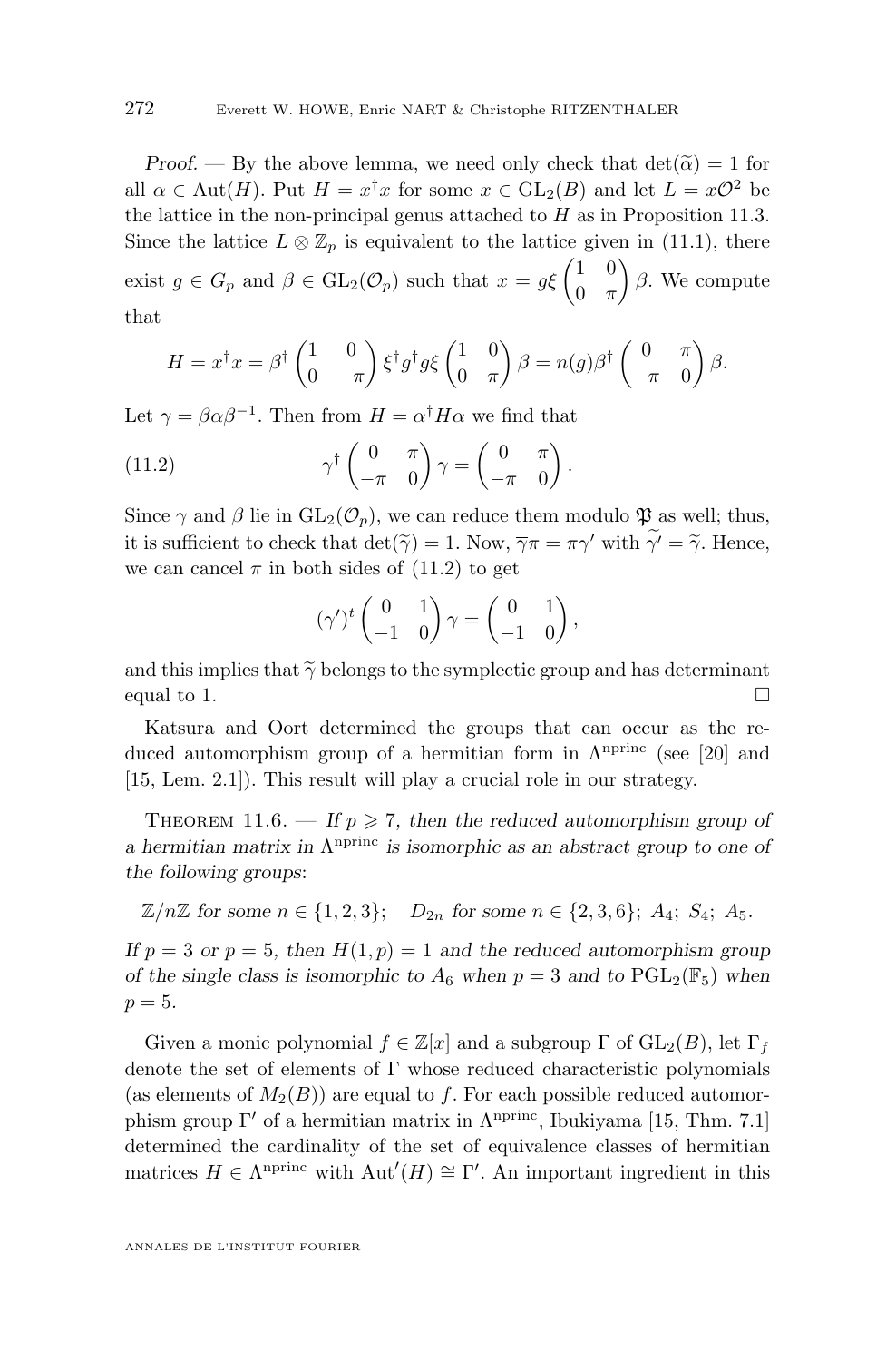<span id="page-35-0"></span>computation is the determination of mass formulas for the number of elements in  $\Gamma_f$  for all  $\Gamma$  and f. Given a monic degree-4 polynomial  $f \in \mathbb{Z}[x]$ , we define  $m(f)$  to be the quantity

$$
m(f):=\sum_{i=1}^h\frac{|\Gamma_{i,f}|}{|\Gamma_i|},
$$

where  $h = H(1, p)$  is the number of classes in  $\Lambda^{\text{nprinc}}$  and where the  $\Gamma_i$ are the automorphism groups of a set of representatives for the equivalence classes of  $\Lambda^{\text{nprinc}}$ . Ibukiyama computed the masses  $m(f)$  explicitly ([\[15,](#page-50-0) Thm. 2.2]).

THEOREM 11.7. — Assume that  $p \ge 7$ . Then  $m(f) = 0$  for all poly*nomials*  $f \in \mathbb{Z}[x]$  *except for those with*  $f(x)$  *or*  $f(-x)$  *belonging to the following list*:

$$
f_1 = (x - 1)^4
$$
,  $f_2 = (x^2 + 1)^2$ ,  $f_3 = (x^2 + x + 1)^2$ ,  
\n $f_4 = x^4 + 1$ ,  $f_5 = x^4 + x^3 + x^2 + x + 1$ ,  $f_6 = x^4 - x^2 + 1$ .

*Moreover,*  $m(f_2) > 0$  *for all*  $p \ge 7$ *, and* 

 $m(f_4) > 0$  *if and only if*  $p \equiv 3, 5 \mod 8$ ,  $m(f_6) > 0$  *if and only if*  $p \equiv 5 \text{ mod } 12$ .

*Remark 11.8.* — There is a similar result in the principal genus case; see [\[5,](#page-49-0) Part I].

#### **11.3. Polarizations**

Later in the paper we will need to understand the principal polarizations on the supersingular abelian surfaces over the algebraic closure  $K$  of a finite field  $\mathbb{F}_q$ . In this section we present the relevant results.

Recall that in [§11.1](#page-30-0) we chose a trace-0 elliptic curve E over  $\mathbb{F}_p$ . The Kendomorphism ring  $\mathcal O$  of E is a maximal order in the quaternion algebra B over  $\mathbb Q$  with discriminant p.

Let  $\lambda_0$  be the product principal polarization on  $E \times E$  and let  $\dagger$  be the Rosati involution on  $\text{End}_K(E \times E)$  associated to this polarization. It is well-known that under the natural isomorphism  $\text{End}_K(E \times E) \cong M_2(\mathcal{O}),$ the Rosati involution becomes the conjugate-transpose involution.

The polarization  $\lambda_0$  induces an injection from the Néron-Severi group  $NS(E \times E)$  to  $\text{End}_K(E \times E)$  by  $\lambda \mapsto \lambda_0^{-1} \lambda$ . The image of this map is also well-known (see for instance [\[16,](#page-50-0) Prop. 2.8]).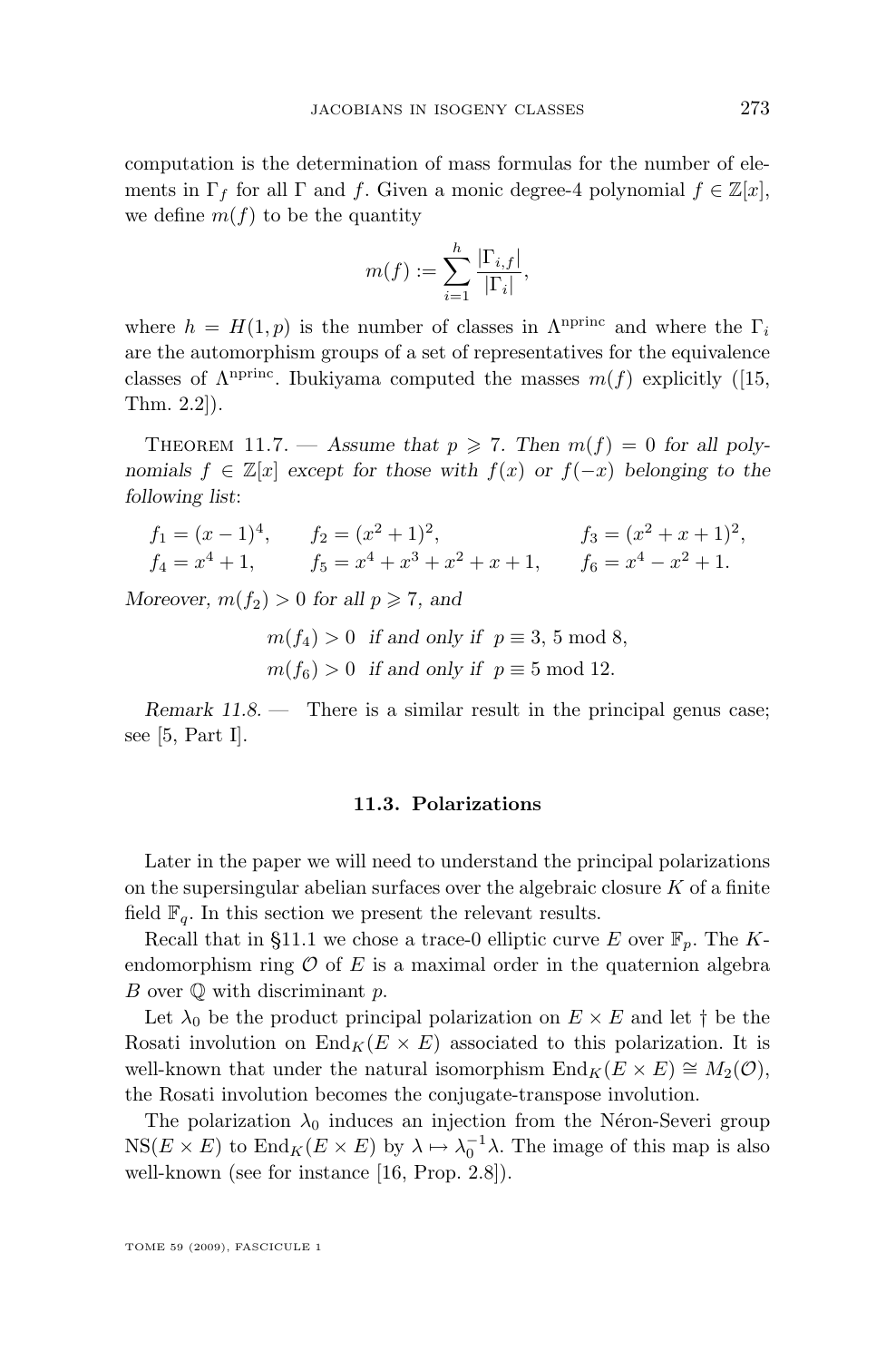<span id="page-36-0"></span>Proposition 11.9. — *The map given above induces a bijection between*  $NS(E \times E)$  *and the set of hermitian matrices in*  $M_2(\mathcal{O})$ *. Moreover, this map restricts to a bijection between the set of principal polarizations on*  $E \times E$  *and*  $\Lambda^{\text{princ}}$ *.* 

We can understand in a similar way the principal polarizations of the supersingular surfaces that are not geometrically isomorphic to  $E \times E$ . Let A be a supersingular abelian surface with  $a(A) = 1$ , and let  $\psi$  be the natural degree-p isogeny from  $E \times E$  to A (see [§11.1\)](#page-30-0). Then we can define a map  $NS(A) \rightarrow M_2(\mathcal{O})$  by

$$
\lambda \mapsto \lambda_0^{-1} \widehat{\psi} \lambda \psi.
$$

Proposition 2.14 of [\[16\]](#page-50-0) tells us the following.

PROPOSITION 11.10. — The map given above induces a bijection be*tween the set of principal polarizations on A and the set* Λ<sup>*nprinc*</sup>.

#### **12. Supersingular surfaces over finite fields.**

Let  $k = \mathbb{F}_q$  be a finite field of characteristic p that has even degree over  $\mathbb{F}_n$ , and let  $K = \overline{\mathbb{F}}_q$ . In this section we answer some basic questions concerning supersingular abelian surfaces over  $k$ , their isogeny classes, and their principal polarizations.

Suppose A is a supersingular abelian surface over k. If  $a(A) = 2$  then A is a  $K/k$ -twist of the abelian surface  $E \times E$ , where, as before, E is a trace-0 elliptic curve over  $\mathbb{F}_p$ . On the other hand, if  $a(A) = 1$  then there is a unique copy of  $\alpha_p$  in A, which must necessarily be defined over k, and by Proposition [11.1](#page-31-0) the quotient  $A/\alpha_p$  has a-number 2. Therefore, every A is either a  $K/k$  twist of  $E \times E$  or a quotient of such a twist by a rank-p subgroup. In particular, every isogeny class of supersingular surfaces over k contains a  $K/k$ -twist of  $E \times E$ .

Thus, to understand the supersingular abelian surfaces over  $k$  and their principal polarizations, we need only answer the following questions:

- What are the  $K/k$ -twists of  $E \times E$ , and what are the Weil polynomials of these twists?
- Which rank-p geometric subgroups of these twists can be defined over  $k$ ?
- Which geometric polarizations of these twists can be defined over  $k$ ?

In this section we will answer these questions.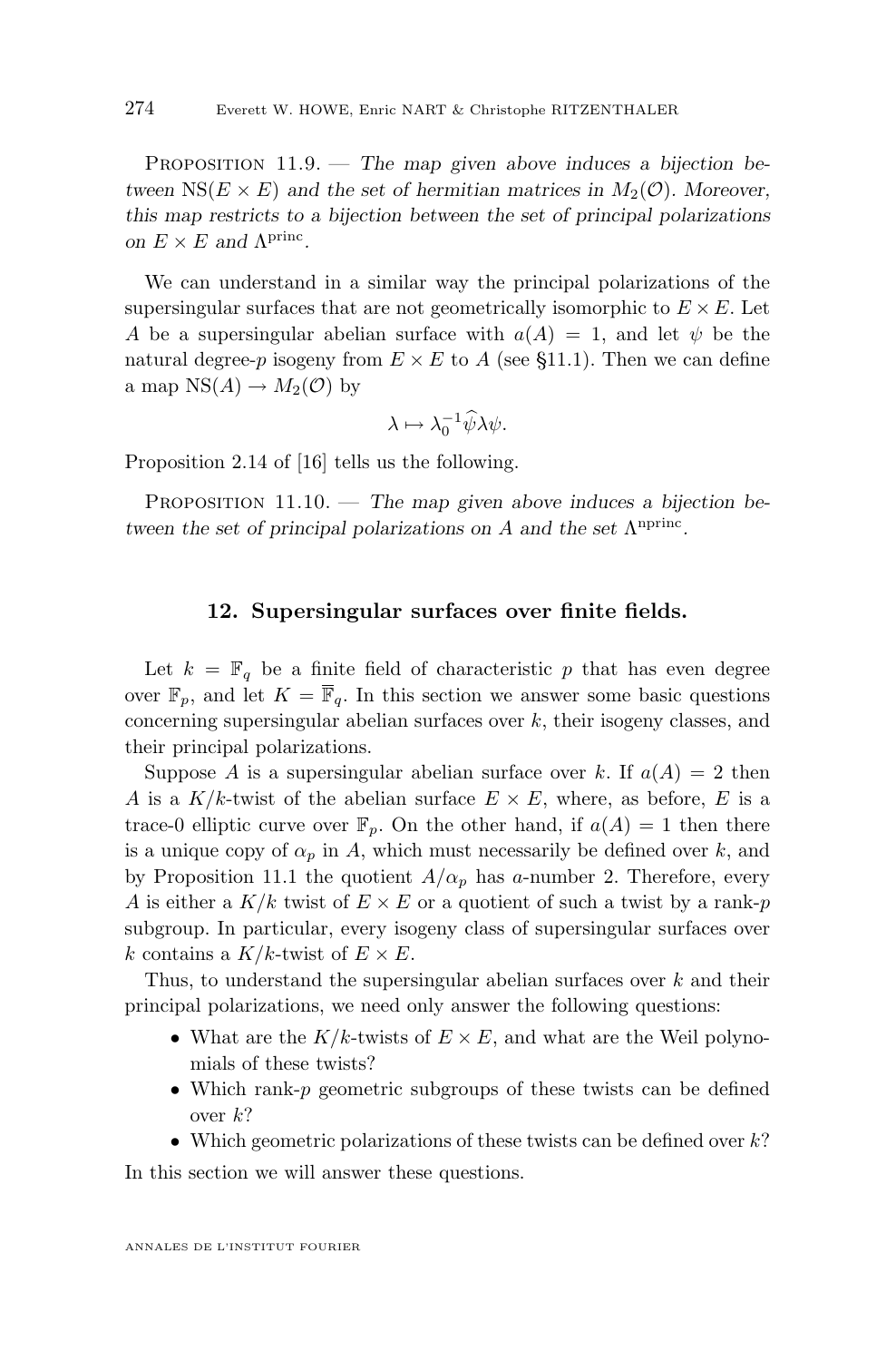<span id="page-37-0"></span>*Remark 12.1. —* We could ask the same questions for arbitrary finite fields instead of limiting ourselves to those that contain  $\mathbb{F}_{p^2}$ , but we will only need the answers for even-degree extensions of  $\mathbb{F}_p$ , and the answers for odd-degree extensions of  $\mathbb{F}_p$  are slightly more awkward to state. The answers are simpler for the fields that contain  $\mathbb{F}_{p^2}$  because for these fields the Galois group of  $K/k$  acts trivially on  $\text{End}_K(E \times E)$ .

The first of our three questions is easy to answer. We know that the twists of  $E \times E$  correspond to elements of the cohomology set  $H^1(\text{Gal}(K/k))$ ,  $Aut_K(E \times E)$ , and since all of the geometric endomorphisms of E are defined over  $k$ , this cohomology set consists of the conjugacy classes of the elements of finite order in Aut $(E \times E)$ . If A is a twist of  $E \times E$ , and if  $f: E \times E \to A$  is a geometric isomorphism, then  $\alpha := f^{-1}f^{\sigma}$  is the automorphism of  $E \times E$  that corresponds to the twist A; here  $\sigma$  is the Frobenius automorphism of  $K/k$ .

Let  $\pi$  be the q-power Frobenius on  $E \times E$  and let  $\pi_A$  be the q-power Frobenius of a twist A of  $E \times E$ . The pullback of  $\pi_A$  via the geometric isomorphism f is equal to  $\alpha \pi$ , so that  $\pi_A$  and  $\alpha \pi$  have the same characteristic polynomial. Since  $\pi = \pm \sqrt{q}$  is an integer in End<sub>K</sub>( $E \times E$ ), the characteristic polynomial of  $\pi_A$  is  $\pi^4 h(x/\pi)$ , where  $h \in \mathbb{Z}[x]$  is the characteristic polynomial of  $\alpha$ . The same argument is valid in a more general situation:

Proposition 12.2. — *Let* A *and* B *be abelian surfaces over* k *with* q*power Frobenius endomorphisms*  $\pi_A$  *and*  $\pi_B$ *, respectively. Let*  $f: B \longrightarrow A$ *be a K-isomorphism and let*  $h \in \mathbb{Z}[x]$  *be the characteristic polynomial of*  $\alpha = f^{-1}f^{\sigma} \in \text{Aut}_K(B)$ . If  $\pi_B$  acts as an integer on B then the characteristic polynomial of  $\pi_A$  is  $\pi_B^4 h(x/\pi_B)$ *.* 

We turn to the second question. Given  $(i, j) \in K^2$  with  $(i, j) \neq (0, 0)$ , we would like to know whether the subgroup  $f((i, j)(\alpha_p))$  of A is definable over  $k$ .

PROPOSITION 12.3. — *The subgroup*  $f((i, j)(\alpha_p))$  of A is definable over k if and only if  $[i : j]$  and  $\tilde{\alpha}[i^{\sigma} : j^{\sigma}]$  are equal in  $\mathbb{P}^1(K)$ .

*Proof.* — The morphism  $f \circ (i, j): \alpha_p \longrightarrow A$  is defined over k if and only if it is invariant under the action of the Galois group of  $K/k$ , so we have

$$
f \circ (i, j) = f^{\sigma} \circ (i^{\sigma}, j^{\sigma}) \iff (i, j) = \alpha \circ (i^{\sigma}, j^{\sigma}) \iff [i : j] = \widetilde{\alpha} [i^{\sigma} : j^{\sigma}].
$$

It will also be useful to know when we can be assured of the existence of a rational local-local subgroup of A that gives rise to a quotient with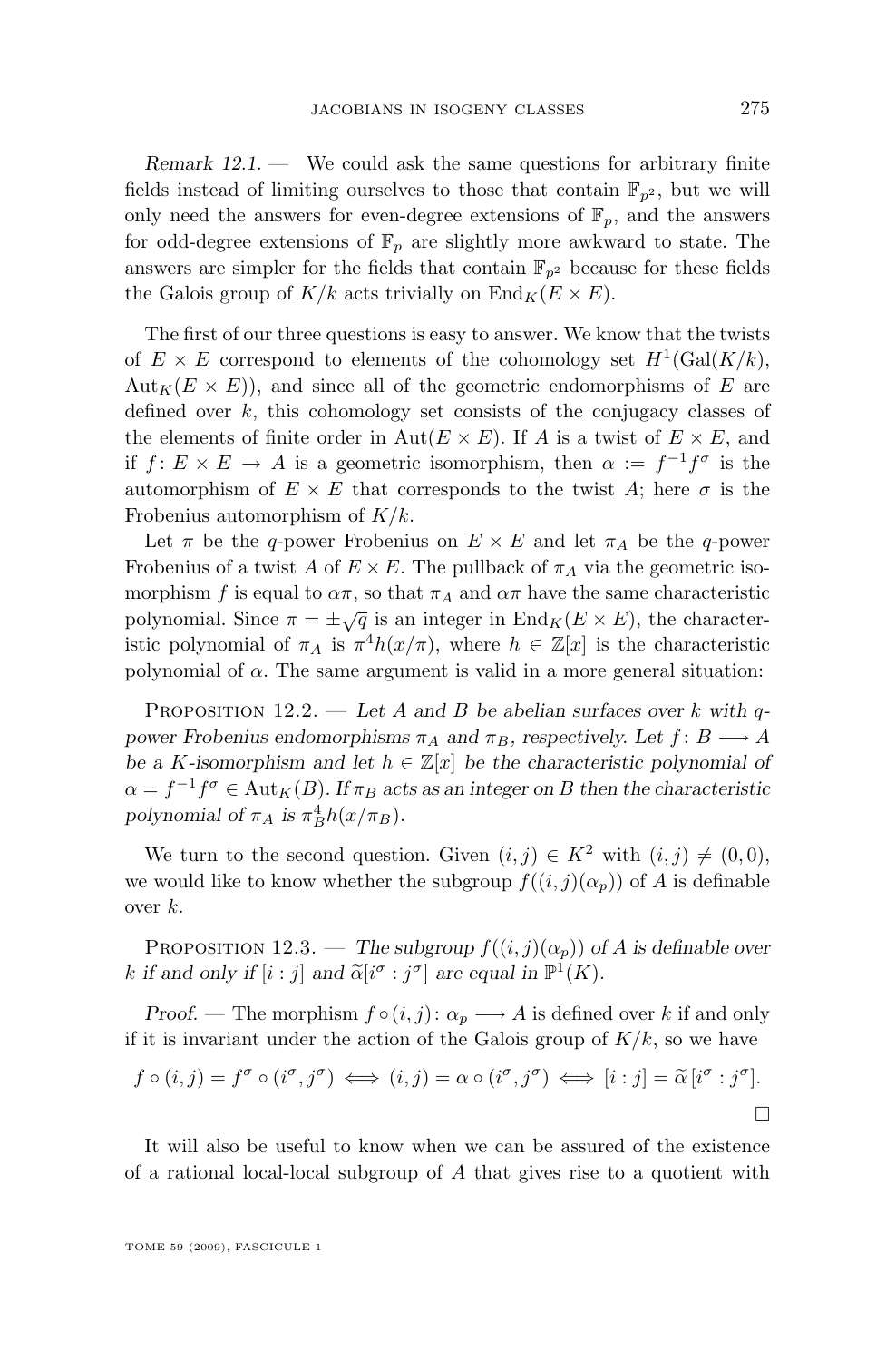<span id="page-38-0"></span>a-number 1. By Proposition [11.1](#page-31-0) we need  $[i : j] \in \mathbb{P}^1(K) \setminus \mathbb{P}^1(\mathbb{F}_{p^2})$  such that the morphism  $f \circ (i, j)$  is defined over k.

PROPOSITION 12.4. — Let  $H \in \Lambda^{n^{\text{princ}}}$  and let  $\alpha \in \text{Aut}(H)$  be an *automorphism of order not divisible by* p*. Then there exists an element*  $[i : j] \in \mathbb{P}^1(K) \setminus \mathbb{P}^1(\mathbb{F}_{p^2})$  *such that*  $[i : j] = \tilde{\alpha}[i^{\sigma} : j^{\sigma}],$  *unless*  $q = p^2$  *and*  $\alpha = +1$ .

*Proof.* — The equation  $[i : j] = \tilde{\alpha}[i^q : j^q]$  can be rewritten as a homogeneous equation in i and j of degree  $q + 1$ , and it is easy to verify that the subscheme of  $\mathbb{P}^1$  defined by this equation is nonsingular, so there are  $q+1$  points  $[i:j]$  that satisfy the equation. If  $q > p^2$ , we are guaranteed a solution that does not lie in  $\mathbb{P}^1(\mathbb{F}_{p^2})$ . If  $q = p^2$  and every element of  $\mathbb{P}^1(\mathbb{F}_{p^2})$ is a root of the equation, then we see that  $\tilde{\alpha}$  fixes every element of  $\mathbb{P}^1(\mathbb{F}_{p^2})$ , and Proposition [11.5](#page-33-0) shows that  $\alpha = \pm 1$ .

The third of our three questions asks when a geometric polarization of  $E \times E$  gives rise to a polarization of A defined over k.

PROPOSITION 12.5. — Let  $\lambda$  be a polarization of  $E \times E$  and let  $H =$  $\lambda_0^{-1}\lambda \in \text{End}_K(E \times E)$ . Then the polarization  $\widehat{f}^{-1}\lambda f^{-1}$  of A is defined over k if and only if  $H = \alpha^{\dagger} H \alpha$ .

*Proof.* — The polarization will descend to A if and only if it is fixed by the action of  $\sigma$ , that is, if and only if

$$
\left(\widehat{f^{-1}}\lambda f^{-1}\right)^{\sigma} = \widehat{f^{-1}}\lambda f^{-1}.
$$

Multiplying by  $f^{\sigma}$  on the right and by  $\widehat{f}^{\sigma}$  on the left, we find that this condition is equivalent to

$$
\lambda = \widehat{f^{-1}f^{\sigma}} \lambda f^{-1} f^{\sigma}.
$$

This translates into the statement that  $H = \alpha^{\dagger} H \alpha$ .

#### **13. Jacobians in isogeny classes of simple supersingular surfaces**

In this section we will prove Theorem [10.1.](#page-29-0) The techniques we use depend on whether or not the base field  $k = \mathbb{F}_q$  has even degree over its prime field, so we consider these cases in two separate subsections. Throughout this section we will let  $K$  denote an algebraic closure of  $k$ , and we will always assume that the characteristic of  $k$  is greater than 3.

ANNALES DE L'INSTITUT FOURIER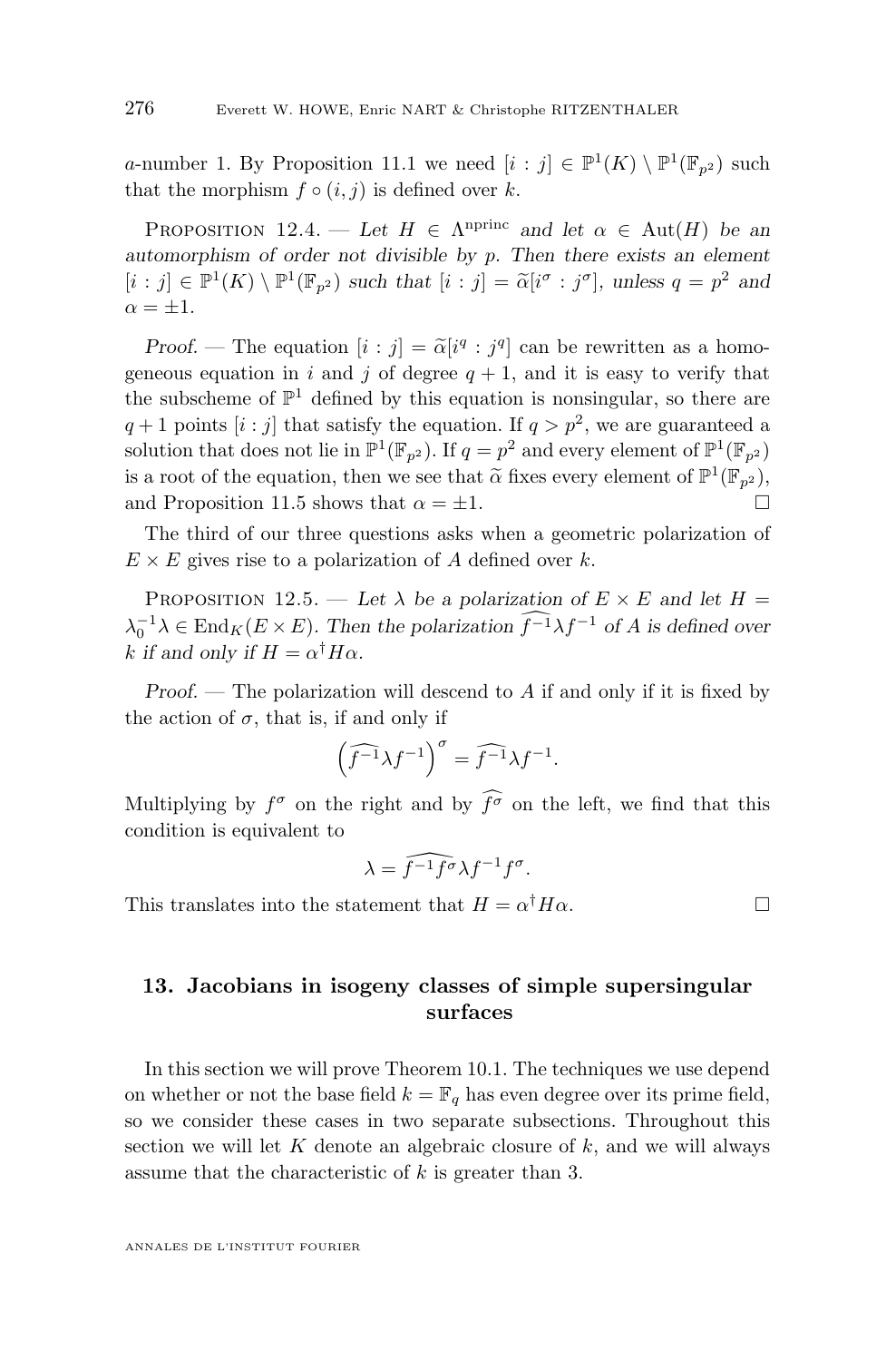#### **13.1. The case** q **a square**

<span id="page-39-0"></span>We first show how certain Weil polynomials can be produced by Propo-sition [12.2.](#page-37-0) We begin with a simple observation: Suppose  $u$  is an automorphism of a hyperelliptic curve C, and let  $\iota$  be the hyperelliptic involution of C. Then u induces an automorphism u' of the genus-0 curve  $C/\langle u \rangle$ , and the order of u' is equal to the order of u unless  $\iota \in \langle u \rangle$ , in which case the order of  $u'$  is half that of  $u$ .

PROPOSITION 13.1. — Let  $k = \mathbb{F}_q$  be a finite field (of characteristic at *least* 5) *that has even degree over its prime field. Let* C *be a supersingular genus-*2 *curve over* k *such that the Frobenius endomorphism* π *of the Jacobian* J of C is equal to the integer  $\varepsilon \sqrt{q}$ , where  $\varepsilon = \pm 1$ *. Let* u be a geometric automorphism of C and let  $u'$  be the induced automorphism of  $\mathbb{P}^1$ . Let n *and*  $n'$  *be the orders of* u *and* u', respectively, and let C' *be the twist of*  $C$  determined by  $u$ . Then the pair  $(n, n')$  appears in the left column of *Table* 13.1, and the Weil polynomial of C' is  $q^2 f_{n,n'}(\epsilon x/\sqrt{q})$ , where  $f_{n,n'}$ *is the polynomial appearing in the right column.*

| (n,n')  | $f_{n,n'}$                   |
|---------|------------------------------|
| (1,1)   | $(x-1)^4$                    |
| (2,1)   | $(x+1)^4$                    |
| (2, 2)  | $(x-1)^2(x+1)^2$             |
| (3,3)   | $(x^2+x+1)^2$                |
| (4, 2)  | $(x^2+1)^2$                  |
| (5, 5)  | $x^4 + x^3 + x^2 + x + 1$    |
| (6, 3)  | $(x^2-x+1)^2$                |
| (6, 6)  | $(x^2 - x + 1)(x^2 + x + 1)$ |
| (8, 4)  | $x^4 + 1$                    |
| (10, 5) | $x^4 - x^3 + x^2 - x + 1$    |

*Table 13.1. Characteristic polynomials of certain automorphisms of supersingular Jacobians.*

*Proof. —* Igusa [\[17,](#page-50-0) §8] computed the groups that can occur as the reduced automorphism groups of hyperelliptic curves. Looking at Igusa's list, we see that  $n'$  must be an element of  $\{1, 2, 3, 4, 5, 6\}$ . Since n is equal to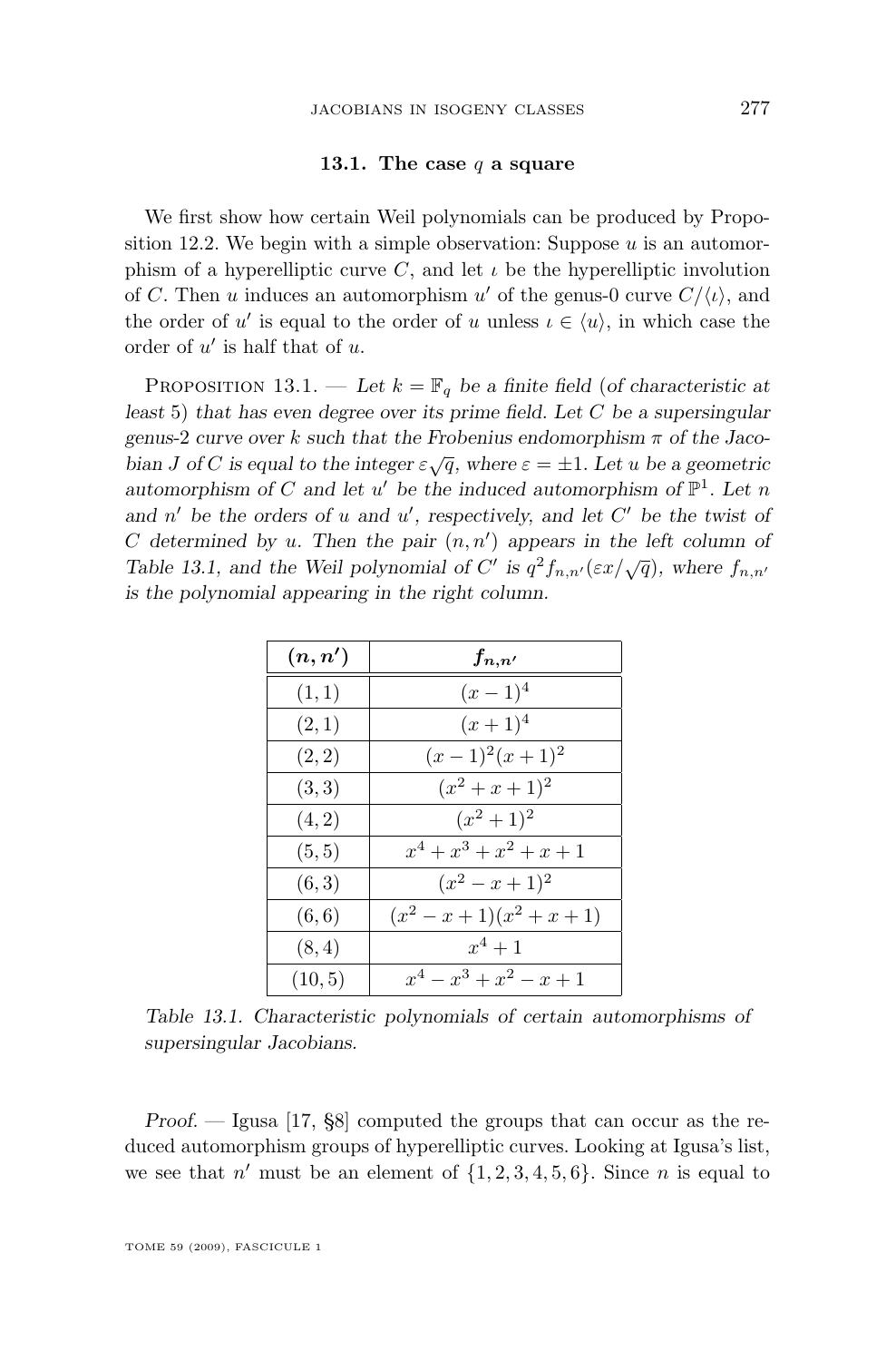either  $n'$  or  $2n'$ , we see that the left column includes all possibilities except for  $n = 4$ ,  $n' = 4$  and  $n = 12$ ,  $n' = 6$ . These cases can be excluded by computing the automorphism groups of Igusa's curves with many automorphisms.

Now Proposition [13.1](#page-39-0) will follow from Proposition [12.2,](#page-37-0) provided that we can show that the characteristic polynomial  $g$  of the automorphism  $u^*$ of J is equal to the polynomial f associated to the pair  $(n, n')$ . Four facts will be very helpful in our proof that  $q = f$ :

- (1) The gcd of g and  $x^n 1$  does not divide  $x^m 1$  for any  $m < n$ .
- (2) If  $n = 2n'$ , the gcd of g and  $x^{n'} + 1$  does not divide  $x^m + 1$  for any  $m < n'.$
- (3) If  $n = n'$ , the gcd of g and  $x<sup>n</sup> 1$  divides no polynomial of the form  $x^m + 1$ .
- (4) The constant term of  $q$  is 1.

The first three facts follow from the definitions of  $n$  and  $n'$  and from the fact that  $u^*$  satisfies the relevant gcd in each case. The fourth fact holds because u<sup>∗</sup> is an automorphism of the polarized Jacobian, and so its product with its Rosati involute is equal to 1.

These four facts allow us to determine g in all cases, except when  $n = 3$ or  $n = 6$ . Consider the case when  $n = 3$ . Then q must be either

$$
(x-1)^4
$$
,  $(x-1)^2(x^2+x+1)$ , or  $(x^2+x+1)^2$ .

The first possibility is eliminated by fact  $(1)$  above. If g were equal to the second polynomial, then Proposition [12.2](#page-37-0) would show that the Weil polynomial of  $C'$  would be

$$
(x^2 - 2sx + q)(x^2 + sx + q)
$$

for some s with  $s^2 = q$ . But Theorem [2.4](#page-7-0) shows that there are no curves with such a Weil polynomial. It follows that  $g = (x^2 + x + 1)^2$ , as claimed in the table. The cases with  $n = 6$  follow in a similar way.

*Remark 13.2. —* Suppose u is an order-n automorphism of a genus-g hyperelliptic curve over an arbitrary algebraically-closed field, and let  $n'$ be the order of the automorphism of  $\mathbb{P}^1$  induced by u. Theorem 1 of [\[4\]](#page-49-0) shows that the values of  $g, n$ , and  $n'$  completely determine the characteristic polynomial f of  $u^*$ , unless n and  $(2g+2)/n$  are even and  $n = n'$ , in which case there are two possibilities for  $f$ ; the theorem gives explicit formulas for the possible values of f in all cases. When  $g = 2$ , it is not possible for n and  $(2g+2)/n$  to both be even, and Table [13.1](#page-39-0) can be derived from the results of [\[4\]](#page-49-0).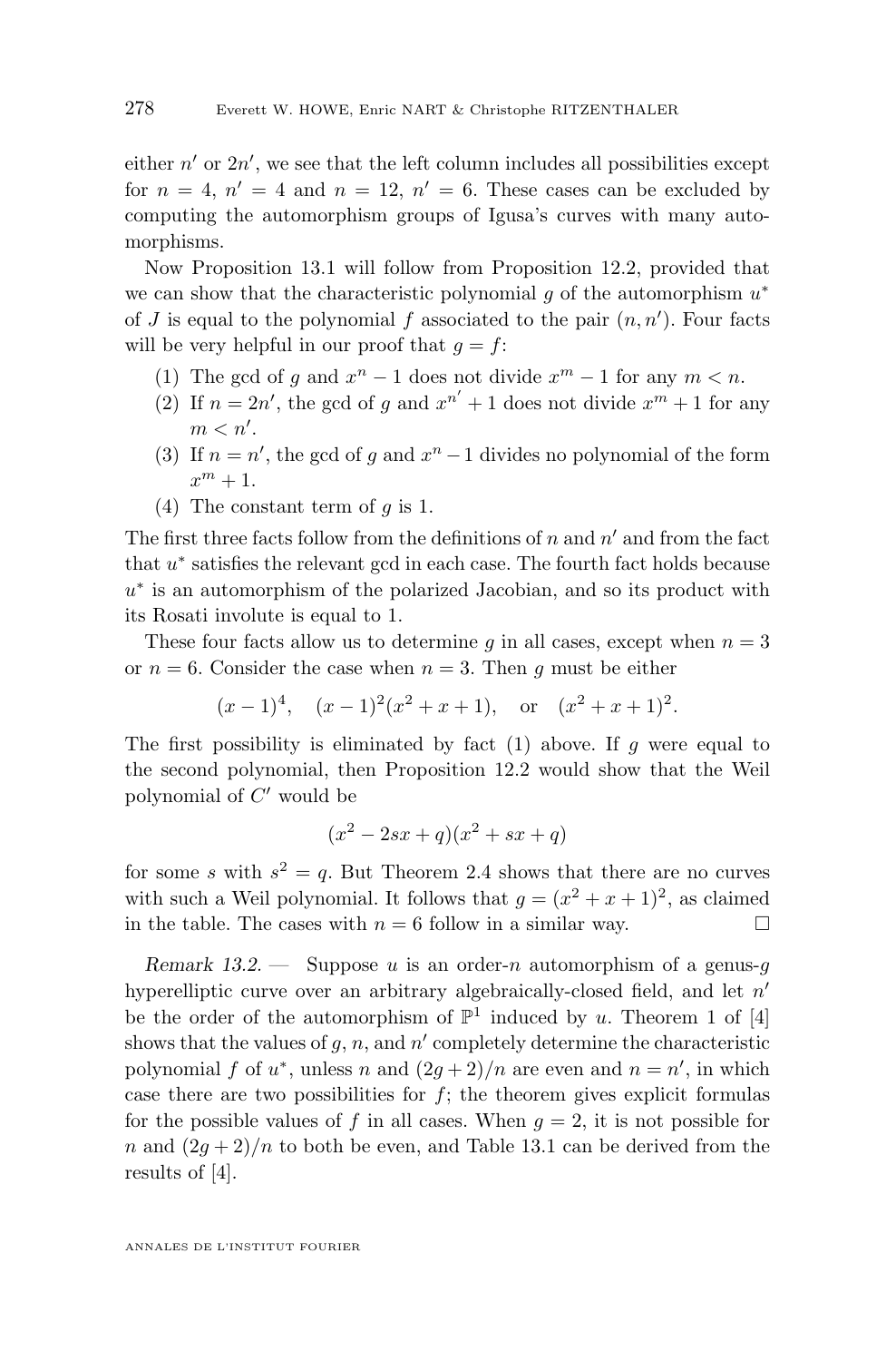<span id="page-41-0"></span>We continue to let E denote an elliptic curve over  $\mathbb{F}_p$  with trace 0. The following propositions will help us detect the existence of Jacobians among the supersingular surfaces A that have respectively  $a(A) = 2$  or  $a(A) = 1$ .

Proposition 13.3. — *Let* C *be a supersingular genus-*2 *curve over* k *whose Jacobian has* a*-number* 2*. If* C 0 *is a twist of* C*, then the Weil polynomial of*  $C'$  is  $q^2 f(x/\sqrt{q})$  for some  $f = f_{n,n'}$  from Table [13.1.](#page-39-0) Furthermore, C has a twist with Weil polynomial  $q^2 f_{n,n'}(x/\sqrt{q})$  if and only if there is a *geometric automorphism* u *of* C *of order* n *that induces an automorphism of order* n <sup>0</sup> *on the projective line.*

*Proof.* — Since the principally polarized surface Jac C has a-number 2, it is geometrically isomorphic to  $(E \times E, \lambda)$  for some principal polarization  $\lambda$ . Now,  $(E \times E, \lambda)$  is defined over  $\mathbb{F}_{n^2}$ , hence over  $\mathbb{F}_q$ , and it is k-isomorphic to the canonically polarized Jacobian of a curve  $C_0$  defined over k. By Torelli's theorem,  $C_0$  is a twist of C. Replacing  $C_0$  with its quadratic twist, if necessary, we may assume that the Frobenius on Jac  $C_0$  acts as  $\sqrt{q}$ .

The proposition is now a direct consequence of Proposition [13.1](#page-39-0) because  $C$  and  $C_0$  have the same set of twists, the q-power Frobenius endomorphism  $π<sub>0</sub>$  of the Jacobian of  $C<sub>0</sub>$  satisfies  $π<sub>0</sub> = \sqrt{q}$ , and any isomorphism between the curves  $C$  and  $C_0$  induces an isomorphism between their geometric automorphism groups that identifies the hyperelliptic involutions.  $\Box$ 

PROPOSITION 13.4. — Let A be the isogeny class  $\mathcal{A}_{(0,2q)}$  (respectively  $\mathcal{A}_{(0,0)}$ *, respectively*  $\mathcal{A}_{(0,-q)}$ *),* and let  $P \in \mathbb{Z}[x]$  be the polynomial  $(x^2 + 1)^2$ (*respectively*  $x^4 + 1$ *, respectively*  $x^4 - x^2 + 1$ *). Then there exists an*  $H \in$  $\Lambda^{\text{nprinc}}$  with an automorphism  $\alpha \in \text{Aut}(H)$  such that  $P(\alpha) = 0$  if and only *if there exists a curve* C *over* k *whose Jacobian lies in the isogeny class* A *and has* a*-number* 1*.*

*Proof.* — Suppose H is an element of  $\Lambda^{nprinc}$  and  $\alpha$  is an element of Aut(H) with  $P(\alpha) = 0$ . Let A be the K/k-twist of  $E \times E$  determined by  $\alpha$ . Then by Proposition [12.2](#page-37-0) we see that A lies in A. By Propositions [11.1,](#page-31-0) [12.3,](#page-37-0) and [12.4](#page-38-0) there is a k-rational  $\alpha_p$ -subgroup G of A such that  $a(A/G) = 1$ . Now we apply Proposition [11.10](#page-36-0) to the degree- $p$  map

$$
\varphi\colon E\times E\stackrel{\sim}{\longrightarrow} A\longrightarrow A/G.
$$

There is a principal polarization  $\lambda$  of  $A/G$  whose pullback by  $\varphi$  is the degree- $p^2$  polarization  $\lambda_0 H$  of  $E \times E$ , where  $\lambda_0$  is the product principal polarization on  $E \times E$ . Proposition [12.5](#page-38-0) shows that the pullback of  $\lambda$  to A is defined over k; hence,  $\lambda$  is defined over k. The principally polarized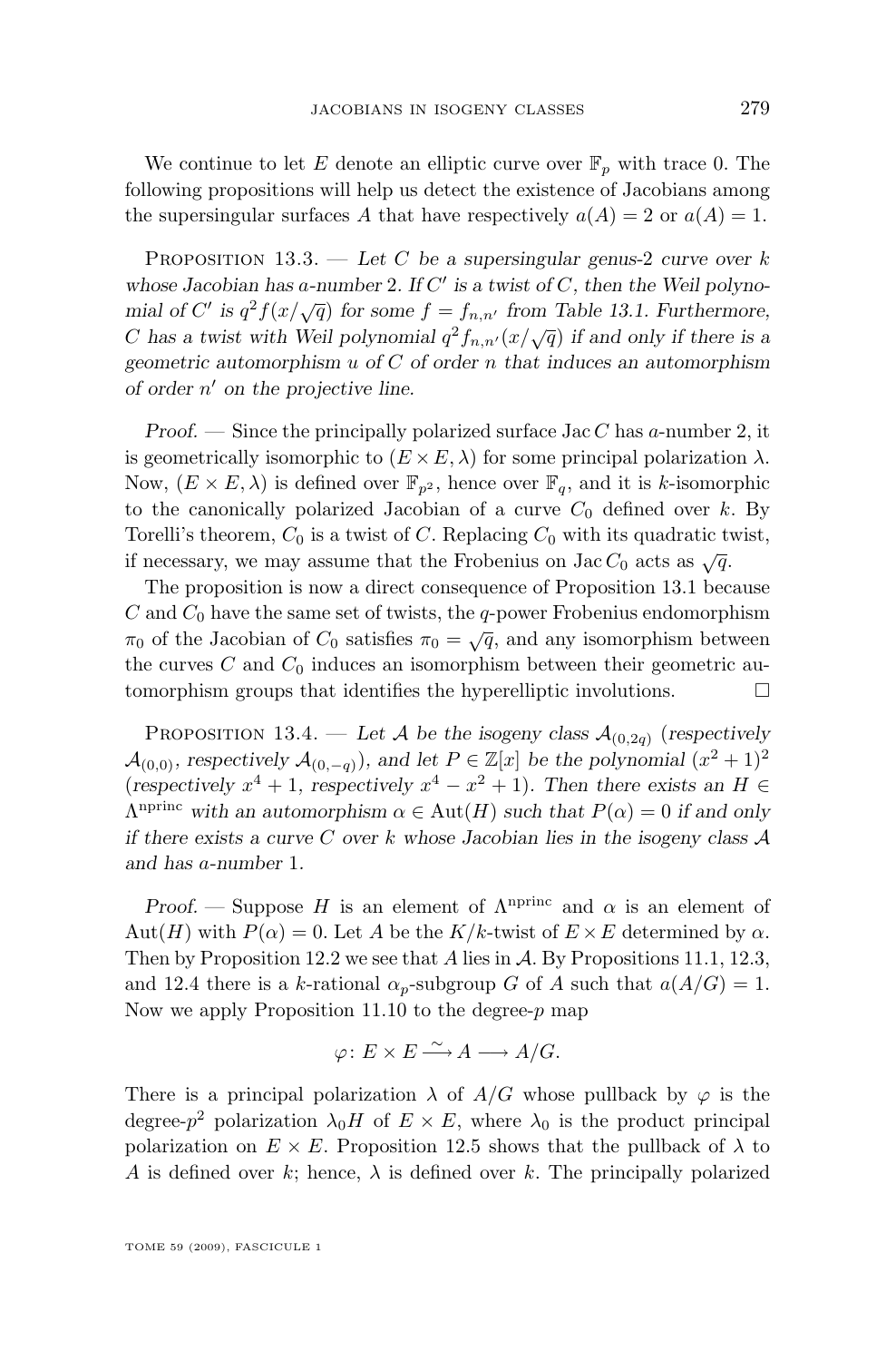variety  $(A/G, \lambda)$  is not geometrically a product of elliptic curves (because  $a(A/G) = 1$ , so it is the Jacobian of a curve.

Conversely, suppose that C is a curve over k whose Jacobian J has  $a$ number 1 and belongs to A. Consider the quotient  $J/\alpha_p$  of J by its unique  $\alpha_p$ -subgroup, and let f be a geometric isomorphism  $E \times E \longrightarrow J/\alpha_p$  (which exists by Proposition [11.1\)](#page-31-0). Apply Proposition [11.10](#page-36-0) to the degree- $p$  map

$$
\varphi\colon E\times E\mathop{\longrightarrow}\limits^f J/\alpha_p\mathop{\longrightarrow}\limits J,
$$

where the rightmost map is the dual isogeny of the canonical projection. There is some  $H \in \Lambda^{\text{nprinc}}$  uniquely associated to the canonical polarization  $\vartheta$  of J. Since  $\vartheta$  is defined over k, Proposition [12.5](#page-38-0) shows that the automorphism  $\alpha = f^{-1}f^{\sigma}$  lies in Aut $(H)$ . Finally, by Proposition [12.2](#page-37-0) the characteristic polynomial of  $\alpha$  is determined by the class  $A$  as indicated in the statement of the proposition.  $\hfill \square$ 

Now we proceed to the proof of Theorem [10.1](#page-29-0) in the case that  $q$  is a square. Consulting Table [10.1,](#page-29-0) we see that we must show that there are Jacobians in  $\mathcal{A}_{(0,0)}$  when  $p \not\equiv 1 \mod 4$ , that there are Jacobians in  $\mathcal{A}_{(0,2q)}$ when  $p \equiv 1 \mod 4$ , and that when  $p \not\equiv 1 \mod 3$  there are Jacobians in  $\mathcal{A}_{(0,-q)}$  if and only if  $p \equiv 1 \mod 4$ .

The isogeny class 
$$
\mathcal{A}_{(0,2q)}
$$
 when  $p \equiv 1 \mod 4$ .

For  $p > 5$  we deduce from Theorem [11.7](#page-35-0) the existence of a hermitian form  $H \in \Lambda^{\text{nprinc}}$  that admits an automorphism  $\alpha$  satisfying  $(\alpha^2 + 1)^2 = 0$ . By Proposition [13.4](#page-41-0) there is a Jacobian in the class  $\mathcal{A}_{(0,2q)}$ .

For  $p = 5$  (or more generally for  $p \equiv 5 \mod 8$ ), we can use the curve C given by the equation  $y^2 = x^5 - x$ . By [\[16,](#page-50-0) Prop. 1.12], this curve is supersingular and its Jacobian has  $a$ -number 2. Moreover, the automorphism  $u$ singular and its Jacobian has a-number 2. Moreover, the automorphism  $u$ <br>given by  $(x, y) \mapsto (-x, \sqrt{-1}y)$  satisfies  $u^2 = \iota$ . By Proposition [13.3,](#page-41-0) the Jacobian of some twist of C lies in  $\mathcal{A}_{(0,2a)}$ . . В последните последните и производите на селото на селото на селото на селото на селото на селото на селото<br>В селото на селото на селото на селото на селото на селото на селото на селото на селото на селото на селото н

The isogeny class  $\mathcal{A}_{(0,0)}$  when  $p \not\equiv 1 \mod 4$ .

First we consider the case  $p \equiv 7 \mod 8$ . Let C be the curve  $y^2 = x^5 - x$ . By [\[16,](#page-50-0) Prop. 1.12] we know this curve is supersingular and its Jacobian has a-number 2. Moreover,  $C$  has a geometric automorphism  $u$  satisfying  $u^4 = \iota$ ; for instance,  $(x, y) \mapsto (\zeta^2 x, \zeta y)$ , where  $\zeta$  is a primitive eighth root of unity. By Proposition [13.3,](#page-41-0) the Jacobian of some twist of C lies in  $\mathcal{A}_{(0,0)}$ .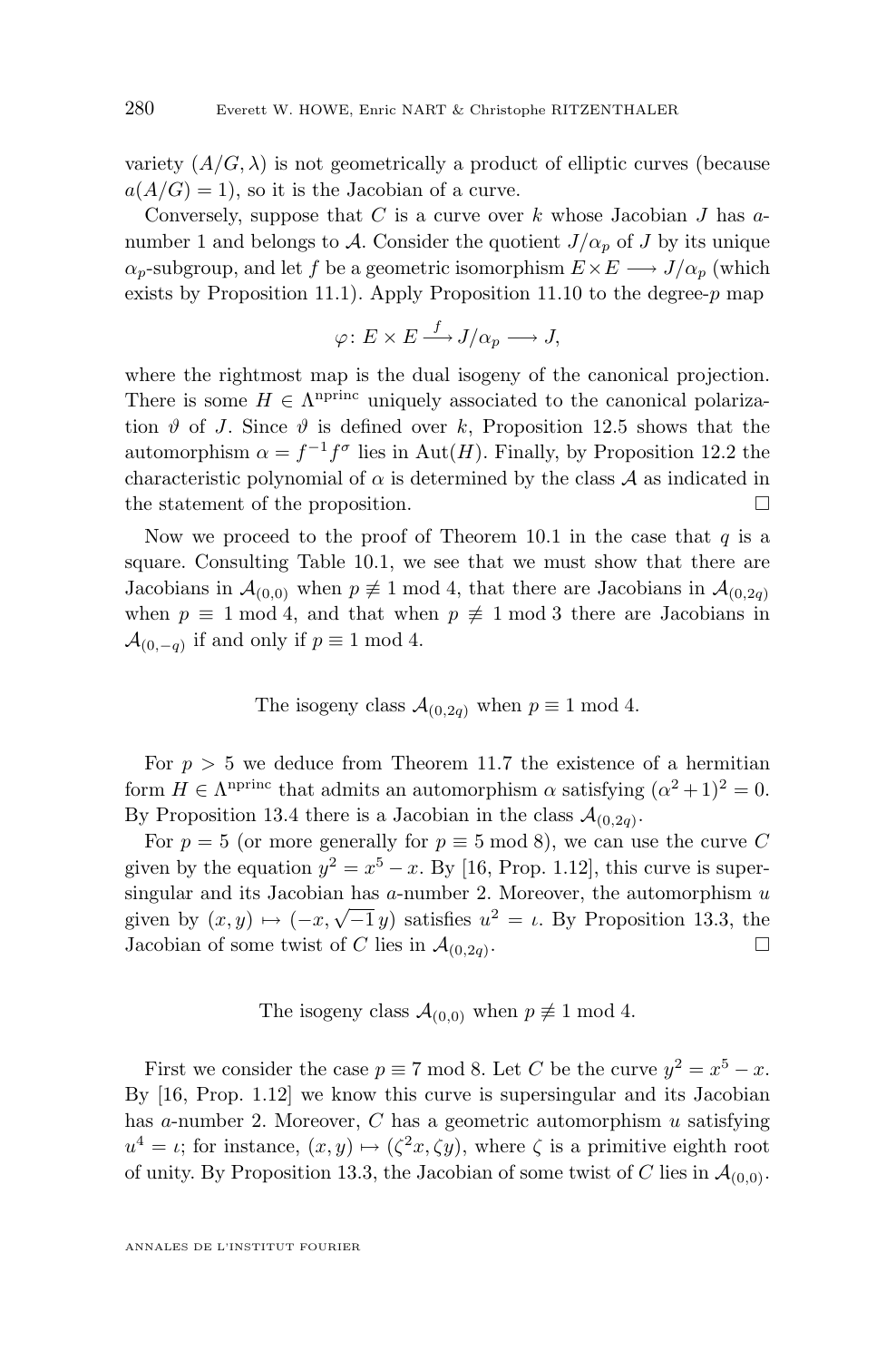Next we consider the case  $p \equiv 3 \mod 8$ . In this case Theorem [11.7](#page-35-0) shows that there is a hermitian form H in  $\Lambda^{\text{nprinc}}$  that has an automorphism  $\alpha$ whose characteristic polynomial is  $x^4 + 1$ . By Proposition [13.4](#page-41-0) there is a Jacobian in the class  $\mathcal{A}_{(0,0)}$ .

The isogeny class  $\mathcal{A}_{(0,-q)}$  when  $p \not\equiv 1 \mod 3$ .

We must show that there is a Jacobian in this isogeny class if and only if p ≡ 5 mod 12.

To begin with, we note that Proposition [13.3](#page-41-0) shows that there is no curve whose Jacobian lies in  $\mathcal{A}_{(0,-q)}$  and has a-number 2. On the other hand, we see from Proposition [13.4](#page-41-0) that there will be a curve  $C$  over  $k$  whose Jacobian lies in  $\mathcal{A}_{(0,-q)}$  and has a-number 1 if and only if there exists an  $H \in \Lambda^{\text{nprinc}}$  for which there is an  $\alpha \in \text{Aut}(H)$  satisfying  $\alpha^4 - \alpha^2 + 1 = 0$ . By Theorem [11.7,](#page-35-0) for  $p > 5$  this happens if and only if  $p \equiv 5 \mod 12$ .

For  $p = 5$  we note that the matrices H in the unique equivalence class in  $\Lambda^{\text{nprinc}}$  have reduced automorphism group  $\text{PGL}_2(\mathbb{F}_5)$  (see Theorem [11.6\)](#page-34-0). This group contains an element of exact order 6 that lifts to an  $\alpha \in \text{Aut}(H)$ that must satisfy  $\alpha^6 = -1$ . In fact, the reduced characteristic polynomial of  $\alpha$  is a power of the minimal polynomial; hence  $\alpha^6 = 1$  would imply that  $\alpha$  has order 1, 2 or 3 in the reduced group.

*Remark 13.5. —* The proof that there is no Jacobian with a-number 1 in  $\mathcal{A}_{(0,-q)}$  is also valid for  $p=3$ . There is no element of order 6 in the reduced automorphism group of the unique equivalence class in  $\Lambda^{\text{nprinc}}$ ; in fact, by Theorem [11.6](#page-34-0) this reduced group is isomorphic to  $A_6$ .

#### **13.2. The case** q **not a square**

We see from Table [10.1](#page-29-0) that to prove Theorem [10.1](#page-29-0) in the case where q is not a square, we must show that there are Jacobians in  $\mathcal{A}_{(0,0)}$  when  $p \not\equiv 1 \mod 4$ , in  $\mathcal{A}_{(0,q)}$  when  $p \not\equiv 1 \mod 3$ , in  $\mathcal{A}_{(0,-q)}$  when  $p \not\equiv 1 \mod 3$ , and in  $\mathcal{A}_{(0,-2q)}$  for all p.

We begin with a remark about twists. Suppose that  $V$  is a variety over  $k = \mathbb{F}_q$  all of whose automorphisms are defined over  $\mathbb{F}_{q^2}$ , and let  $\sigma$  denote the Frobenius automorphism of K over k. Let  $\alpha$  be an automorphism of V. Then there is a 1-cocycle from  $Gal(K/k)$  to  $Aut_K(V)$  that sends  $\sigma$  to  $\alpha$  if and only if  $\alpha \alpha^{\sigma}$  has finite order in Aut<sub>K</sub>(V). (Note that the latter condition is equivalent to  $\alpha^{\sigma} \alpha$  having finite order, and that the orders of  $\alpha^{\sigma} \alpha$  and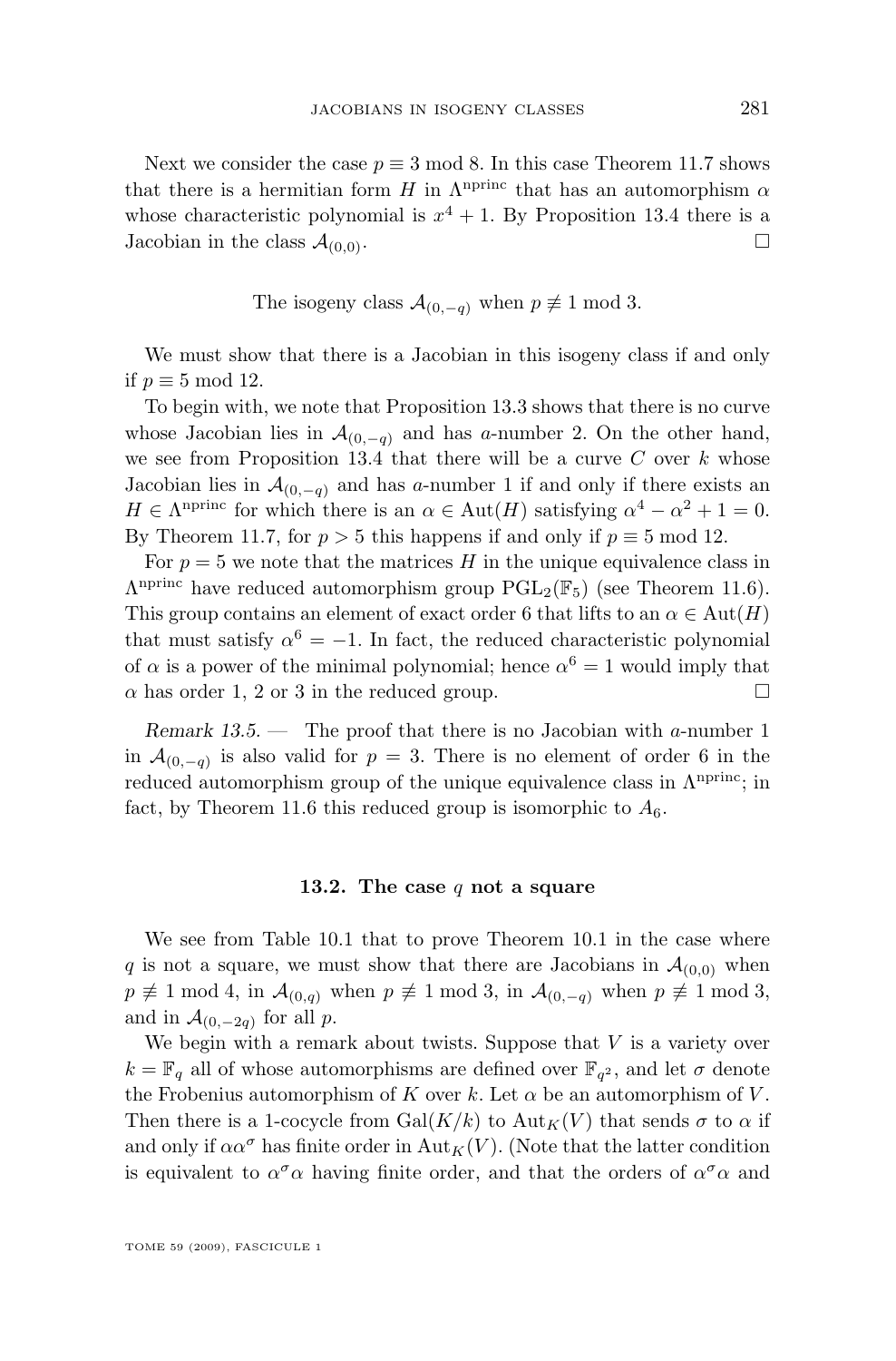<span id="page-44-0"></span> $\alpha \alpha^{\sigma}$  are equal to one another.) As always, the K/k-twists of V correspond to elements of the pointed cohomology set  $H^1(\text{Gal}(K/k), \text{Aut}_K(V))$ . If  $V'$ is a twist of V and  $f: V \to V'$  is a K-isomorphism, then V' corresponds to the class of the cocycle that sends  $\sigma$  to  $f^{-1}f^{\sigma}$ .

The following proposition, similar to Proposition [13.3,](#page-41-0) allows us to construct twists in certain isogeny classes.

Proposition 13.6. — *Let* C *be a supersingular genus-*2 *curve over* k such that the Frobenius endomorphism  $\pi$  of the Jacobian satisfies  $\pi^2 = \varepsilon q$ , *where*  $\varepsilon = \pm 1$ *. Let u be a geometric automorphism of C such that*  $uu^{\sigma}$  *has order*  $n \in \{1, 2, 3, 4, 6\}$  *and let* C' *be the twist of* C *determined by* u. Then the Weil polynomial  $x^4 + ax^3 + bx^2 + aqx + q^2$  of C' is determined by n as *follows*:

| $ (a,b) \nparallel (0,-2\varepsilon q)   (0,2\varepsilon q)   (0,\varepsilon q)   (0,0)   (0,-\varepsilon q)$ |  |  |
|---------------------------------------------------------------------------------------------------------------|--|--|

*Proof.* — Let  $J$  be the Jacobian of  $C$ . Then the Jacobian  $J'$  of  $C'$  is the twist of J associated to the automorphism  $\alpha = u_*$ . Note that  $\alpha \alpha^{\sigma}$  has order n.

Let  $\pi \in \text{End}_K(J)$  and  $\pi' \in \text{End}_K(J')$  be the q-power Frobenius endomorphisms of J and J', respectively and let  $f: J \to J'$  be a geometric isomorphism such that  $\alpha = f^{-1}f^{\sigma}$ . The condition on  $\pi$  implies that J splits over the quadratic extension of k, and the condition  $(\alpha \alpha^{\sigma})^n = 1$  implies that  $f$  is defined over the extension of  $k$  of degree 24; in particular, the isogeny class of  $J'$  splits over this extension. Checking the list of supersingular isogeny classes over odd-degree extensions of prime finite fields of odd characteristic that split over the extension of degree 24 (see [\[25,](#page-50-0) Thm. 2.9] and [\[25,](#page-50-0) Table 1]), we see that the characteristic polynomial of  $\pi'$  is  $x^4 + bq x^2 + q^2$  for some integer  $b \in \{0, \pm 1, \pm 2\}.$ 

The pullback of  $\pi'$  by f is  $\alpha\pi$ . Since  $\pi^2 = \varepsilon q$  and  $\alpha^{\sigma}\pi = \pi\alpha$ , this implies that

$$
(\alpha \alpha^{\sigma})^2 + \varepsilon b \alpha \alpha^{\sigma} + 1 = 0
$$

in End<sub>K</sub>(J). Comparing this identity with  $(\alpha \alpha^{\sigma})^n = 1$ , we see that  $b =$  $-2\varepsilon$ ,  $2\varepsilon$ ,  $\varepsilon$ , 0 or  $-\varepsilon$ , according to  $n = 1, 2, 3, 4$  or 6.

The isogeny classes  $\mathcal{A}_{(0,\pm q)}$  when  $p \not\equiv 1 \mod 3$ .

Let C be the curve  $y^2 = x^6 + 1$  over k, and let E be the supersingular elliptic curve  $y^2 = x^3 + 1$ . The two obvious maps from C to E show that the Jacobian J of C is  $(2, 2)$ -isogenous to  $E \times E$  over k, so the Frobenius  $\pi$  of J satisfies  $\pi^2 = -q$ .

ANNALES DE L'INSTITUT FOURIER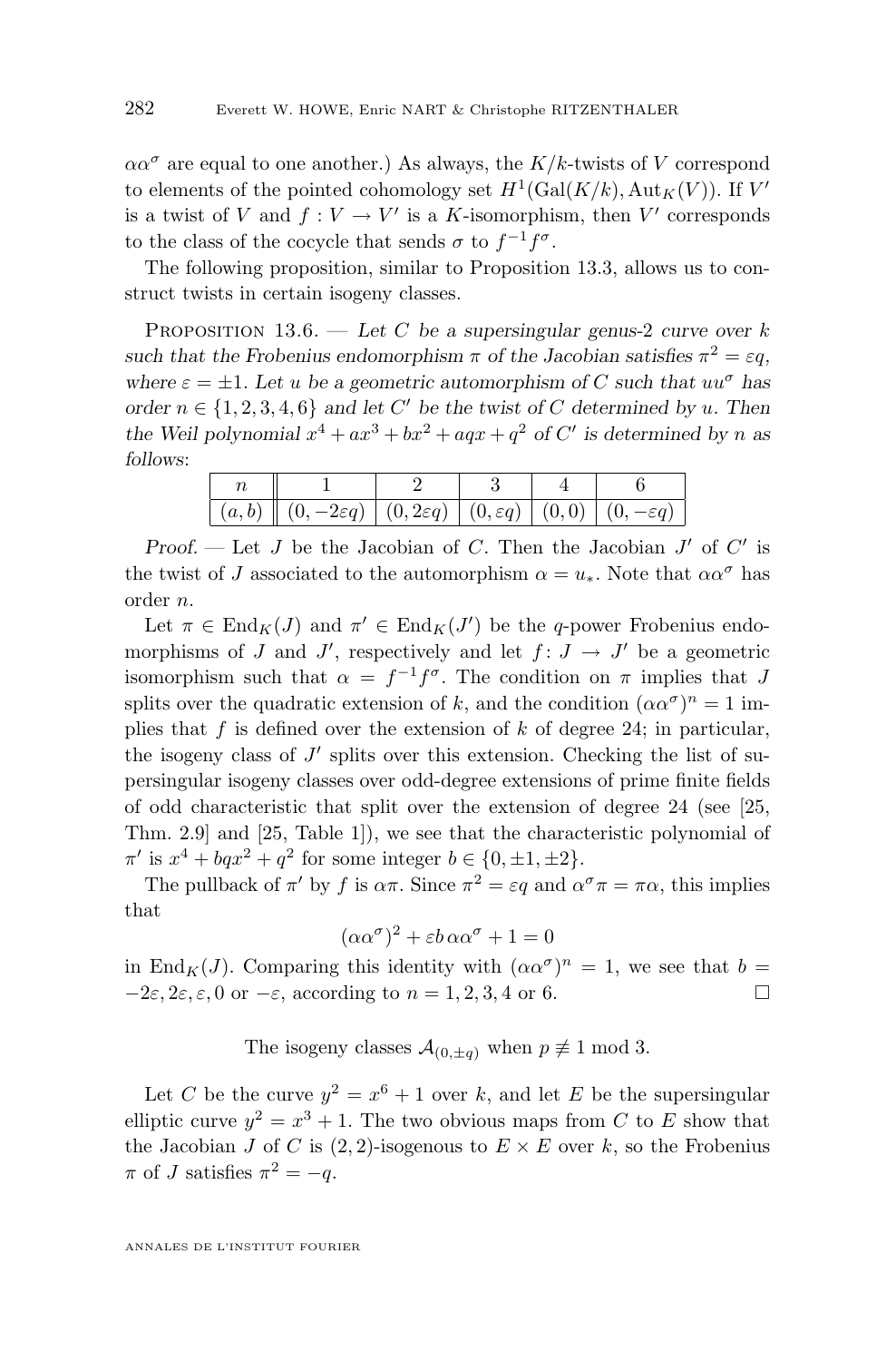Let  $\zeta \in K$  be a primitive sixth root of unity, and let u be the Kautomorphism

$$
(x, y) \mapsto (\zeta/x, y/x^3)
$$

of C. One checks easily that  $(u^{\sigma}u)(x,y) = (\zeta^4x, \zeta^3y)$ ; hence,  $(u^{\sigma}u)^3 = \iota$ , so  $u^{\sigma}u$  has order 6 and the Jacobian of some twist of C lies in  $\mathcal{A}_{(0,q)}$  by Proposition [13.6.](#page-44-0)

If  $\zeta$  is a primitive cube root of unity, the same computation shows that the automorphism  $u^{\sigma}u$  has order 3, so the Jacobian of some twist of C lies in  $\mathcal{A}_{(0,-q)}$ . .

The isogeny class  $\mathcal{A}_{(0,-2q)}$ .

For this case, we found it simplest to use a direct construction involving Kani's result (Theorem [3.1\)](#page-8-0) combined with Galois descent.

Let F be an elliptic curve over  $\mathbb{F}_{q^2}$  whose  $q^2$ -Frobenius is equal to q, and let  $F^{(q)}$  be its Galois conjugate over  $\mathbb{F}_q$ . The  $q^2$ -Frobenius acts as the identity on the 2-torsion points of  $E$ , so all of the 2-torsion points of  $F$  are rational over  $\mathbb{F}_{q^2}$ . Label the nonzero 2-torsion points P, Q, and R, and let  $P^{(q)}$ ,  $Q^{(q)}$ , and  $R^{(q)}$  be the corresponding points on  $F^{(q)}$ .

We can easily produce four maximal isotropic subgroups of  $(F \times F^{(q)})[2]$ that are stable under the action of the Galois group of  $\mathbb{F}_{q^2}$  over  $\mathbb{F}_q$ :

> $\{(0,0),(P,P^{(q)}),(Q,Q^{(q)}),(R,R^{(q)})\},\$  $\{(0,0),(P,P^{(q)}),(Q,R^{(q)}),(R,Q^{(q)})\},\$  $\{(0,0),(P,R^{(q)}),(Q,Q^{(q)}),(R,P^{(q)})\},\$  $\{(0,0),(P,Q^{(q)}),(Q,P^{(q)}),(R,R^{(q)})\}.$

These are the graphs of certain anti-isometries  $F[2] \rightarrow F^{(q)}[2]$ . But the number of reducible geometric anti-isometries from  $F$  to  $F<sup>(q)</sup>$  is equal to half of the number of geometric isomorphisms from F to  $F^{(q)}$ , and since we are in characteristic greater than 3, there are at most 6 such isomorphisms. Therefore, at least one of the subgroups  $G$  listed above comes from an irreducible anti-isometry, and so there is a curve C over  $\mathbb{F}_{q^2}$  whose Jacobian is isomorphic to  $(F \times F^{(q)})/G$ . Clearly the polarized Jacobian of C is isomorphic to its Galois conjugate, so C can be defined over  $\mathbb{F}_q$ . Furthermore, the isogeny Jac  $C_{\mathbb{F}_{q^2}} \to F \times F^{(q)}$  descends to give an isogeny from Jac C to the restriction of scalars of  $E$ . It follows that Jac  $C$  lies in the isogeny class  $\mathcal{A}_{(0,-2q)}$ . .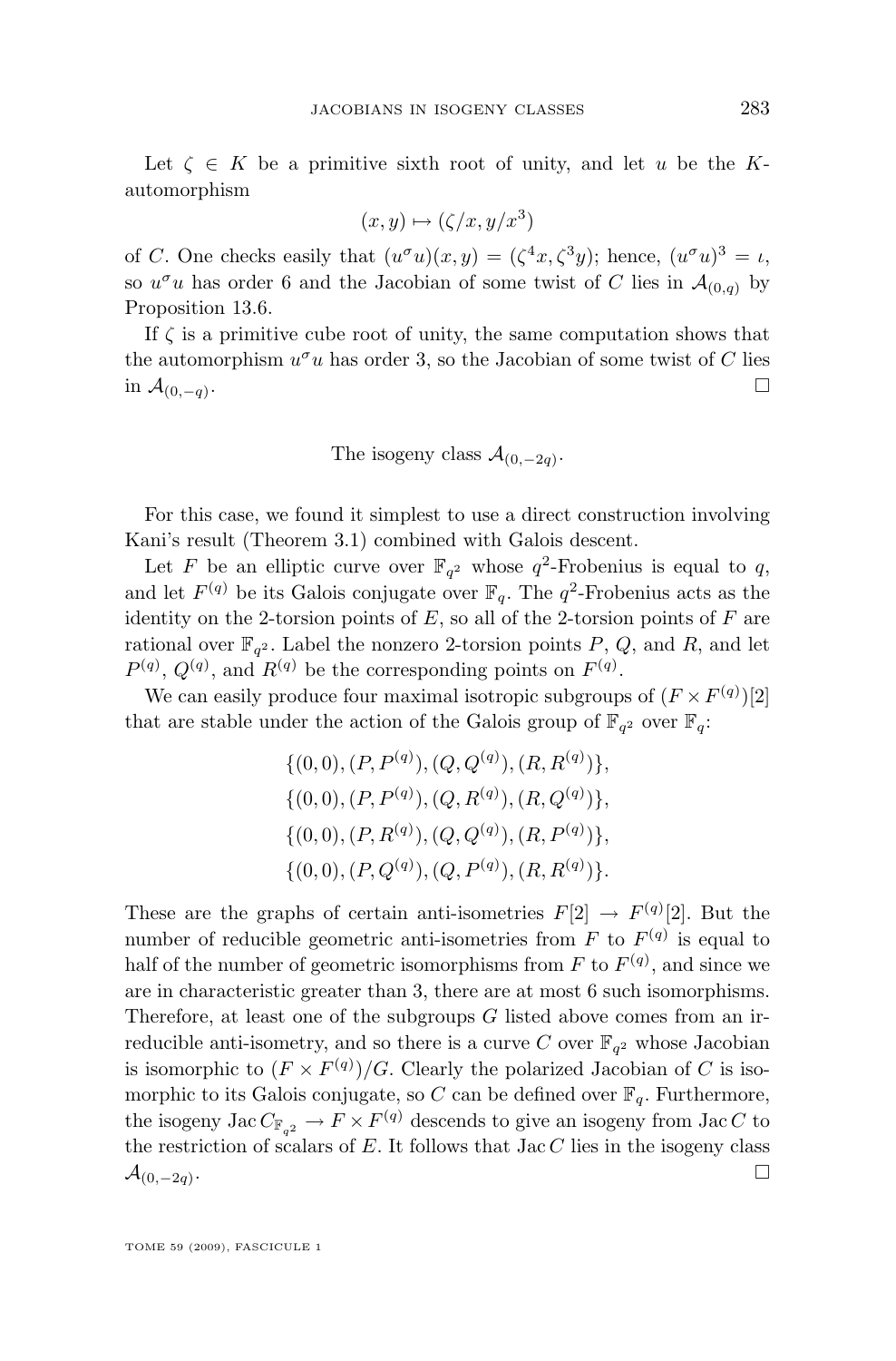The isogeny classes  $\mathcal{A}_{(0,0)}$  when  $p \not\equiv 1 \mod 4$ .

We require two separate arguments for this case, one when  $p \equiv 7 \mod 8$ and one when  $p \equiv 3 \mod 8$ .

First suppose that  $p \equiv 7 \mod 8$ . Let C be the curve  $y^2 = x^5 - x$ . By [\[16,](#page-50-0) Prop. 1.12 and [\[16,](#page-50-0) Rem. 1.4] we see that the Jacobian  $J$  of  $C$  is  $k$ -isogenous to the product of two supersingular curves. Let  $\zeta \in K$  be a primitive eighth root of unity, and let  $u$  be the  $K$ -automorphism

$$
(x, y) \mapsto (\zeta^2/x, \zeta y/x^3)
$$

of C. One checks easily that  $(u^{\sigma}u)(x, y) = (-x, \zeta^2 y)$ , so that  $u^{\sigma}u$  has order  $4$  in Aut<sub>K</sub>(C). Proposition [13.6](#page-44-0) then shows that the Jacobian of some twist of C lies in  $\mathcal{A}_{(0,0)}$ .

Now we turn to the case  $p \equiv 3 \mod 8$ . Let E be the supersingular elliptic curve  $y^2 = x^3 + x$ , let *i* be the geometric automorphism  $(x, y) \mapsto$ hpic curve  $y = x + x$ , let t be the geometric<br>( $-x, \sqrt{-1}y$ ) of E, and let  $\alpha$  be the automorphism

$$
\begin{bmatrix} 0 & 1 \\ i & 0 \end{bmatrix}
$$

of  $E \times E$ . Note that  $\alpha^{\sigma} \alpha$  has order 4 in  ${\rm Aut}_K(E \times E)$ , so there is a cocycle from Gal $(K/k)$  to Aut $_K(E \times E)$  that sends  $\sigma$  to  $\alpha$ . Let A be the twist of  $E \times E$  corresponding to the cohomology class in

$$
H^1(\text{Gal}(K/k), \text{Aut}_K(E \times E))
$$

that contains this cocycle .

Let  $\pi$  and  $\pi_A$  be the q-power Frobenius endomorphisms of  $E \times E$  and A, respectively. Checking the list of supersingular isogeny classes over odddegree extensions of finite prime fields of characteristic at least 7 (see [\[25,](#page-50-0) Thm. 2.9] or the Appendix), we see that the characteristic polynomial of  $\pi_A$  is  $x^4 + bx^2 + q^2$ , for some integer b. Let  $f: E \times E \longrightarrow A$  be a geometric isomorphism such that  $\alpha = f^{-1}f^{\sigma}$ . The pullback of  $\pi_A$  by f is  $\alpha\pi$ , so  $\alpha\pi$ also has characteristic polynomial  $x^4 + bx^2 + q^2$ . From the equalities

$$
\pi^2 = -q
$$
,  $\alpha^{\sigma} \pi = \pi \alpha$ , and  $(\alpha \alpha^{\sigma})^2 = -1$ ,

we see that we must have  $b = 0$ , so A lies in the isogeny class  $\mathcal{A}_{(0,0)}$ .

Lemma [13.7](#page-47-0) below shows that there are positive integers  $r$  and  $s$  such that  $pr^2 - 2s^2 = 1$ . Let H be the K-endomorphism of  $E \times E$  given by

$$
H := \begin{bmatrix} pr & s(1+i)\pi \\ -s\pi(1-i) & pr \end{bmatrix} \in \Lambda^{\text{nprinc}},
$$

ANNALES DE L'INSTITUT FOURIER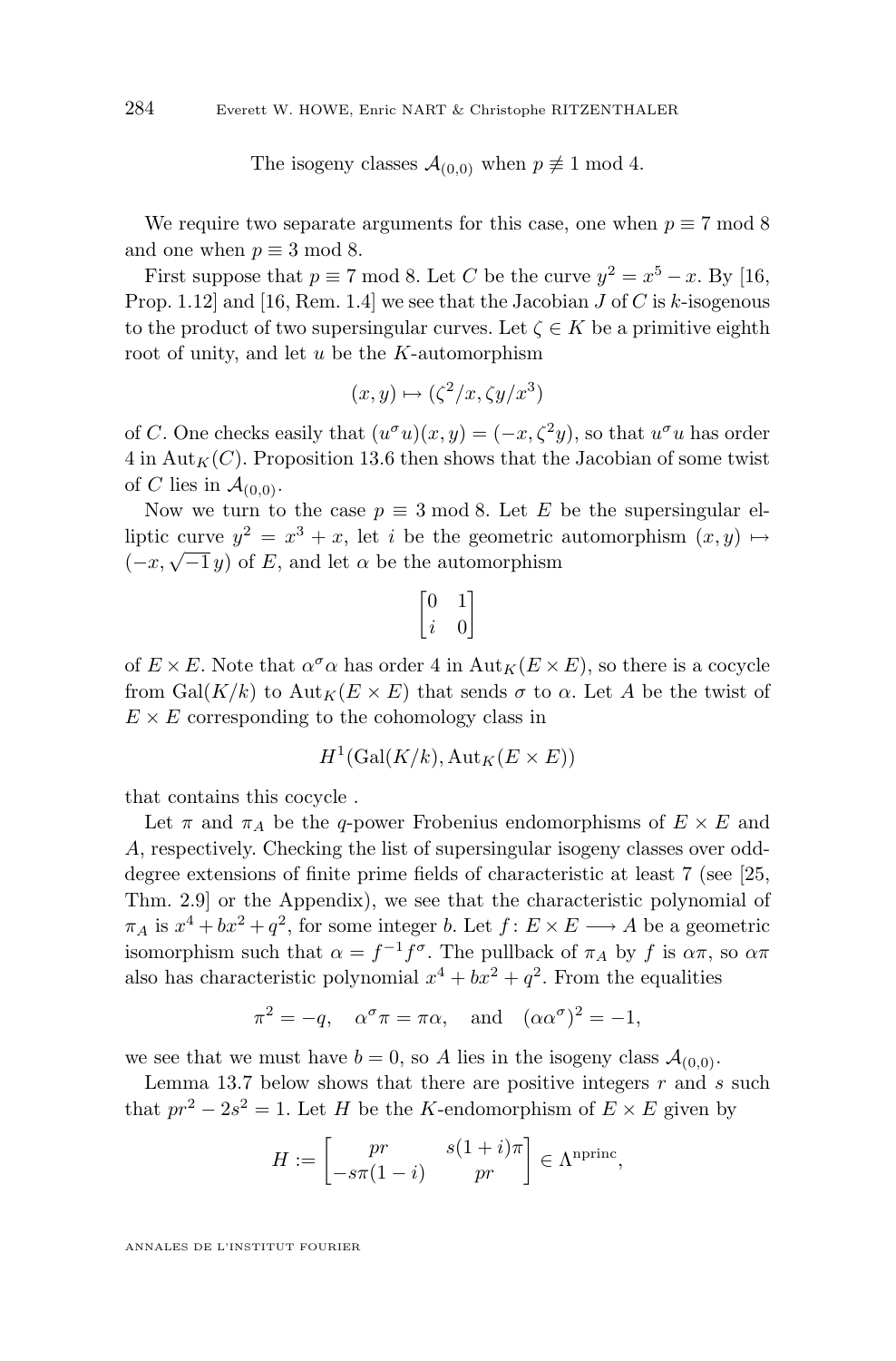<span id="page-47-0"></span>and let  $\lambda = \lambda_0 H$  be the corresponding degree- $p^2$  polarization on  $E \times E$ , where  $\lambda_0$  is the product principal polarization on  $E \times E$ . One checks easily that

$$
H = \alpha^{\dagger} H^{\sigma} \alpha,
$$

where  $x \mapsto x^{\dagger}$  is the Rosati involution on  $\text{End}_K(E \times E)$  corresponding to the polarization  $\lambda_0$ , that is, the conjugate-transpose involution. Arguing as in the proof of Proposition [12.5,](#page-38-0) we see that  $\lambda$  descends to a polarization on A defined over k.

To complete the proof, we need only find a k-rational  $\alpha_p$ -subgroup G of A such that  $a(A/G) = 1$ , for then  $\lambda$  will descend to  $A/G$  by Proposition [11.10,](#page-36-0) and the geometrically non-split principally polarized surface  $(A/G, \lambda)$  will be a Jacobian.

By Propositions [11.1](#page-31-0) and [12.3](#page-37-0) (which is equally valid for  $q$  nonsquare) we need only find  $[i : j] \in \mathbb{P}^1(K) \backslash \mathbb{P}^1(\mathbb{F}_{p^2})$  such that  $[i : j] = \tilde{\alpha}[i^{\sigma} : j^{\sigma}]$ . Arguing as in the proof of Proposition [12.4,](#page-38-0) we see that this is always possible if  $q > p^2$ . Finally, if  $q = p$  not all of the  $q + 1$  solutions to  $[i : j] = \tilde{\alpha}[i^{\sigma} : j^{\sigma}]$ can be defined over  $\mathbb{F}_{p^2}$ ; in fact, these solutions are fixed points of  $\widetilde{\alpha^{\sigma}\alpha}$ , and this transformation would be the identity on  $\mathbb{P}^1(\mathbb{F}_{p^2})$ . Since  $\alpha^{\sigma}\alpha \in \text{Aut}(H)$ , this would imply  $\alpha^{\sigma} \alpha = \pm 1$  by Proposition [11.5,](#page-33-0) in contradiction with the condition  $(\alpha^{\sigma}\alpha)^2 = -1$ .

Lemma 13.7. — *Let* p *be a prime that is congruent to* 3 *modulo* 8*. Then there are positive integers* r and s such that  $pr^2 - 2s^2 = 1$ .

*Proof.* — Let  $F = \mathbb{Q}(\sqrt{2p})$ , and let **p** be the prime ideal of F lying over p. Genus theory shows that the class number of F is odd, and since  $p^2 = (p)$  is principal, we find that **p** is principal as well, say  $\mathbf{p} = (t + s\sqrt{2p})$  for integers t and s that we may take to be positive. Then we have  $t^2 - 2ps^2 = \pm p$ , so t must be a multiple of p, say  $t = pr$ . We see that then  $pr^2 - 2s^2 = \pm 1$ . Considering this equation modulo 8, we find that in fact we must have  $pr^2 - 2s^2 = 1.$  $2^2 = 1.$ 

#### **14. Appendix**

For the sake of completeness we outline a step-by-step procedure that can be used to check whether a given monic quartic polynomial  $f \in \mathbb{Z}[x]$ is the Weil polynomial of a smooth projective genus-2 curve over a finite field  $\mathbb{F}_q$ . Our main theorem tells when the Weil polynomial for an abelian surface is the Weil polynomial for a Jacobian, so mostly what we must do is identify the Weil polynomials of abelian surfaces. This has been done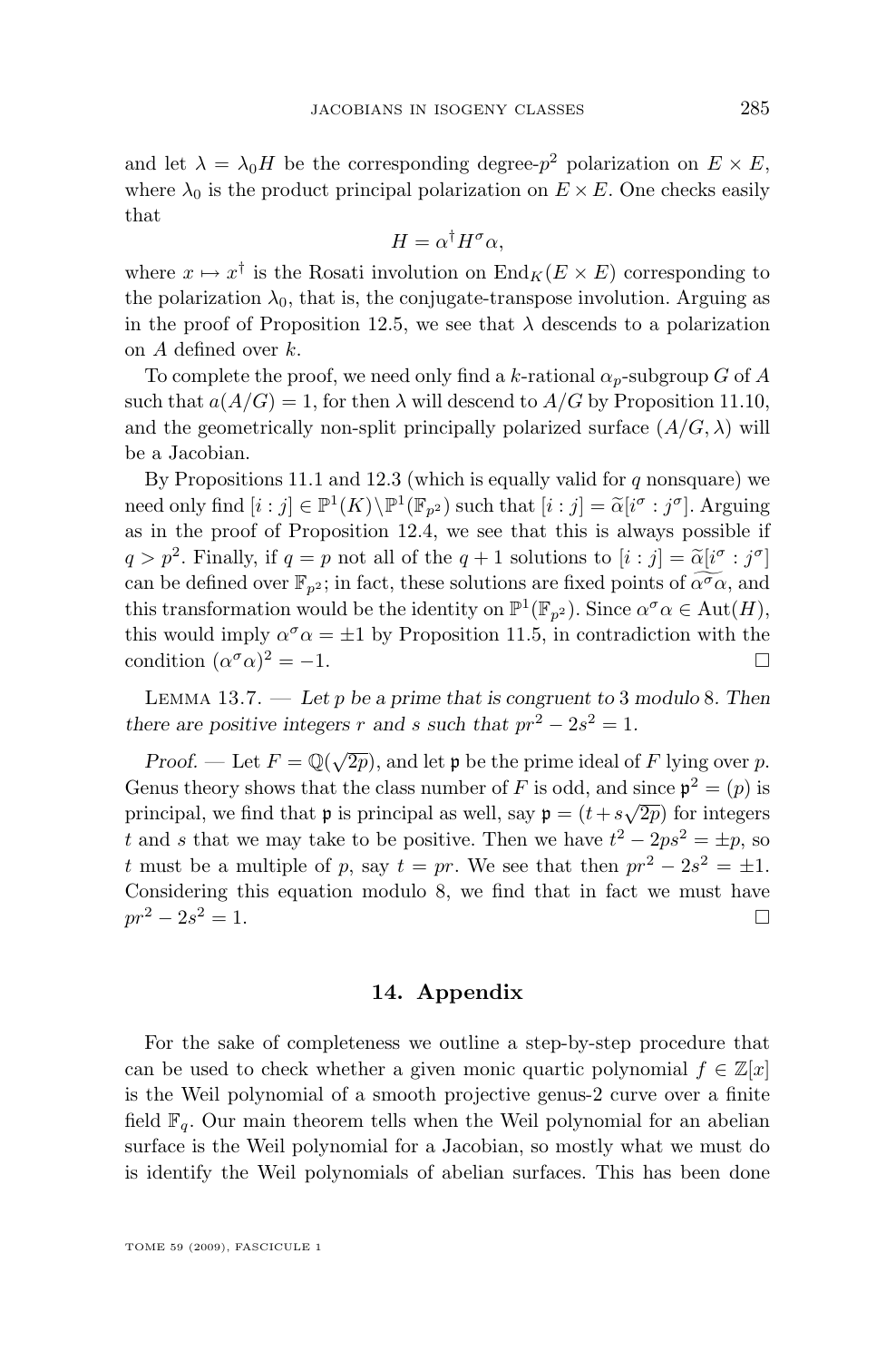in other papers ([\[31\]](#page-51-0) and [\[25\]](#page-50-0) for example); we are simply restating these results in a convenient form.

Write  $q = p^m$  for a prime p.

• *Step 1*: *Check whether* f *has the right shape for a Weil polynomial.* The complex roots of the Weil polynomial of an abelian variety over  $\mathbb{F}_q$  have magnitude  $\sqrt{q}$  and come in complex conjugate pairs. A monic quartic polynomial in  $\mathbb{Z}[x]$  has this property if and only if it has the shape

$$
f = x^4 + ax^3 + bx^2 + qax + q^2,
$$

with

$$
|a| \leq 4\sqrt{q}
$$
 and  $2|a|\sqrt{q} - 2q \leq b \leq \frac{a^2}{4} + 2q$ .

• *Step 2*: *Check whether* f *is the Weil polynomial of an abelian surface.* Suppose f meets the condition of Step 1, and let

$$
\Delta = a^2 - 4(b - 2q)
$$
 and  $\delta = (b + 2q)^2 - 4qa^2$ .

- $-$  *Ordinary case:*  $v_p(b) = 0$ . In this case the polynomial  $f$  is the Weil polynomial of an ordinary abelian surface over  $\mathbb{F}_q$ . The surface is split or simple according to  $\Delta$  being a square in  $\mathbb Z$  or not.
- Almost-ordinary case:  $v_p(a) = 0$  and  $v_p(b) > 0$ . The polynomial  $f$  is the Weil polynomial of an almost-ordinary abelian surface if and only if

 $v_p(b) \geq m/2$  and  $\delta$  is either 0 or a non-square in  $\mathbb{Z}_p$ .

The surface is split or simple according to  $\Delta$  being a square in Z or not.

- $-$  *Supersingular case:*  $v_p(a) > 0$  and  $v_p(b) > 0$ . The polynomial  $f$  is the Weil polynomial of a supersingular split abelian surface if and only if
- $v_p(a) \geq m/2$ ,  $v_p(b) \geq m$ , and  $\Delta$  is a square in  $\mathbb{Z}$ ,

and moreover, if q is a square and we write  $a = \sqrt{q}a'$  and  $b = qb'$ , the following two conditions hold:

$$
p \not\equiv 1 \mod 4, \quad \text{if } b' = 2,
$$
  

$$
p \not\equiv 1 \mod 3, \quad \text{if } a' \not\equiv b' \mod 2.
$$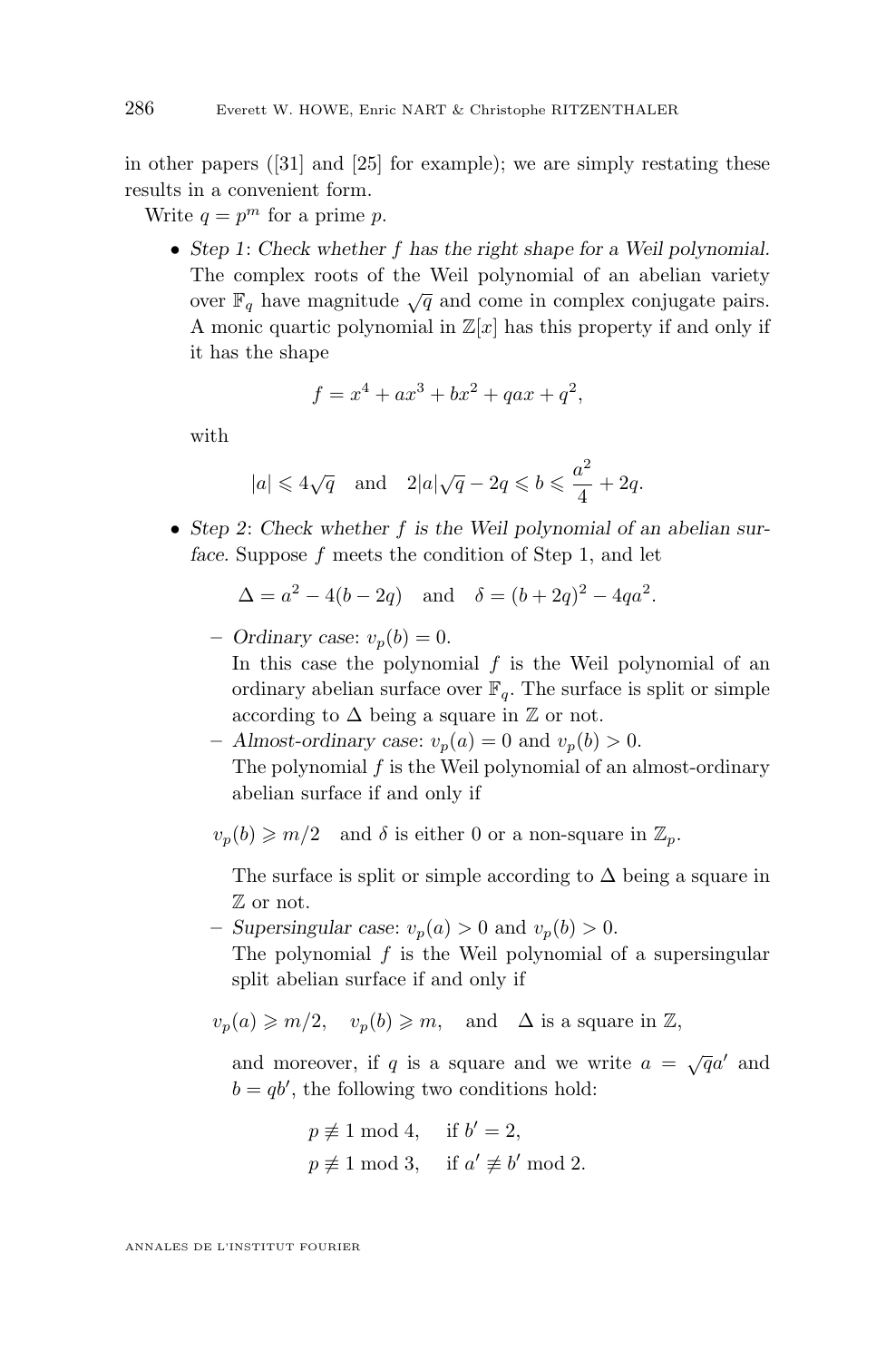| (a,b)                 | Conditions on $p$ and $q$                       |
|-----------------------|-------------------------------------------------|
| (0, 0)                | q is a square and $p \not\equiv 1 \mod 8$ , or  |
|                       | q is not a square and $p \neq 2$                |
| $(0,-q)$              | q is a square and $p \not\equiv 1 \mod 12$ , or |
|                       | q is not a square and $p \neq 3$                |
| (0, q)                | q is not a square                               |
| $(0,-2q)$             | q is not a square                               |
| (0, 2q)               | q is a square and $p \equiv 1 \mod 4$           |
| $(\pm \sqrt{q}, q)$   | q is a square and $p \not\equiv 1 \mod 5$       |
| $(\pm \sqrt{2q}, q)$  | q is not a square and $p=2$                     |
| $(\pm 2\sqrt{q}, 3q)$ | q is a square and $p \equiv 1 \mod 3$           |
| $(\pm\sqrt{5q},3q)$   | q is not a square and $p=5$                     |

<span id="page-49-0"></span>The polynomial  $f$  is the Weil polynomial of a simple supersingular abelian surface if and only if  $(a, b)$  belongs to the following list :

• *Step 3*: *Apply Theorem [1.2](#page-2-0)*. If f is the Weil polynomial of an abelian surface over  $\mathbb{F}_q$ , one applies Theorem [1.2](#page-2-0) to determine if it is the Weil polynomial of a genus-2 curve. Note that in the split case,  $\Delta$ is a square in  $\mathbb Z$  and the polynomial  $x^2 + ax + (b-2q)$  has two roots  $s, t \in \mathbb{Z}$ , which are the traces of Frobenius of the corresponding elliptic curves.

#### BIBLIOGRAPHY

- [1] G. van der Geer, "Curves over finite fields and codes", in *European Congress of Mathematics, Vol. II* (C. Casacuberta et al., ed.), vol. 202, Progr. Math., Birkhäuser, Basel, 2001, p. 225-238.
- [2] G. VAN DER GEER & M. VAN DER VLUGT, "Reed-Muller codes and supersingular curves. I", *Compositio Math.* **84** (1992), p. 333-367.
- [3] J. GONZÁLEZ, J. GUÀRDIA & V. ROTGER, "Abelian surfaces of  $GL_2$ -type as Jacobians of curves", *Acta Arith.* **116** (2005), p. 263-287.
- [4] R. M. Guralnick & E. W. Howe, "Characteristic polynomials of automorphisms of hyperelliptic curves", arXiv:0804.0578v1 [math.AG]. To appear in the Proceedings of Arithmetic, Geometry, Cryptography, and Coding Theory (AGCT-11), Luminy, 2007.
- [5] K. Hashimoto & T. Ibukiyama, "On class numbers of positive definite binary quaternion Hermitian forms. I, II, III", *J. Fac. Sci. Univ. Tokyo Sect. IA Math.* **27** (1980), p. 549-601, **28** (1981) p. 695–699, **30** (1983) p. 393–401.
- [6] D. W. Hoffmann, "On positive definite Hermitian forms", *Manuscripta Math.* **71** (1991), p. 399-429.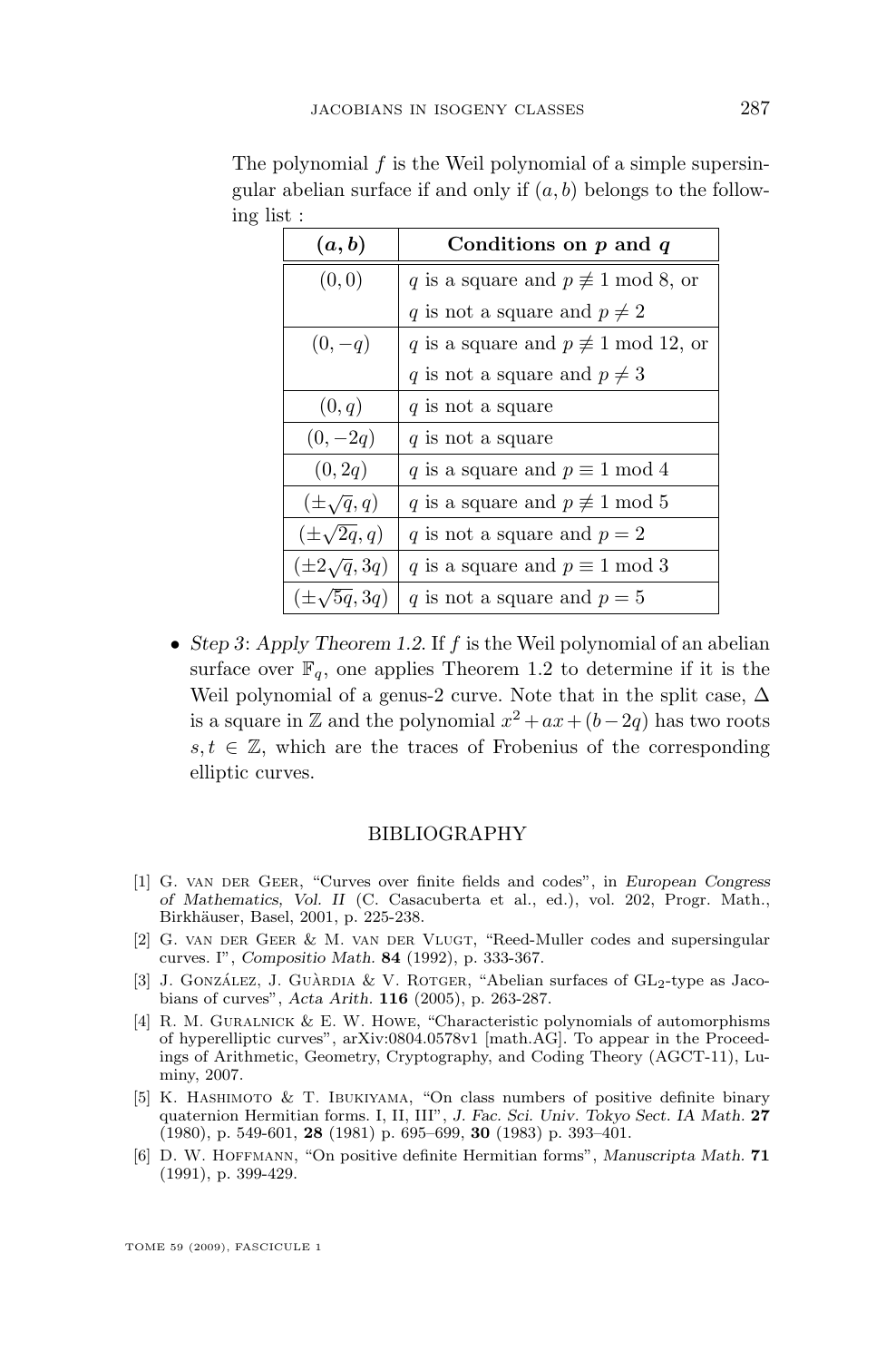- <span id="page-50-0"></span>[7] E. W. Howe, "Principally polarized ordinary abelian varieties over finite fields", *Trans. Amer. Math. Soc.* **347** (1995), p. 2361-2401.
- [8] ——— , "Kernels of polarizations of abelian varieties over finite fields", *J. Algebraic Geom.* **5** (1996), p. 583-608.
- [9] ——— , "Isogeny classes of abelian varieties with no principal polarizations", in *Moduli of abelian varieties* (G. Faber, C. and van der Geer & F. Oort, eds.), vol. 195, Progr. Math., Birkhäuser, Basel, 2001, p. 203-216.
- [10] ——— , "On the non-existence of certain curves of genus two", *Compos. Math.* **140** (2004), p. 581-592.
- [11] ——— , "Supersingular genus-2 curves over fields of characteristic 3", *Computational Algebraic Geometry (K. E. Lauter and K. A. Ribet, eds.), Contemp. Math.* **463** (2008), p. 49-69, American Mathematical Society, Providence, RI.
- [12] E. W. Howe & K. E. Lauter, "Improved upper bounds for the number of points on curves over finite fields", *Ann. Inst. Fourier (Grenoble)* **53** (2003), p. 1677-1737.
- [13] E. W. Howe, F. Leprévost & B. Poonen, "Large torsion subgroups of split Jacobians of curves of genus two or three", *Forum Math.* **12** (2000), p. 315-364.
- [14] E. W. Howe, D. Maisner, E. Nart & C. Ritzenthaler, "Principally polarizable isogeny classes of abelian surfaces over finite fields", *Math. Res. Lett.* **15** (2008), p. 121-127.
- [15] T. Ibukiyama, "On automorphism groups of positive definite binary quaternion Hermitian lattices and new mass formula", in *Automorphic forms and geometry of arithmetic varieties* (K. Hashimoto and Y. Namikawa, ed.), vol. 15, Adv. Stud. Pure Math., Academic Press, Boston, MA, 1989, p. 301-349.
- [16] T. Ibukiyama, T. Katsura & F. Oort, "Supersingular curves of genus two and class numbers", *Compositio Math.* **57** (1986), p. 127-152.
- [17] J.-i. Igusa, "Arithmetic variety of moduli for genus two", *Ann. of Math. (2)* **72** (1960), p. 612-649.
- [18] H. Ito, "On the number of rational cyclic subgroups of elliptic curves over finite fields", *Mem. College Ed. Akita Univ. Natur. Sci.* (1990), no. 41, p. 33-42.
- [19] E. Kani, "The number of curves of genus two with elliptic differentials", *J. Reine Angew. Math.* **485** (1997), p. 93-121.
- [20] T. Katsura & F. Oort, "Families of supersingular abelian surfaces", *Compositio Math.* **62** (1987), p. 107-167.
- [21] K. LAUTER, "Non-existence of a curve over  $\mathbb{F}_3$  of genus 5 with 14 rational points", *Proc. Amer. Math. Soc.* **128** (2000), p. 369-374.
- [22] K. Lauter with an appendix by J.-P. Serre, "The maximum or minimum number of rational points on genus three curves over finite fields", *Compositio Math.* **134** (2002), p. 87-111.
- [23] D. Maisner, *Superficies abelianas como jacobianas de curvas en cuerpos finitos*, Memoir, Universitat Autònoma de Barcelona, 2004.
- [24] D. Maisner & E. Nart, "Zeta functions of supersingular curves of genus 2", *Canad. J. Math.* **59** (2007), p. 372-392.
- [25] D. Maisner & W. Nart with an appendix by E. W. Howe, "Abelian surfaces over finite fields as Jacobians", *Experiment. Math.* **11** (2002), p. 321-337.
- [26] G. McGuire & J. F. Voloch, "Weights in codes and genus 2 curves", *Proc. Amer. Math. Soc.* **133** (2005), p. 2429-2437.
- [27] J. S. Milne, "Abelian varieties", Arithmetic geometry, p. 103-150, Arithmetic geometry, Springer-Verlag, New York, G. Cornell and J. H. Silverman ed., 1986.
- [28] T. ODA, "The first de Rham cohomology group and Dieudonné modules", *Ann. Sci. École Norm. Sup.* **2** (1969), no. 4, p. 63-135.